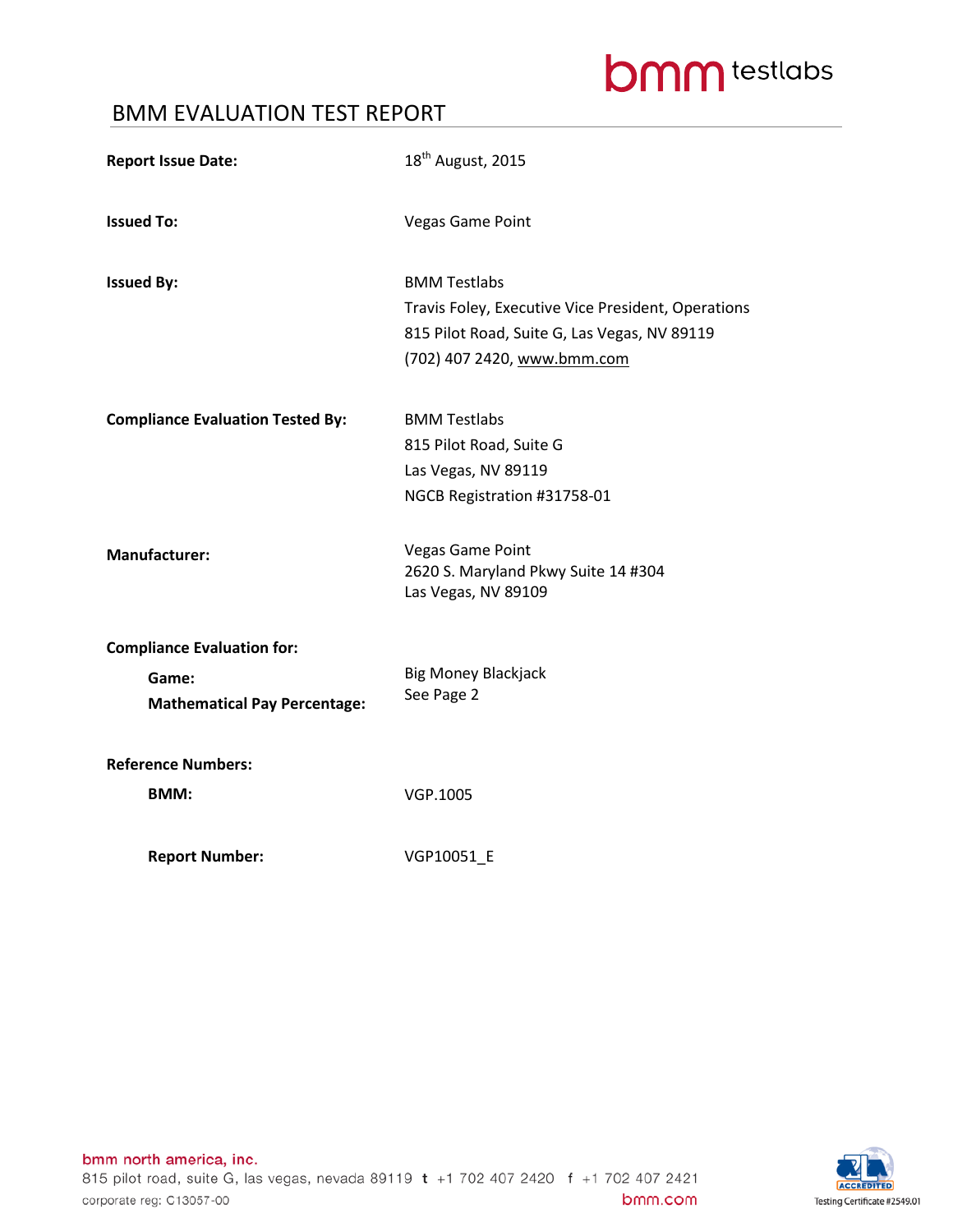Mathematical Pay Percentage for Big Money Blackjack:

#### **Ball Set A:**

|                  | 1 Deck             |                   | 2 Decks               |                   |                    | 4 Decks           |                       | 5 Decks           |                       | <b>6 Decks</b>       | 8 Decks            |                   |
|------------------|--------------------|-------------------|-----------------------|-------------------|--------------------|-------------------|-----------------------|-------------------|-----------------------|----------------------|--------------------|-------------------|
| <b>Variation</b> | <b>Edge</b><br>(%) | <b>RTP</b><br>(%) | <b>Edge</b><br>$(\%)$ | <b>RTP</b><br>(%) | <b>Edge</b><br>(%) | <b>RTP</b><br>(%) | <b>Edge</b><br>$(\%)$ | <b>RTP</b><br>(%) | <b>Edge</b><br>$(\%)$ | <b>RTP</b><br>$(\%)$ | <b>Edge</b><br>(%) | <b>RTP</b><br>(%) |
| Paytable<br>A    | 15.54              | 84.46             | 16.36                 | 83.64             | 16.76              | 83.24             | 16.84                 | 83.16             | 16.89                 | 83.11                | 16.96              | 83.04             |
| Paytable<br>В    | 21.57              | 78.43             | 22.33                 | 77.67             | 22.71              | 77.29             | 22.78                 | 77.22             | 22.83                 | 77.17                | 22.89              | 77.11             |
| Paytable         | 9.50               | 90.50             | 10.38                 | 89.62             | 10.81              | 89.19             | 10.90                 | 89.10             | 10.96                 | 89.04                | 11.03              | 88.97             |
| Paytable<br>D    | 3.47               | 96.53             | 4.41                  | 95.59             | 4.87               | 95.13             | 4.96                  | 95.04             | 5.02                  | 94.98                | 5.10               | 94.90             |

#### **Ball Set B:**

|                  | 1 Deck             |                      | 2 Decks            |                   |                       | 4 Decks              |                    | <b>5 Decks</b>    |             | <b>6 Decks</b>    | 8 Decks            |                   |
|------------------|--------------------|----------------------|--------------------|-------------------|-----------------------|----------------------|--------------------|-------------------|-------------|-------------------|--------------------|-------------------|
| <b>Variation</b> | <b>Edge</b><br>(%) | <b>RTP</b><br>$(\%)$ | <b>Edge</b><br>(%) | <b>RTP</b><br>(%) | <b>Edge</b><br>$(\%)$ | <b>RTP</b><br>$(\%)$ | <b>Edge</b><br>(%) | <b>RTP</b><br>(%) | Edge<br>(%) | <b>RTP</b><br>(%) | <b>Edge</b><br>(%) | <b>RTP</b><br>(%) |
| Paytable<br>A    | 10.41              | 89.59                | 11.28              | 88.72             | 11.71                 | 88.29                | 11.79              | 88.21             | 11.85       | 88.15             | 11.92              | 88.08             |
| Paytable<br>в    | 16.44              | 83.56                | 17.25              | 82.75             | 17.65                 | 82.35                | 17.73              | 82.27             | 17.78       | 82.22             | 17.85              | 82.15             |
| Paytable         | 4.37               | 95.63                | 5.30               | 94.70             | 5.76                  | 94.24                | 5.85               | 94.15             | 5.91        | 94.09             | 5.99               | 94.01             |
| Paytable         | 22.47              | 77.53                | 23.23              | 76.77             | 23.60                 | 76.40                | 23.67              | 76.33             | 23.72       | 76.28             | 23.78              | 76.22             |

#### **Ball Set C:**

|                  | 1 Deck             |                   | 2 Decks     |                   |                       | 4 Decks              |                    | 5 Decks              |             | <b>6 Decks</b>    | <b>8 Decks</b>     |                   |
|------------------|--------------------|-------------------|-------------|-------------------|-----------------------|----------------------|--------------------|----------------------|-------------|-------------------|--------------------|-------------------|
| <b>Variation</b> | <b>Edge</b><br>(%) | <b>RTP</b><br>(%) | Edge<br>(%) | <b>RTP</b><br>(%) | <b>Edge</b><br>$(\%)$ | <b>RTP</b><br>$(\%)$ | <b>Edge</b><br>(%) | <b>RTP</b><br>$(\%)$ | Edge<br>(%) | <b>RTP</b><br>(%) | <b>Edge</b><br>(%) | <b>RTP</b><br>(%) |
| Paytable<br>A    | 22.17              | 77.83             | 22.93       | 77.07             | 23.30                 | 76.70                | 23.37              | 76.63                | 23.42       | 76.58             | 23.48              | 76.52             |
| Paytable         | 16.14              | 83.86             | 16.95       | 83.05             | 17.35                 | 82.65                | 17.43              | 82.57                | 17.49       | 82.51             | 17.55              | 82.45             |
| Paytable<br>D    | 10.11              | 89.89             | 10.98       | 89.02             | 11.41                 | 88.59                | 11.49              | 88.51                | 11.55       | 88.45             | 11.62              | 88.38             |
| Paytable         | 4.07               | 95.93             | 5.00        | 95.00             | 5.46                  | 94.54                | 5.55               | 94.45                | 5.61        | 94.39             | 5.69               | 94.31             |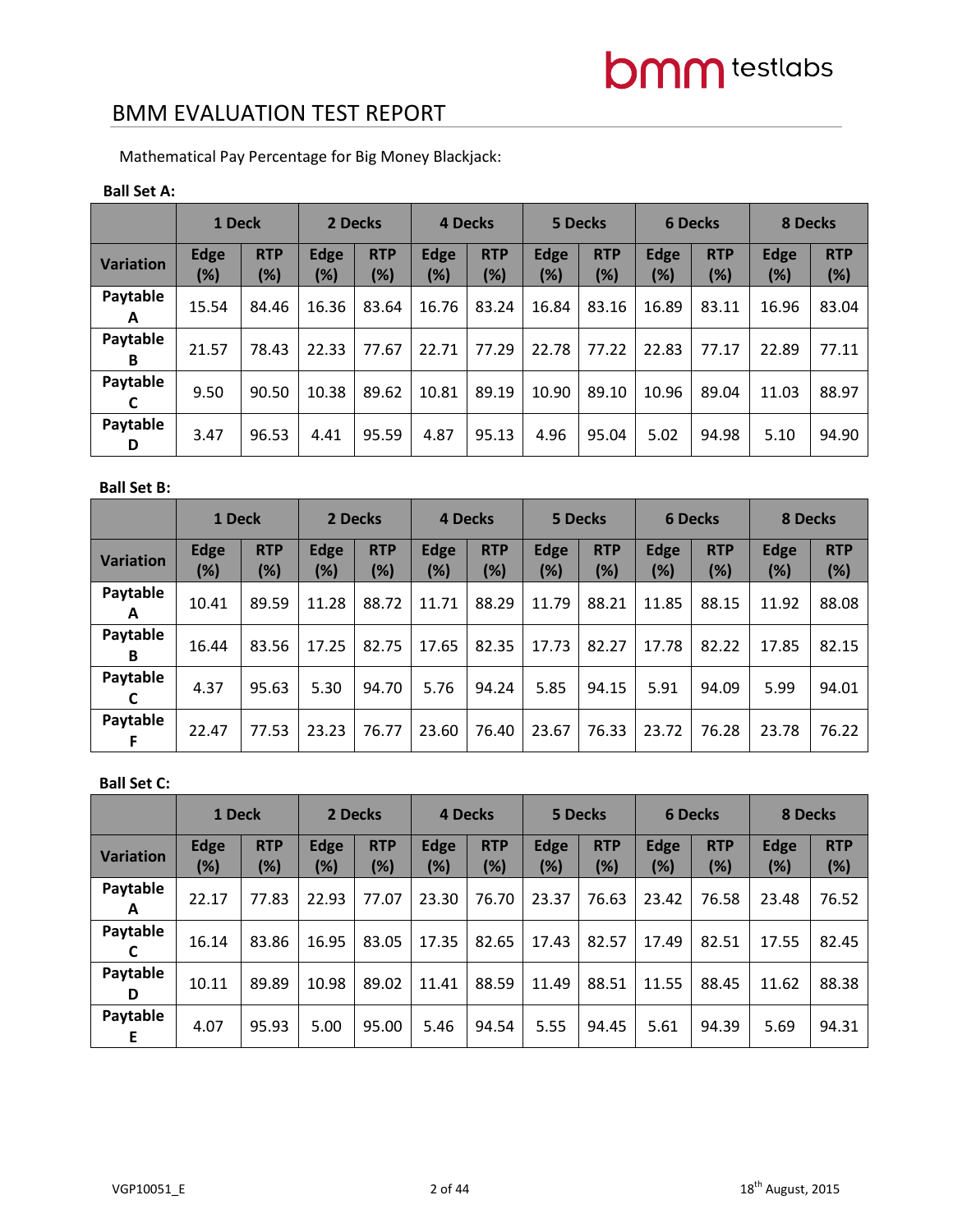#### **1. PURPOSE**

Vegas Game Point has requested BMM Testlabs to perform a mathematical evaluation on the game: Big Money Blackjack.

BMM understands Big Money Blackjack was previously approved by Nevada Gaming Control Board Case #2002-0352, dated April 27, 2015.

This evaluation tests the math for correct Return to Player (RTP) and Top Award odds.

The mathematical evaluation calculated the theoretical RTP and Top Award odds assuming:

- Each deck of cards consisted of 52 standard cards.
- The game uses one  $(1)$ , two  $(2)$ , four  $(4)$ , five  $(5)$ , six  $(6)$  and eight  $(8)$  decks.

#### **2. BIG MONEY BLACKJACK RULES AND PAYTABLE**

Big Money Blackjack is an optional side bet to the game of blackjack. The rules and paytable are given below:

- To begin each round, players must make the standard blackjack wager before the hand begins. Players may also place an optional Big Money Blackjack side bet on the player and/or the dealer.
- A player that makes a Big Money Blackjack wager on the Dealer is betting the dealer will receive a blackjack.
- A player that makes a Big Money Blackjack wager on the Player is betting the player will receive a blackjack.
- Both bets can be made simultaneously.
- When the Big Money Blackjack side wager wins, each player and/or dealer will activate a keno type ball blower that contains 80 numbered balls and draw one ball for each side bet and/or draw one (1) ball for all side bets. The players' will either be awarded a multiplier or a non-cash prize depending on the configuration and the ball.
- Big Money Blackjack pay tables can be configured three (3) different ways:
	- Multiplier only: The players' side wager(s) will be multiplied by the number on the ball chosen.
	- Non-cash prize top award with multipliers: If the ball chosen has the "PRIZE" label, then the player will win the advertized non-cash prize. If any other ball is selected, the players' side wager(s) will then be multiplied by the number on the ball chosen.
	- Non-cash prize top award only if player is at the maximum bet: If the ball chosen has the "PRIZE or Number" label and the player' side bet is at the maximum level, then the player will win the advertized non-cash prize. If the players side bet is less than maximum bet or If any other ball is selected, the players' side wager(s) will then be multiplied by the number on the ball chosen
- **If the player or the dealer does not receive a blackjack, the Big Money Blackjack side wager is lost.**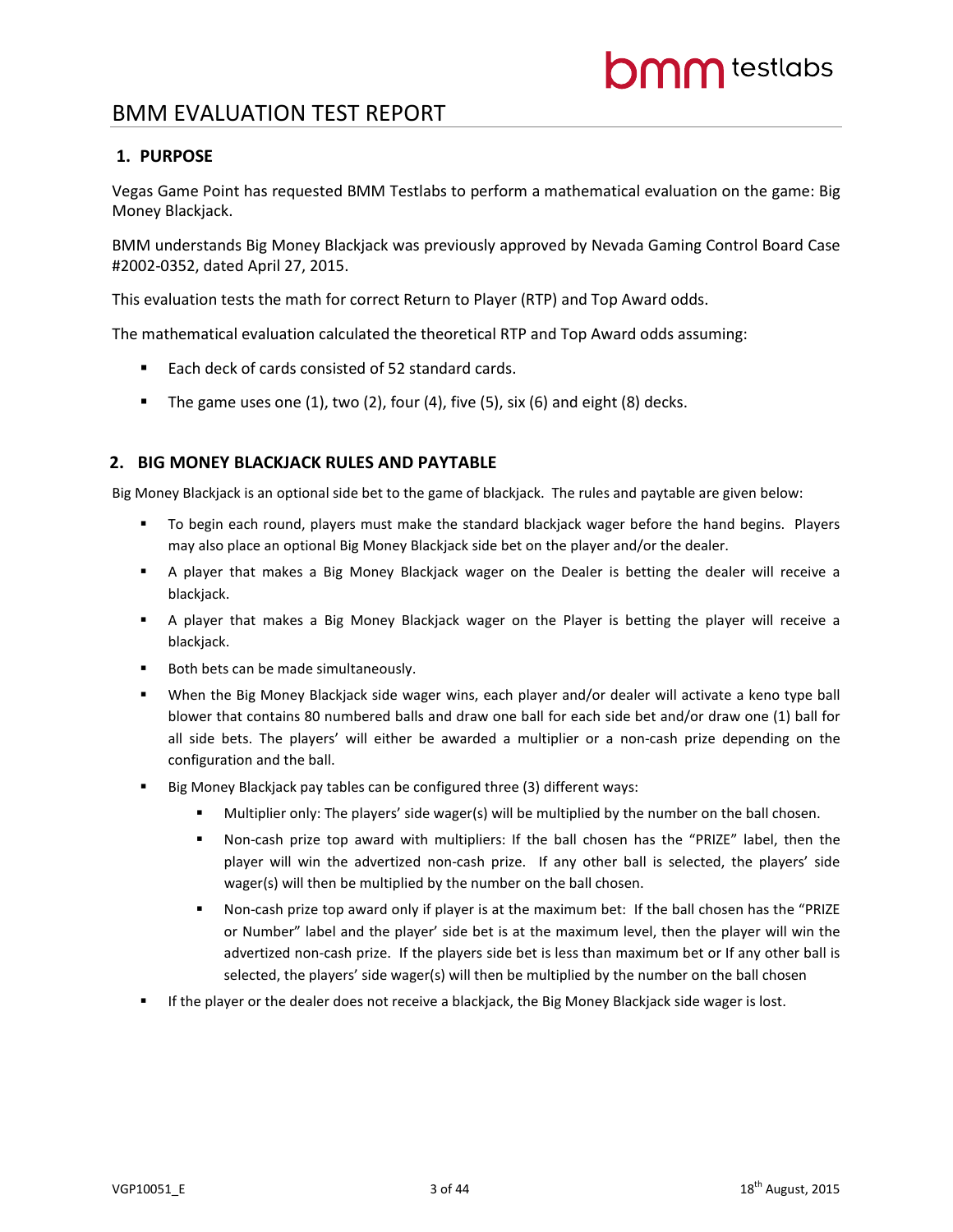| Paytable A | Paytable B | Paytable C | <b>Paytable D</b> | <b>Paytable E</b> | <b>Paytable F</b> |
|------------|------------|------------|-------------------|-------------------|-------------------|
| 400/Prize* | 300/Prize* | 500/Prize* | 600/Prize*        | 700/Prize*        | 200/Prize*        |
| 100        | 100        | 100        | 100               | 100               | 100               |
| 50         | 50         | 50         | 50                | 50                | 50                |
| 25         | 25         | 25         | 25                | 25                | 25                |
| 15         | 15         | 15         | 15                | 15                | 15                |
| 10         | 10         | 10         | 10                | 10                | 10                |
|            | 5          |            |                   |                   |                   |

The possible multipliers for the Big Money Blackjack bets are as follows:

\*The Top Award is either a bet multiplier or a non-cash prize.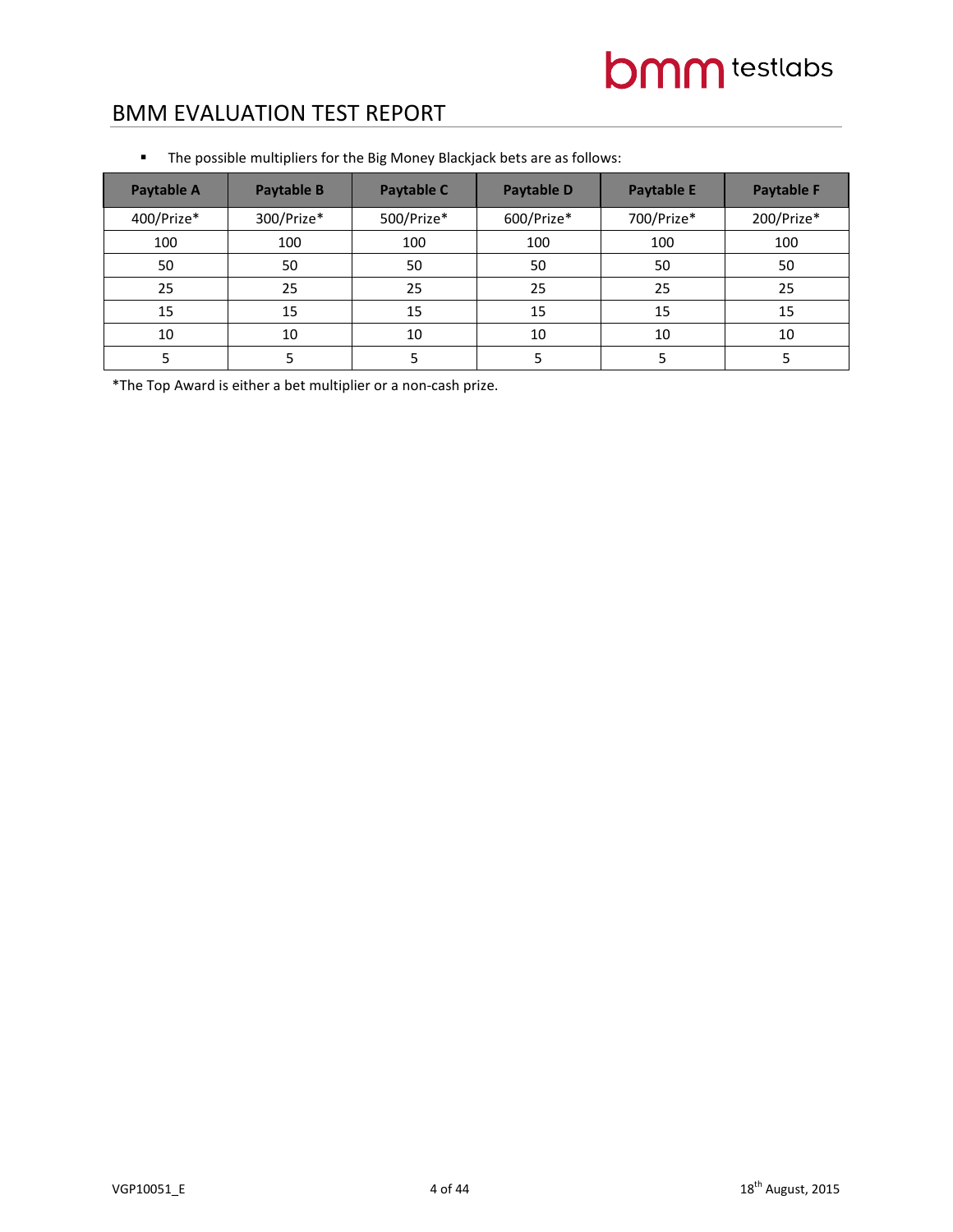### **3. COMPLIANCE EVALUATION DETAILS**

The following table details the relevant information for the mathematical pay percentages for the game: Big Money Blackjack:

| Event          | <b>Number of Balls</b> | <b>Probability</b> | Pay<br>$($ to 1 $)$ <sup>*</sup> | EV            |
|----------------|------------------------|--------------------|----------------------------------|---------------|
| 400 Ball/Prize | 1                      | 0.00060332         | 400/Prize                        | 0.24132730    |
| 100 Ball       | 1                      | 0.00060332         | 100                              | 0.06033183    |
| 50 Ball        | 2                      | 0.00120664         | 50                               | 0.06033183    |
| 25 Ball        | 3                      | 0.00180995         | 25                               | 0.04524887    |
| 15 Ball        | 8                      | 0.00482655         | 15                               | 0.07239819    |
| 10 Ball        | 40                     | 0.02413273         | 10                               | 0.24132730    |
| 5 Ball         | 25                     | 0.01508296         | 5                                | 0.07541478    |
| Other          | N/A                    | 0.95173454         | $-1$                             | $-0.95173454$ |
|                |                        |                    | <b>House Edge</b>                | 15.54%        |
|                | 84.46%                 |                    |                                  |               |
|                |                        |                    | <b>Probability of Blackjack</b>  | 0.04826546    |

Big Money Blackjack – Paytable A with Ball Set A – 1 Deck Details:

\*If a non-cash prize is offered, Ball Set A prizes must be worth 300 x total bet.

#### Big Money Blackjack – Paytable A with Ball Set A – 2 Deck Details:

| Event          | <b>Number of Balls</b>          | <b>Probability</b> | Pay<br>$($ to 1 $)$ <sup>*</sup> | <b>EV</b>     |  |  |  |
|----------------|---------------------------------|--------------------|----------------------------------|---------------|--|--|--|
| 400 Ball/Prize | 1                               | 0.00059746         | 400/Prize                        | 0.23898432    |  |  |  |
| 100 Ball       | 1                               | 0.00059746         | 100                              | 0.05974608    |  |  |  |
| 50 Ball        | 2                               | 0.00119492         | 50                               | 0.05974608    |  |  |  |
| 25 Ball        | 3                               | 0.00179238         | 25                               | 0.04480956    |  |  |  |
| 15 Ball        | 8                               | 0.00477969         | 15                               | 0.07169529    |  |  |  |
| 10 Ball        | 40                              | 0.02389843         | 10                               | 0.23898432    |  |  |  |
| 5 Ball         | 25                              | 0.01493652         | 5                                | 0.07468260    |  |  |  |
| Other          | N/A                             | 0.95220314         | $-1$                             | $-0.95220314$ |  |  |  |
|                |                                 |                    | <b>House Edge</b>                | 16.36%        |  |  |  |
|                | 83.64%                          |                    |                                  |               |  |  |  |
|                | <b>Probability of Blackjack</b> |                    |                                  |               |  |  |  |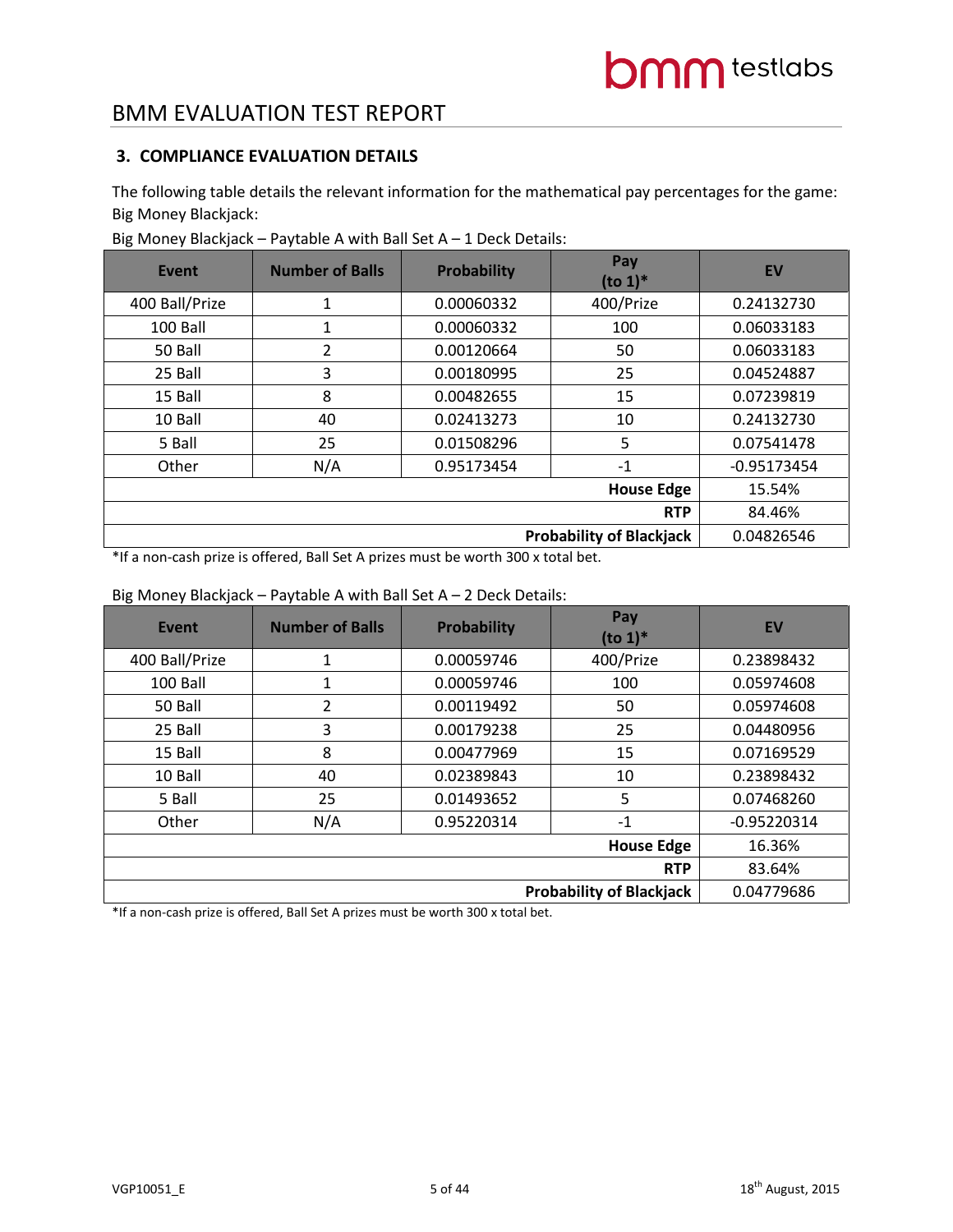| <b>Event</b>   | <b>Number of Balls</b> | <b>Probability</b> | Pay<br>$(to 1)*$  | <b>EV</b>     |
|----------------|------------------------|--------------------|-------------------|---------------|
| 400 Ball/Prize | $\mathbf{1}$           | 0.00059457         | 400/Prize         | 0.23782980    |
| 100 Ball       | 1                      | 0.00059457         | 100               | 0.05945745    |
| 50 Ball        | 2                      | 0.00118915         | 50                | 0.05945745    |
| 25 Ball        | 3                      | 0.00178372         | 25                | 0.04459309    |
| 15 Ball        | 8                      | 0.00475660         | 15                | 0.07134894    |
| 10 Ball        | 40                     | 0.02378298         | 10                | 0.23782980    |
| 5 Ball         | 25                     | 0.01486436         | 5                 | 0.07432181    |
| Other          | N/A                    | 0.95243404         | $-1$              | $-0.95243404$ |
|                |                        |                    | <b>House Edge</b> | 16.76%        |
|                | 83.24%                 |                    |                   |               |
|                | 0.04756596             |                    |                   |               |

Big Money Blackjack – Paytable A with Ball Set A – 4 Deck Details:

\*If a non-cash prize is offered, Ball Set A prizes must be worth 300 x total bet.

#### Big Money Blackjack – Paytable A with Ball Set A – 5 Deck Details:

| Event          | <b>Number of Balls</b>          | <b>Probability</b> | Pay<br>$(to 1)*$  | <b>EV</b>     |  |  |  |
|----------------|---------------------------------|--------------------|-------------------|---------------|--|--|--|
| 400 Ball/Prize | 1                               | 0.00059400         | 400/Prize         | 0.23760024    |  |  |  |
| 100 Ball       | 1                               | 0.00059400         | 100               | 0.05940006    |  |  |  |
| 50 Ball        | 2                               | 0.00118800         | 50                | 0.05940006    |  |  |  |
| 25 Ball        | 3                               | 0.00178200         | 25                | 0.04455004    |  |  |  |
| 15 Ball        | 8                               | 0.00475200         | 15                | 0.07128007    |  |  |  |
| 10 Ball        | 40                              | 0.02376002         | 10                | 0.23760024    |  |  |  |
| 5 Ball         | 25                              | 0.01485001         | 5                 | 0.07425007    |  |  |  |
| Other          | N/A                             | 0.95247995         | $-1$              | $-0.95247995$ |  |  |  |
|                |                                 |                    | <b>House Edge</b> | 16.84%        |  |  |  |
|                | <b>RTP</b>                      |                    |                   |               |  |  |  |
|                | <b>Probability of Blackjack</b> |                    |                   |               |  |  |  |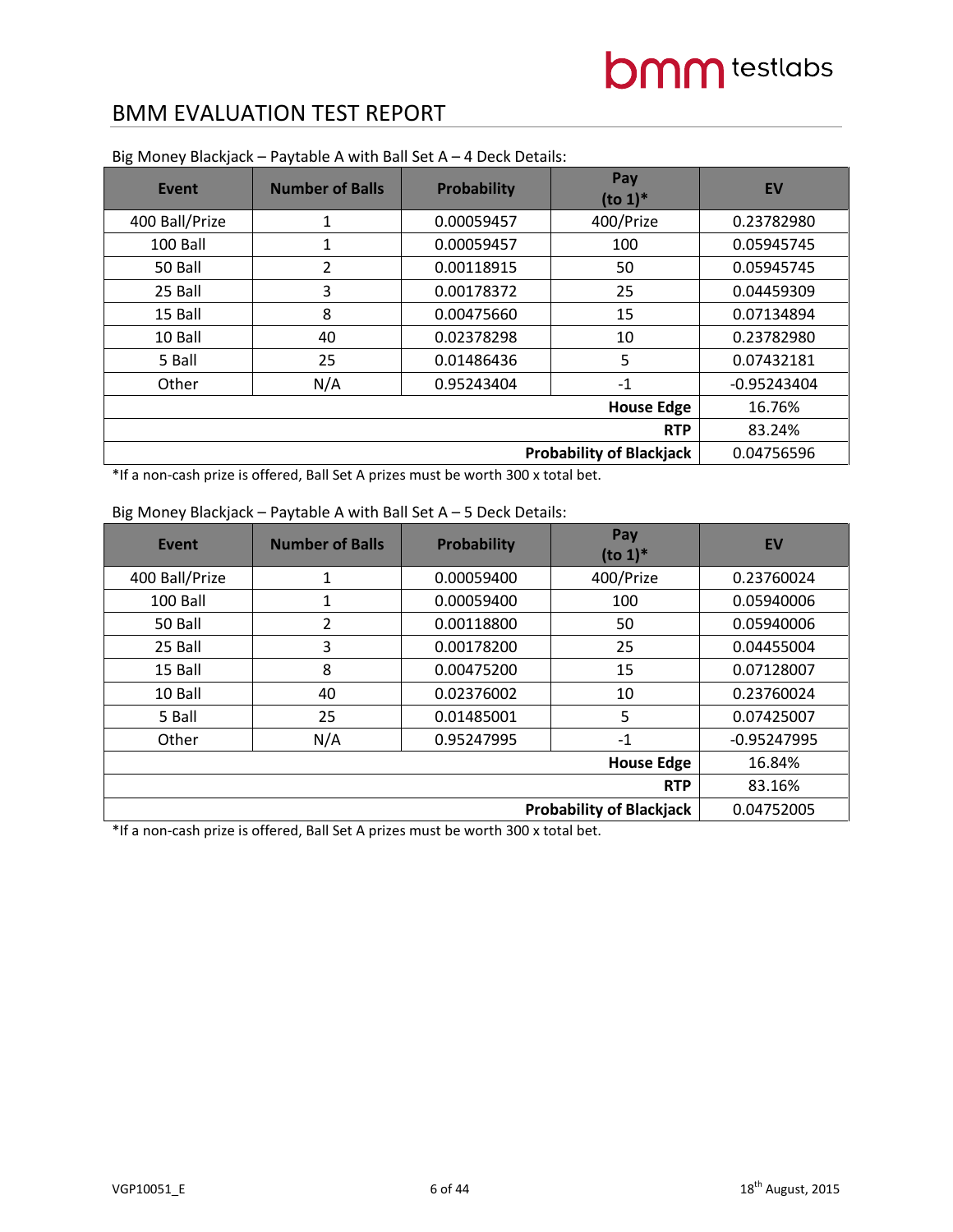| <b>Event</b>   | <b>Number of Balls</b> | <b>Probability</b> | Pay<br>$(to 1)*$  | <b>EV</b>     |
|----------------|------------------------|--------------------|-------------------|---------------|
| 400 Ball/Prize | 1                      | 0.00059362         | 400/Prize         | 0.23744744    |
| 100 Ball       | 1                      | 0.00059362         | 100               | 0.05936186    |
| 50 Ball        | 2                      | 0.00118724         | 50                | 0.05936186    |
| 25 Ball        | 3                      | 0.00178086         | 25                | 0.04452140    |
| 15 Ball        | 8                      | 0.00474895         | 15                | 0.07123423    |
| 10 Ball        | 40                     | 0.02374474         | 10                | 0.23744744    |
| 5 Ball         | 25                     | 0.01484047         | 5                 | 0.07420233    |
| Other          | N/A                    | 0.95251051         | $-1$              | $-0.95251051$ |
|                |                        |                    | <b>House Edge</b> | 16.89%        |
|                | 83.11%                 |                    |                   |               |
|                | 0.04748949             |                    |                   |               |

Big Money Blackjack – Paytable A with Ball Set A – 6 Deck Details:

\*If a non-cash prize is offered, Ball Set A prizes must be worth 300 x total bet.

| Event          | <b>Number of Balls</b>          | Probability | Pay<br>$(to 1)*$ | <b>EV</b>     |  |  |
|----------------|---------------------------------|-------------|------------------|---------------|--|--|
| 400 Ball/Prize | 1                               | 0.00059314  | 400/Prize        | 0.23725672    |  |  |
| 100 Ball       | 1                               | 0.00059314  | 100              | 0.05931418    |  |  |
| 50 Ball        | 2                               | 0.00118628  | 50               | 0.05931418    |  |  |
| 25 Ball        | 3                               | 0.00177943  | 25               | 0.04448563    |  |  |
| 15 Ball        | 8                               | 0.00474513  | 15               | 0.07117702    |  |  |
| 10 Ball        | 40                              | 0.02372567  | 10               | 0.23725672    |  |  |
| 5 Ball         | 25                              | 0.01482854  | 5                | 0.07414272    |  |  |
| Other          | N/A                             | 0.95254866  | $-1$             | $-0.95254866$ |  |  |
|                | <b>House Edge</b>               |             |                  |               |  |  |
|                | <b>RTP</b>                      |             |                  |               |  |  |
|                | <b>Probability of Blackjack</b> |             |                  |               |  |  |

#### Big Money Blackjack – Paytable A with Ball Set A – 8 Deck Details: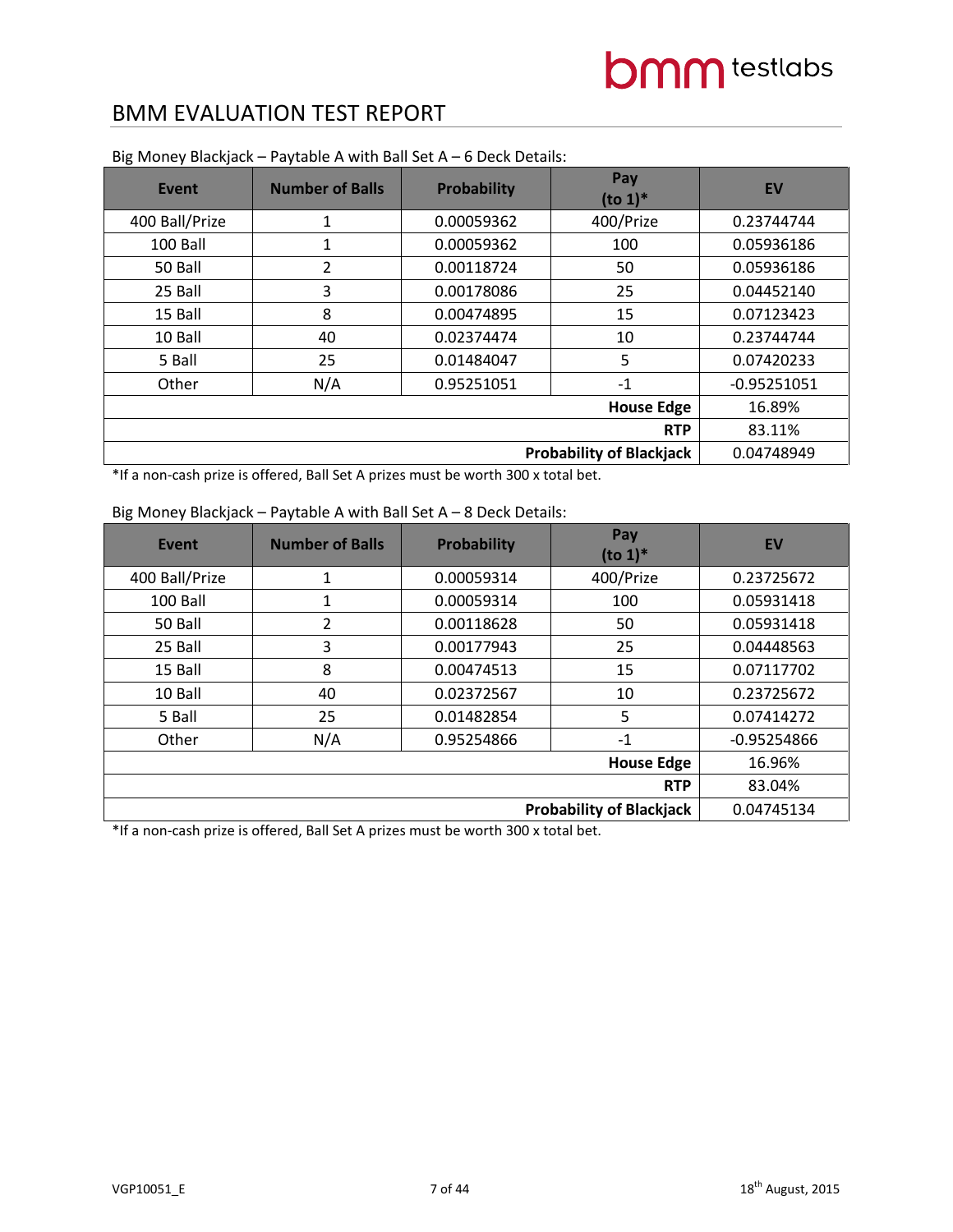| <b>Event</b>   | <b>Number of Balls</b> | <b>Probability</b> | Pay<br>$(to 1)*$ | <b>EV</b>     |  |  |
|----------------|------------------------|--------------------|------------------|---------------|--|--|
| 300 Ball/Prize | 1                      | 0.00060332         | 300/Prize        | 0.18099548    |  |  |
| 100 Ball       | 1                      | 0.00060332         | 100              | 0.06033183    |  |  |
| 50 Ball        | 2                      | 0.00120664         | 50               | 0.06033183    |  |  |
| 25 Ball        | 3                      | 0.00180995         | 25               | 0.04524887    |  |  |
| 15 Ball        | 8                      | 0.00482655         | 15               | 0.07239819    |  |  |
| 10 Ball        | 40                     | 0.02413273         | 10               | 0.24132730    |  |  |
| 5 Ball         | 25                     | 0.01508296         | 5                | 0.07541478    |  |  |
| Other          | N/A                    | 0.95173454         | $-1$             | $-0.95173454$ |  |  |
|                | <b>House Edge</b>      |                    |                  |               |  |  |
|                | <b>RTP</b>             |                    |                  |               |  |  |
|                | 0.04826546             |                    |                  |               |  |  |

Big Money Blackjack – Paytable B with Ball Set A – 1 Deck Details:

\*If a non-cash prize is offered, Ball Set A prizes must be worth 300 x total bet.

|  | Big Money Blackjack – Paytable B with Ball Set $A - 2$ Deck Details: |  |
|--|----------------------------------------------------------------------|--|
|  |                                                                      |  |

| Event          | <b>Number of Balls</b> | <b>Probability</b> | Pay<br>$(to 1)*$                | EV            |
|----------------|------------------------|--------------------|---------------------------------|---------------|
| 300 Ball/Prize | 1                      | 0.00059746         | 300/Prize                       | 0.17923824    |
| 100 Ball       | 1                      | 0.00059746         | 100                             | 0.05974608    |
| 50 Ball        | 2                      | 0.00119492         | 50                              | 0.05974608    |
| 25 Ball        | 3                      | 0.00179238         | 25                              | 0.04480956    |
| 15 Ball        | 8                      | 0.00477969         | 15                              | 0.07169529    |
| 10 Ball        | 40                     | 0.02389843         | 10                              | 0.23898432    |
| 5 Ball         | 25                     | 0.01493652         | 5                               | 0.07468260    |
| Other          | N/A                    | 0.95220314         | $-1$                            | $-0.95220314$ |
|                | 22.33%                 |                    |                                 |               |
| <b>RTP</b>     |                        |                    |                                 | 77.67%        |
|                |                        |                    | <b>Probability of Blackjack</b> | 0.04779686    |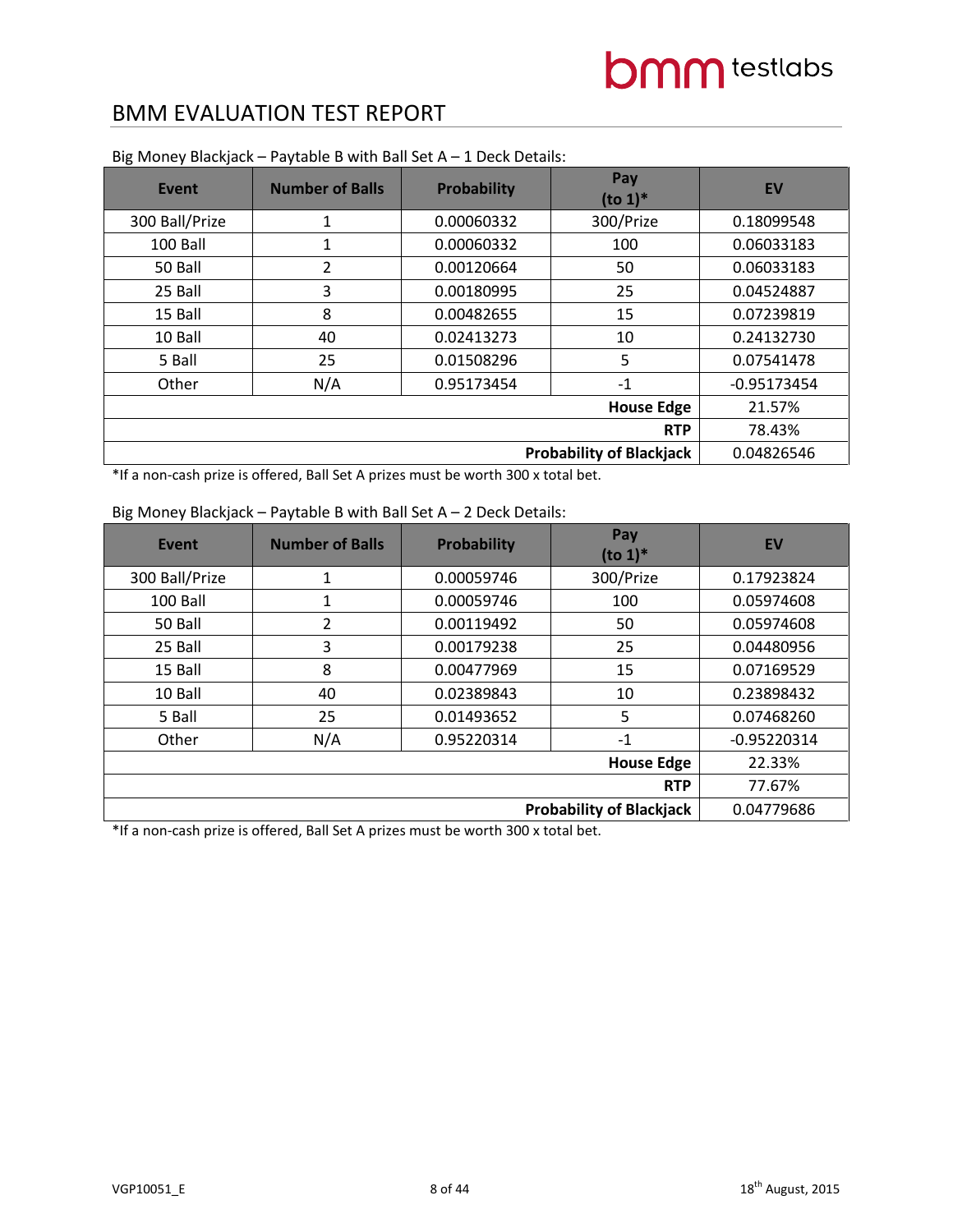| <b>Event</b>   | <b>Number of Balls</b>          | <b>Probability</b> | Pay<br>$(to 1)*$  | <b>EV</b>     |
|----------------|---------------------------------|--------------------|-------------------|---------------|
| 300 Ball/Prize | $\mathbf{1}$                    | 0.00059457         | 300/Prize         | 0.17837235    |
| 100 Ball       | 1                               | 0.00059457         | 100               | 0.05945745    |
| 50 Ball        | 2                               | 0.00118915         | 50                | 0.05945745    |
| 25 Ball        | 3                               | 0.00178372         | 25                | 0.04459309    |
| 15 Ball        | 8                               | 0.00475660         | 15                | 0.07134894    |
| 10 Ball        | 40                              | 0.02378298         | 10                | 0.23782980    |
| 5 Ball         | 25                              | 0.01486436         | 5                 | 0.07432181    |
| Other          | N/A                             | 0.95243404         | $-1$              | $-0.95243404$ |
|                |                                 |                    | <b>House Edge</b> | 22.71%        |
| <b>RTP</b>     |                                 |                    |                   | 77.29%        |
|                | <b>Probability of Blackjack</b> |                    |                   |               |

Big Money Blackjack – Paytable B with Ball Set A – 4 Deck Details:

\*If a non-cash prize is offered, Ball Set A prizes must be worth 300 x total bet.

#### Big Money Blackjack – Paytable B with Ball Set A – 5 Deck Details:

| Event          | <b>Number of Balls</b> | <b>Probability</b> | Pay<br>$($ to 1 $)$ <sup>*</sup> | <b>EV</b>     |
|----------------|------------------------|--------------------|----------------------------------|---------------|
| 300 Ball/Prize | 1                      | 0.00059400         | 300/Prize                        | 0.17820018    |
| 100 Ball       | 1                      | 0.00059400         | 100                              | 0.05940006    |
| 50 Ball        | 2                      | 0.00118800         | 50                               | 0.05940006    |
| 25 Ball        | 3                      | 0.00178200         | 25                               | 0.04455004    |
| 15 Ball        | 8                      | 0.00475200         | 15                               | 0.07128007    |
| 10 Ball        | 40                     | 0.02376002         | 10                               | 0.23760024    |
| 5 Ball         | 25                     | 0.01485001         | 5                                | 0.07425007    |
| Other          | N/A                    | 0.95247995         | $-1$                             | $-0.95247995$ |
|                |                        |                    | <b>House Edge</b>                | 22.78%        |
| <b>RTP</b>     |                        |                    |                                  | 77.22%        |
|                |                        |                    | <b>Probability of Blackjack</b>  | 0.04752005    |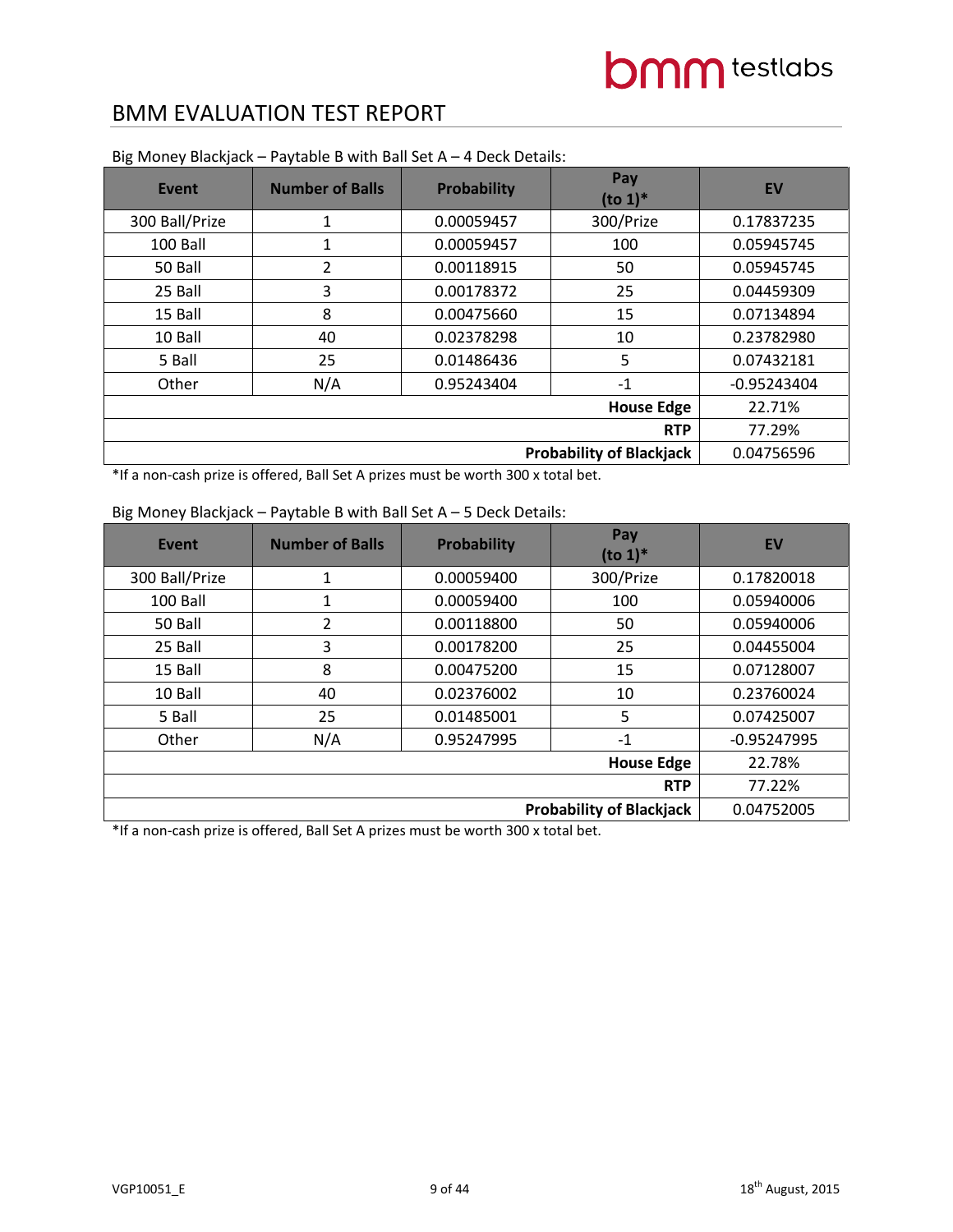| <b>Event</b>   | <b>Number of Balls</b>          | <b>Probability</b> | Pay<br>$(to 1)*$  | <b>EV</b>     |
|----------------|---------------------------------|--------------------|-------------------|---------------|
| 300 Ball/Prize | $\mathbf{1}$                    | 0.00059362         | 300/Prize         | 0.17808558    |
| 100 Ball       | 1                               | 0.00059362         | 100               | 0.05936186    |
| 50 Ball        | 2                               | 0.00118724         | 50                | 0.05936186    |
| 25 Ball        | 3                               | 0.00178086         | 25                | 0.04452140    |
| 15 Ball        | 8                               | 0.00474895         | 15                | 0.07123423    |
| 10 Ball        | 40                              | 0.02374474         | 10                | 0.23744744    |
| 5 Ball         | 25                              | 0.01484047         | 5                 | 0.07420233    |
| Other          | N/A                             | 0.95251051         | $-1$              | $-0.95251051$ |
|                |                                 |                    | <b>House Edge</b> | 22.83%        |
| <b>RTP</b>     |                                 |                    |                   | 77.17%        |
|                | <b>Probability of Blackjack</b> |                    |                   |               |

Big Money Blackjack – Paytable B with Ball Set A – 6 Deck Details:

\*If a non-cash prize is offered, Ball Set A prizes must be worth 300 x total bet.

### **Event Number of Balls Probability Pay**  $(t_0 1)^*$  **EV** 300 Ball/Prize | 1 0.00059314 | 300/Prize | 0.17794254 100 Ball 1 1 100 0.00059314 100 0.05931418 50 Ball 2 0.00118628 50 0.05931418 25 Ball 3 0.00177943 25 0.04448563 15 Ball 8 0.00474513 15 0.07117702 10 Ball 40 0.02372567 10 0.23725672 5 Ball 25 0.01482854 5 0.07414272 Other N/A 0.95254866 -1 -1 0.95254866 **House Edge** 22.89% **RTP** 77.11% **Probability of Blackjack** | 0.04745134

#### Big Money Blackjack – Paytable B with Ball Set A – 8 Deck Details: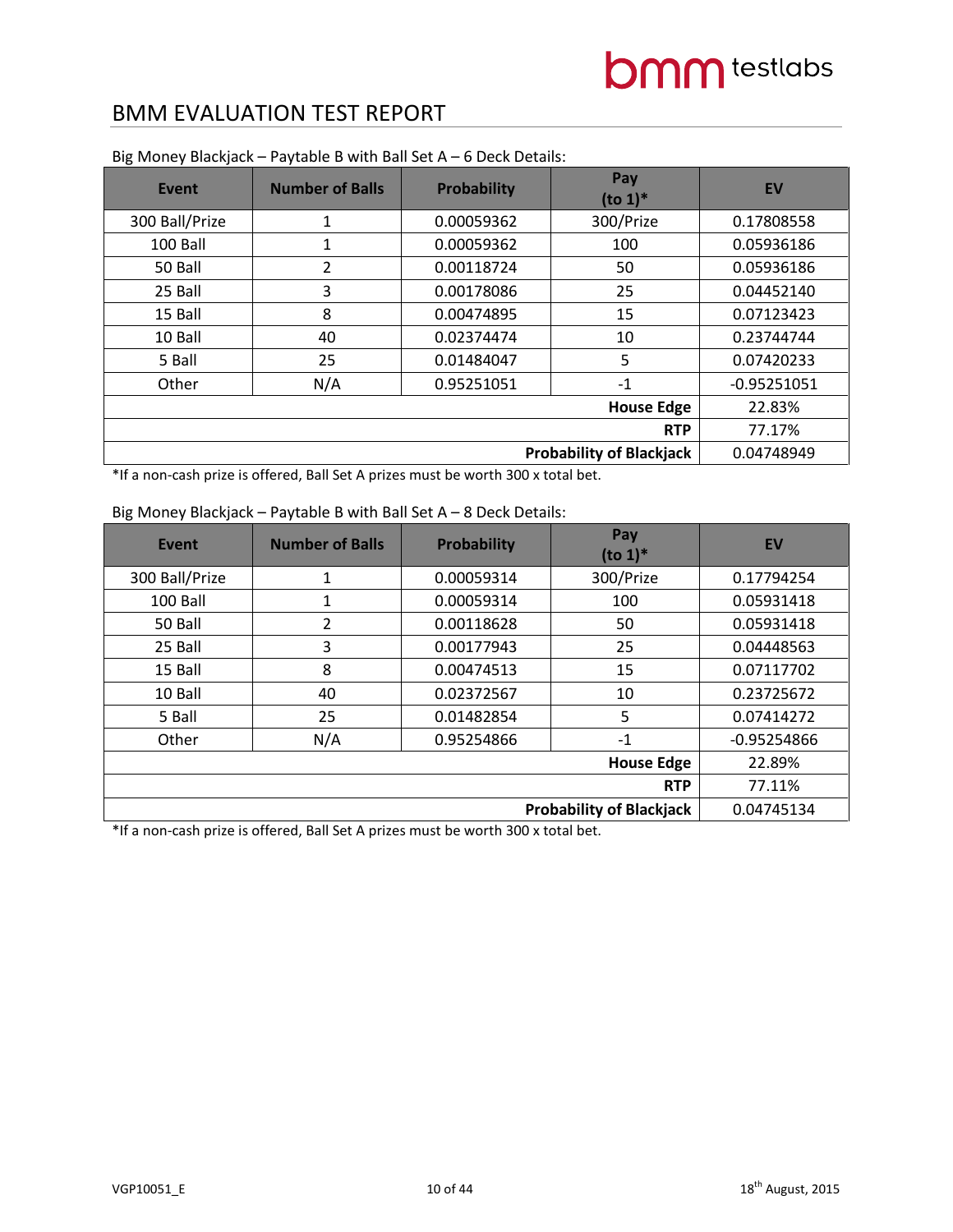| Event          | <b>Number of Balls</b>          | <b>Probability</b> | Pay<br>$(to 1)*$  | <b>EV</b>     |
|----------------|---------------------------------|--------------------|-------------------|---------------|
| 500 Ball/Prize | 1                               | 0.00060332         | 500/Prize         | 0.30165913    |
| 100 Ball       | 1                               | 0.00060332         | 100               | 0.06033183    |
| 50 Ball        | 2                               | 0.00120664         | 50                | 0.06033183    |
| 25 Ball        | 3                               | 0.00180995         | 25                | 0.04524887    |
| 15 Ball        | 8                               | 0.00482655         | 15                | 0.07239819    |
| 10 Ball        | 40                              | 0.02413273         | 10                | 0.24132730    |
| 5 Ball         | 25                              | 0.01508296         | 5                 | 0.07541478    |
| Other          | N/A                             | 0.95173454         | $-1$              | $-0.95173454$ |
|                |                                 |                    | <b>House Edge</b> | 9.50%         |
| <b>RTP</b>     |                                 |                    |                   | 90.50%        |
|                | <b>Probability of Blackjack</b> |                    |                   |               |

Big Money Blackjack – Paytable C with Ball Set A – 1 Deck Details:

\*If a non-cash prize is offered, Ball Set A prizes must be worth 300 x total bet.

### Big Money Blackjack – Paytable C with Ball Set A – 2 Deck Details:

| <b>Event</b>                    | <b>Number of Balls</b> | Probability | Pay<br>$(to 1)*$ | <b>EV</b>     |
|---------------------------------|------------------------|-------------|------------------|---------------|
| 500 Ball/Prize                  | 1                      | 0.00059746  | 500/Prize        | 0.29873040    |
| 100 Ball                        | 1                      | 0.00059746  | 100              | 0.05974608    |
| 50 Ball                         | 2                      | 0.00119492  | 50               | 0.05974608    |
| 25 Ball                         | 3                      | 0.00179238  | 25               | 0.04480956    |
| 15 Ball                         | 8                      | 0.00477969  | 15               | 0.07169529    |
| 10 Ball                         | 40                     | 0.02389843  | 10               | 0.23898432    |
| 5 Ball                          | 25                     | 0.01493652  | 5                | 0.07468260    |
| Other                           | N/A                    | 0.95220314  | $-1$             | $-0.95220314$ |
|                                 | 10.38%                 |             |                  |               |
| <b>RTP</b>                      |                        |             |                  | 89.62%        |
| <b>Probability of Blackjack</b> |                        |             |                  | 0.04779686    |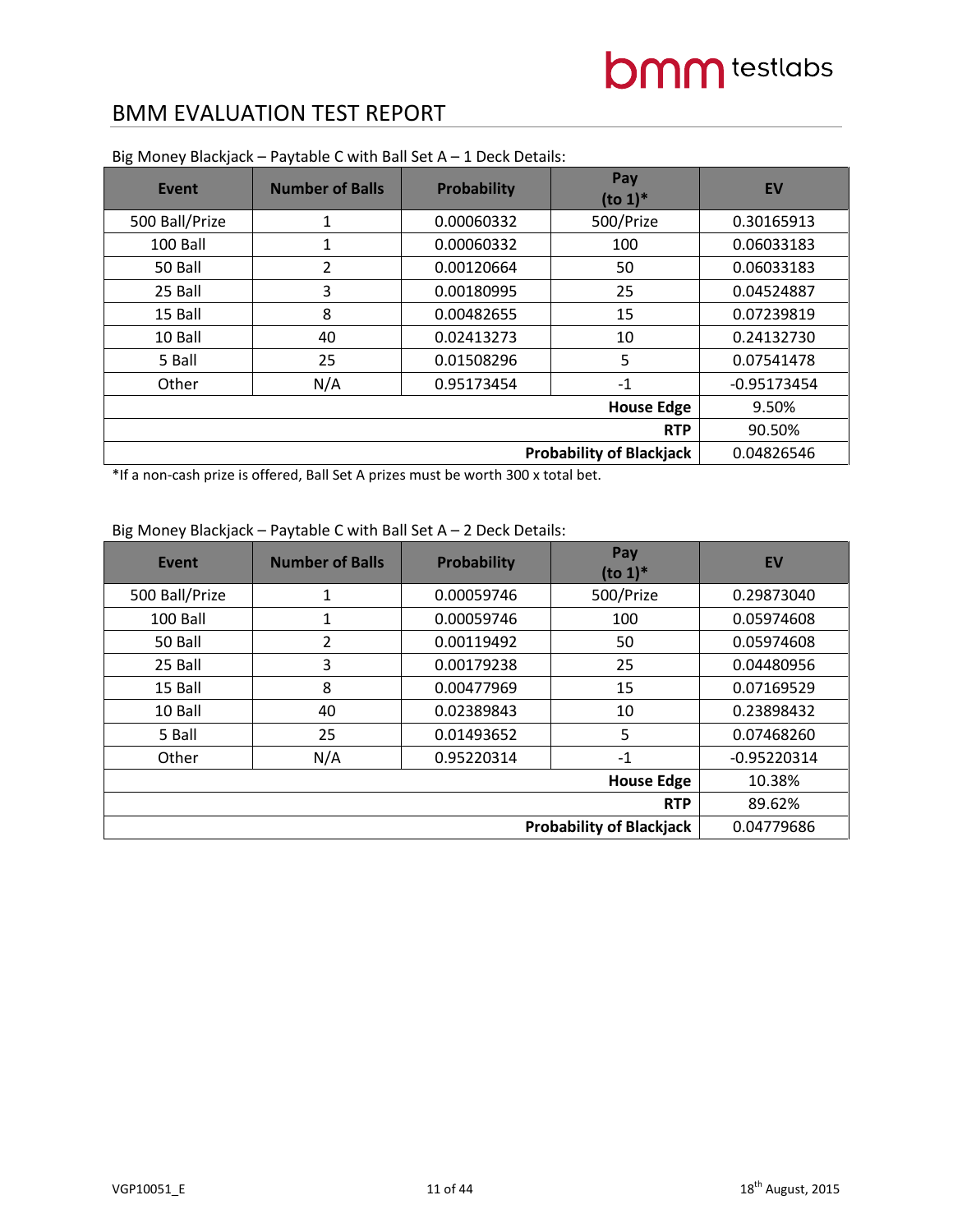| <b>Event</b>   | <b>Number of Balls</b>          | <b>Probability</b> | Pay<br>$(to 1)*$  | <b>EV</b>     |
|----------------|---------------------------------|--------------------|-------------------|---------------|
| 500 Ball/Prize | $\mathbf{1}$                    | 0.00059457         | 500/Prize         | 0.29728725    |
| 100 Ball       | 1                               | 0.00059457         | 100               | 0.05945745    |
| 50 Ball        | 2                               | 0.00118915         | 50                | 0.05945745    |
| 25 Ball        | 3                               | 0.00178372         | 25                | 0.04459309    |
| 15 Ball        | 8                               | 0.00475660         | 15                | 0.07134894    |
| 10 Ball        | 40                              | 0.02378298         | 10                | 0.23782980    |
| 5 Ball         | 25                              | 0.01486436         | 5                 | 0.07432181    |
| Other          | N/A                             | 0.95243404         | $-1$              | $-0.95243404$ |
|                |                                 |                    | <b>House Edge</b> | 10.81%        |
| <b>RTP</b>     |                                 |                    |                   | 89.19%        |
|                | <b>Probability of Blackjack</b> |                    |                   |               |

Big Money Blackjack – Paytable C with Ball Set A – 4 Deck Details:

\*If a non-cash prize is offered, Ball Set A prizes must be worth 300 x total bet.

#### Big Money Blackjack – Paytable C with Ball Set A – 5 Deck Details:

| Event          | <b>Number of Balls</b> | <b>Probability</b> | Pay<br>$($ to 1 $)$ <sup>*</sup> | <b>EV</b>     |
|----------------|------------------------|--------------------|----------------------------------|---------------|
| 500 Ball/Prize | 1                      | 0.00059400         | 500/Prize                        | 0.29700030    |
| 100 Ball       | 1                      | 0.00059400         | 100                              | 0.05940006    |
| 50 Ball        | 2                      | 0.00118800         | 50                               | 0.05940006    |
| 25 Ball        | 3                      | 0.00178200         | 25                               | 0.04455004    |
| 15 Ball        | 8                      | 0.00475200         | 15                               | 0.07128007    |
| 10 Ball        | 40                     | 0.02376002         | 10                               | 0.23760024    |
| 5 Ball         | 25                     | 0.01485001         | 5                                | 0.07425007    |
| Other          | N/A                    | 0.95247995         | $-1$                             | $-0.95247995$ |
|                |                        |                    | <b>House Edge</b>                | 10.90%        |
|                | 89.10%                 |                    |                                  |               |
|                |                        |                    | <b>Probability of Blackjack</b>  | 0.04752005    |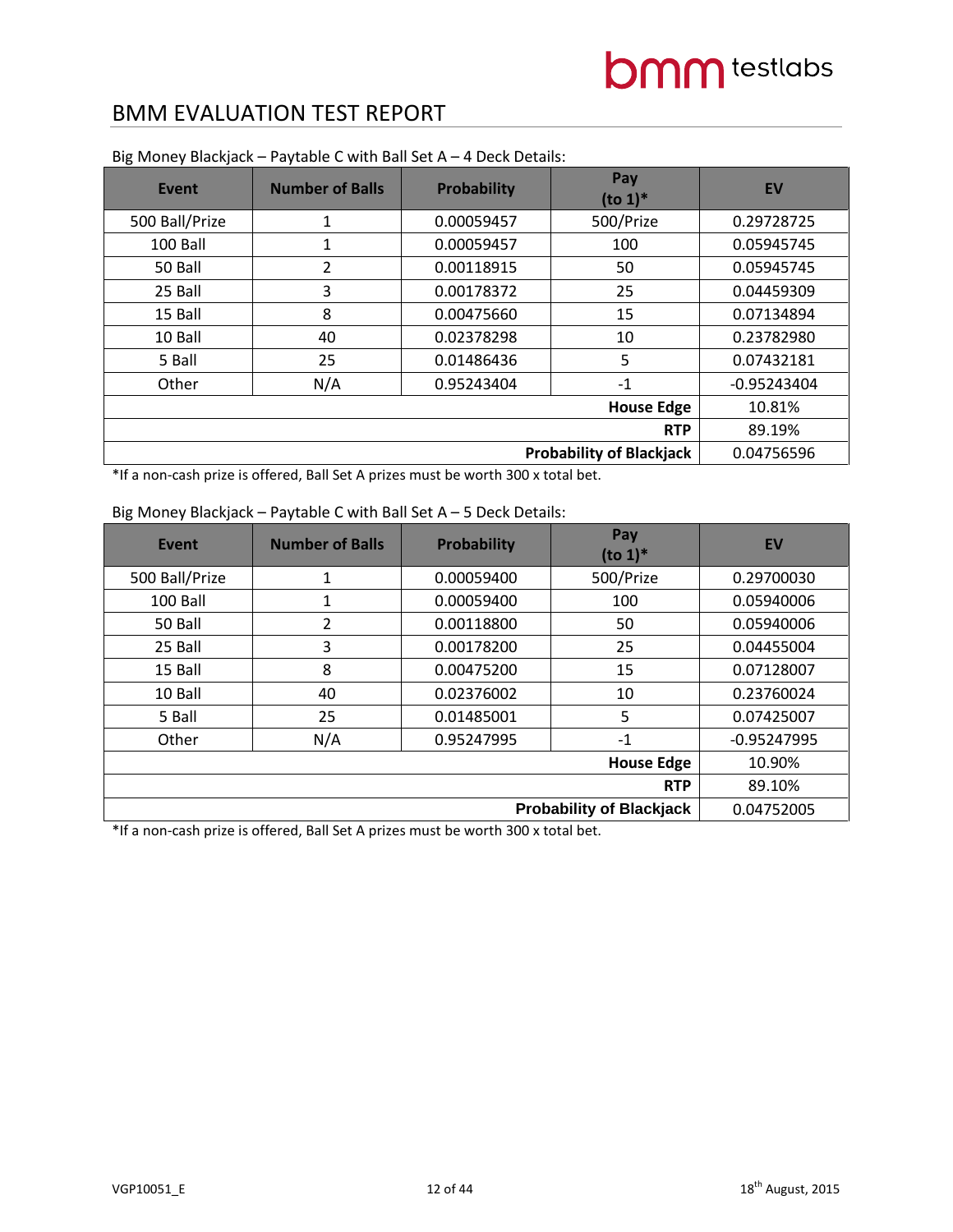| <b>Event</b>   | <b>Number of Balls</b>          | <b>Probability</b> | Pay<br>$(to 1)*$  | <b>EV</b>     |
|----------------|---------------------------------|--------------------|-------------------|---------------|
| 500 Ball/Prize | $\mathbf{1}$                    | 0.00059362         | 500/Prize         | 0.29680930    |
| 100 Ball       | 1                               | 0.00059362         | 100               | 0.05936186    |
| 50 Ball        | 2                               | 0.00118724         | 50                | 0.05936186    |
| 25 Ball        | 3                               | 0.00178086         | 25                | 0.04452140    |
| 15 Ball        | 8                               | 0.00474895         | 15                | 0.07123423    |
| 10 Ball        | 40                              | 0.02374474         | 10                | 0.23744744    |
| 5 Ball         | 25                              | 0.01484047         | 5                 | 0.07420233    |
| Other          | N/A                             | 0.95251051         | $-1$              | $-0.95251051$ |
|                |                                 |                    | <b>House Edge</b> | 10.96%        |
| <b>RTP</b>     |                                 |                    |                   | 89.04%        |
|                | <b>Probability of Blackjack</b> |                    |                   |               |

Big Money Blackjack – Paytable C with Ball Set A – 6 Deck Details:

\*If a non-cash prize is offered, Ball Set A prizes must be worth 300 x total bet.

| Event          | <b>Number of Balls</b>          | <b>Probability</b> | Pay<br>$(to 1)*$ | <b>EV</b>     |
|----------------|---------------------------------|--------------------|------------------|---------------|
| 500 Ball/Prize | 1                               | 0.00059314         | 500/Prize        | 0.29657090    |
| 100 Ball       | 1                               | 0.00059314         | 100              | 0.05931418    |
| 50 Ball        | 2                               | 0.00118628         | 50               | 0.05931418    |
| 25 Ball        | 3                               | 0.00177943         | 25               | 0.04448563    |
| 15 Ball        | 8                               | 0.00474513         | 15               | 0.07117702    |
| 10 Ball        | 40                              | 0.02372567         | 10               | 0.23725672    |
| 5 Ball         | 25                              | 0.01482854         | 5                | 0.07414272    |
| Other          | N/A                             | 0.95254866         | $-1$             | $-0.95254866$ |
|                | 11.03%                          |                    |                  |               |
| <b>RTP</b>     |                                 |                    |                  | 88.97%        |
|                | <b>Probability of Blackjack</b> |                    |                  |               |

#### Big Money Blackjack – Paytable C with Ball Set A – 8 Deck Details: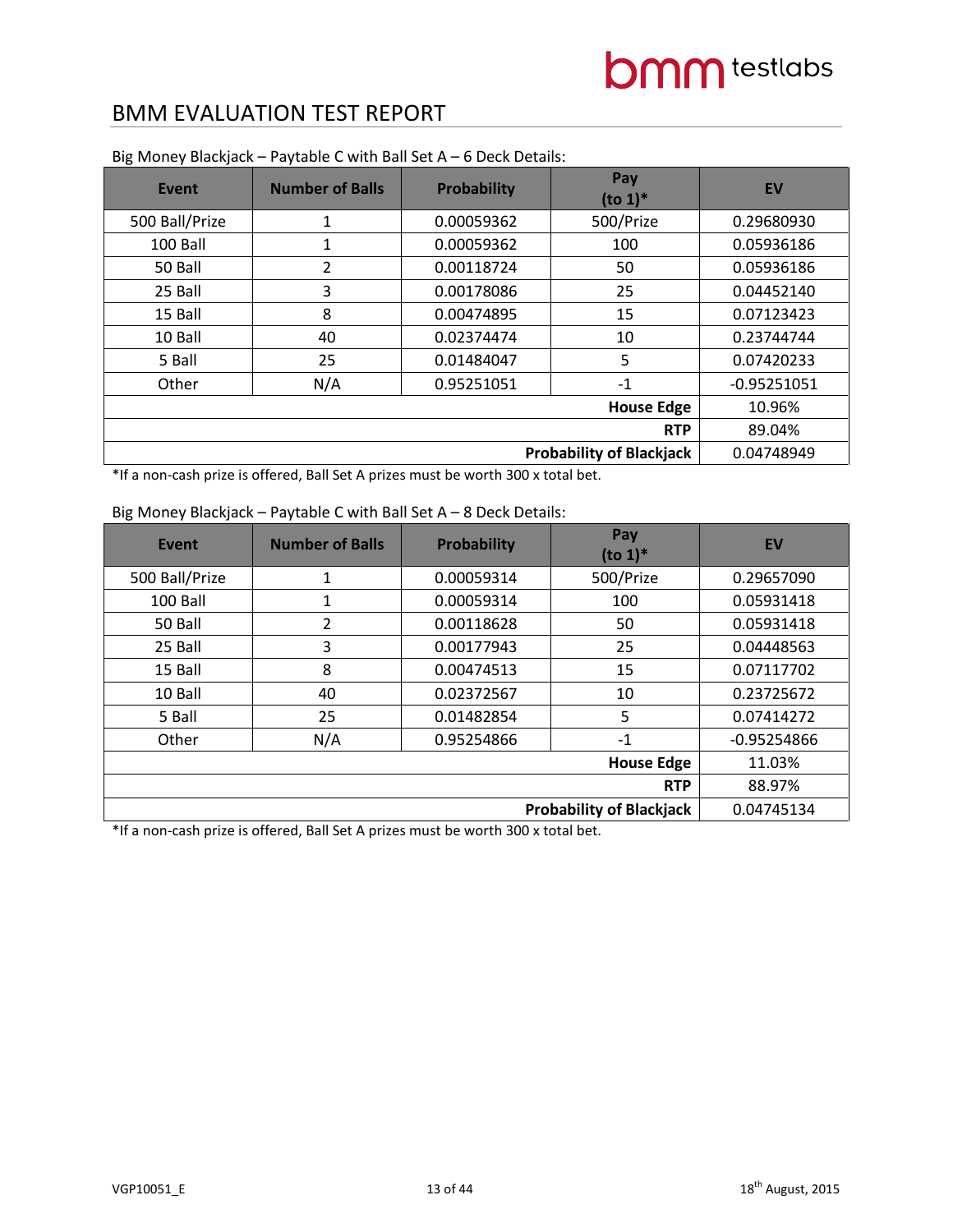| <b>Event</b>   | <b>Number of Balls</b>          | <b>Probability</b> | Pay<br>$(to 1)*$  | <b>EV</b>     |
|----------------|---------------------------------|--------------------|-------------------|---------------|
| 600 Ball/Prize | 1                               | 0.00060332         | 600/Prize         | 0.36199095    |
| 100 Ball       | 1                               | 0.00060332         | 100               | 0.06033183    |
| 50 Ball        | 2                               | 0.00120664         | 50                | 0.06033183    |
| 25 Ball        | 3                               | 0.00180995         | 25                | 0.04524887    |
| 15 Ball        | 8                               | 0.00482655         | 15                | 0.07239819    |
| 10 Ball        | 40                              | 0.02413273         | 10                | 0.24132730    |
| 5 Ball         | 25                              | 0.01508296         | 5                 | 0.07541478    |
| Other          | N/A                             | 0.95173454         | $-1$              | $-0.95173454$ |
|                |                                 |                    | <b>House Edge</b> | 3.47%         |
| <b>RTP</b>     |                                 |                    |                   | 96.53%        |
|                | <b>Probability of Blackjack</b> |                    |                   |               |

Big Money Blackjack – Paytable D with Ball Set A – 1 Deck Details:

\*If a non-cash prize is offered, Ball Set A prizes must be worth 300 x total bet.

| Event          | <b>Number of Balls</b> | <b>Probability</b> | Pay<br>$(to 1)*$ | EV            |
|----------------|------------------------|--------------------|------------------|---------------|
| 600 Ball/Prize | 1                      | 0.00059746         | 600/Prize        | 0.35847647    |
| 100 Ball       | 1                      | 0.00059746         | 100              | 0.05974608    |
| 50 Ball        | 2                      | 0.00119492         | 50               | 0.05974608    |
| 25 Ball        | 3                      | 0.00179238         | 25               | 0.04480956    |
| 15 Ball        | 8                      | 0.00477969         | 15               | 0.07169529    |
| 10 Ball        | 40                     | 0.02389843         | 10               | 0.23898432    |
| 5 Ball         | 25                     | 0.01493652         | 5                | 0.07468260    |
| Other          | N/A                    | 0.95220314         | $-1$             | $-0.95220314$ |
|                | 4.41%                  |                    |                  |               |
|                | 95.59%                 |                    |                  |               |
|                | 0.04779686             |                    |                  |               |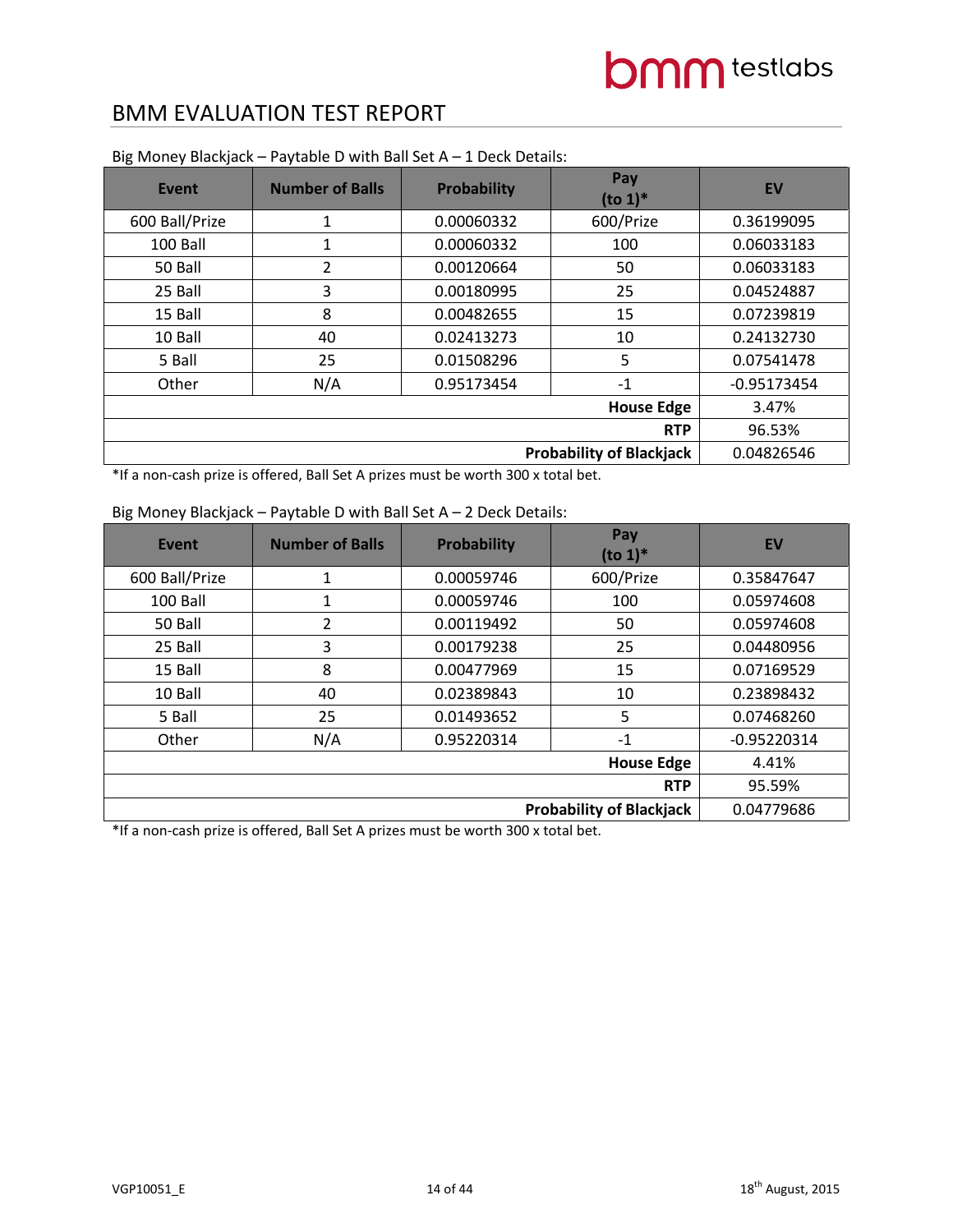| <b>Event</b>                    | <b>Number of Balls</b> | <b>Probability</b> | Pay<br>$(to 1)*$ | <b>EV</b>     |
|---------------------------------|------------------------|--------------------|------------------|---------------|
| 600 Ball/Prize                  | 1                      | 0.00059457         | 600/Prize        | 0.35674470    |
| 100 Ball                        | 1                      | 0.00059457         | 100              | 0.05945745    |
| 50 Ball                         | 2                      | 0.00118915         | 50               | 0.05945745    |
| 25 Ball                         | 3                      | 0.00178372         | 25               | 0.04459309    |
| 15 Ball                         | 8                      | 0.00475660         | 15               | 0.07134894    |
| 10 Ball                         | 40                     | 0.02378298         | 10               | 0.23782980    |
| 5 Ball                          | 25                     | 0.01486436         | 5                | 0.07432181    |
| Other                           | N/A                    | 0.95243404         | $-1$             | $-0.95243404$ |
|                                 | 4.87%                  |                    |                  |               |
|                                 | 95.13%                 |                    |                  |               |
| <b>Probability of Blackjack</b> |                        |                    |                  | 0.04756596    |

Big Money Blackjack – Paytable D with Ball Set A – 4 Deck Details:

\*If a non-cash prize is offered, Ball Set A prizes must be worth 300 x total bet.

### Big Money Blackjack – Paytable D with Ball Set A – 5 Deck Details:

| <b>Event</b>                    | <b>Number of Balls</b> | <b>Probability</b> | Pay<br>$($ to 1 $)$ <sup>*</sup> | <b>EV</b>     |
|---------------------------------|------------------------|--------------------|----------------------------------|---------------|
| 600 Ball/Prize                  | 1                      | 0.00059400         | 600/Prize                        | 0.35640036    |
| 100 Ball                        | 1                      | 0.00059400         | 100                              | 0.05940006    |
| 50 Ball                         | 2                      | 0.00118800         | 50                               | 0.05940006    |
| 25 Ball                         | 3                      | 0.00178200         | 25                               | 0.04455004    |
| 15 Ball                         | 8                      | 0.00475200         | 15                               | 0.07128007    |
| 10 Ball                         | 40                     | 0.02376002         | 10                               | 0.23760024    |
| 5 Ball                          | 25                     | 0.01485001         | 5                                | 0.07425007    |
| Other                           | N/A                    | 0.95247995         | $-1$                             | $-0.95247995$ |
|                                 | 4.96%                  |                    |                                  |               |
|                                 | 95.04%                 |                    |                                  |               |
| <b>Probability of Blackjack</b> |                        |                    |                                  | 0.04752005    |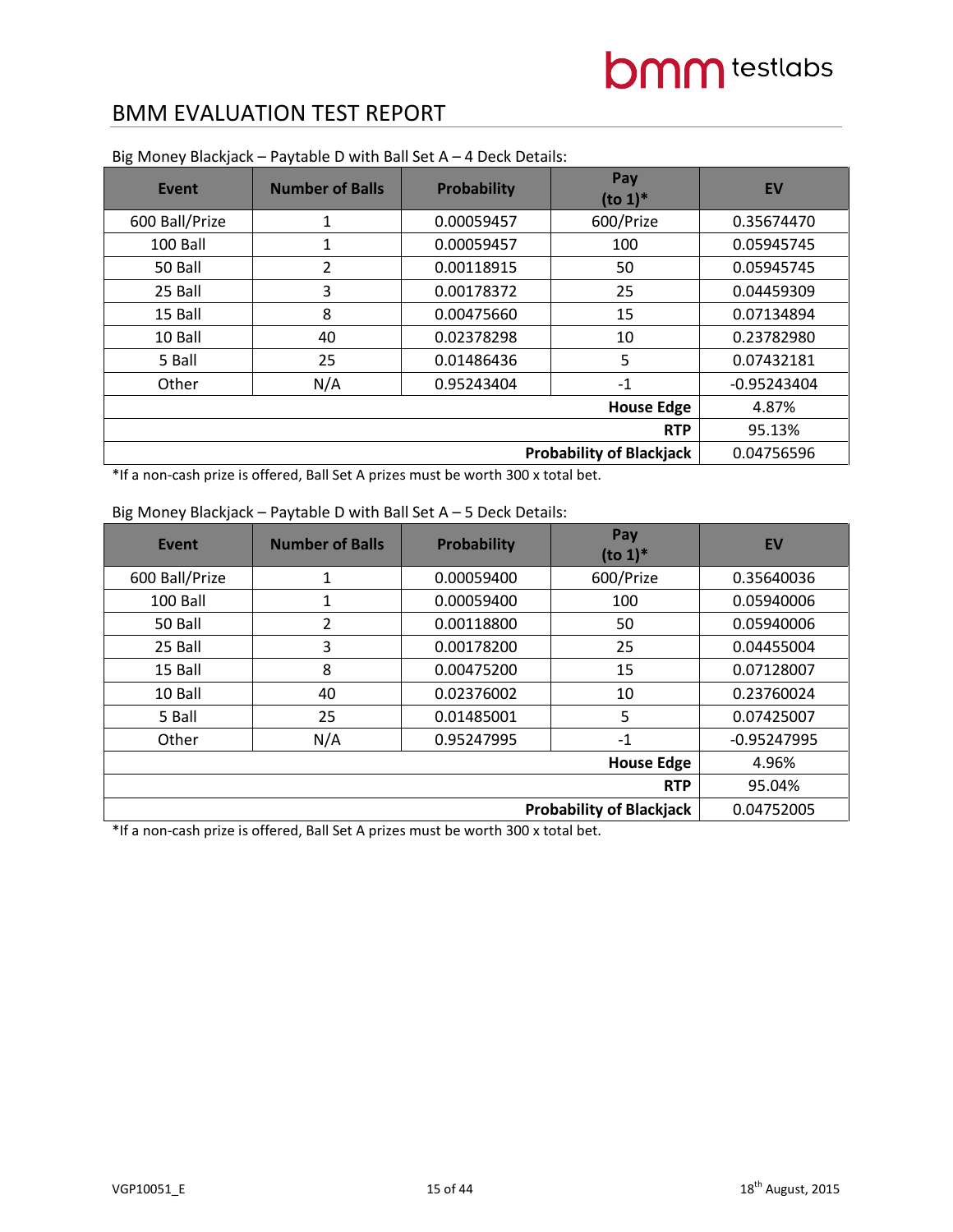| <b>Event</b>                    | <b>Number of Balls</b> | Probability | Pay<br>$($ to 1 $)$ <sup>*</sup> | <b>EV</b>     |
|---------------------------------|------------------------|-------------|----------------------------------|---------------|
| 600 Ball/Prize                  | 1                      | 0.00059362  | 600/Prize                        | 0.35617116    |
| 100 Ball                        | 1                      | 0.00059362  | 100                              | 0.05936186    |
| 50 Ball                         | 2                      | 0.00118724  | 50                               | 0.05936186    |
| 25 Ball                         | 3                      | 0.00178086  | 25                               | 0.04452140    |
| 15 Ball                         | 8                      | 0.00474895  | 15                               | 0.07123423    |
| 10 Ball                         | 40                     | 0.02374474  | 10                               | 0.23744744    |
| 5 Ball                          | 25                     | 0.01484047  | 5                                | 0.07420233    |
| Other                           | N/A                    | 0.95251051  | $-1$                             | $-0.95251051$ |
|                                 | 5.02%                  |             |                                  |               |
|                                 | 94.98%                 |             |                                  |               |
| <b>Probability of Blackjack</b> |                        |             |                                  | 0.04748949    |

#### Big Money Blackjack – Paytable D with Ball Set A – 6 Deck Details:

\*If a non-cash prize is offered, Ball Set A prizes must be worth 300 x total bet.

#### Big Money Blackjack – Paytable D with Ball Set A – 8 Deck Details:

| Event          | <b>Number of Balls</b> | <b>Probability</b> | Pay<br>$(to 1)*$ | <b>EV</b>     |
|----------------|------------------------|--------------------|------------------|---------------|
| 600 Ball/Prize | 1                      | 0.00059314         | 600/Prize        | 0.35588508    |
| 100 Ball       | 1                      | 0.00059314         | 100              | 0.05931418    |
| 50 Ball        | 2                      | 0.00118628         | 50               | 0.05931418    |
| 25 Ball        | 3                      | 0.00177943         | 25               | 0.04448563    |
| 15 Ball        | 8                      | 0.00474513         | 15               | 0.07117702    |
| 10 Ball        | 40                     | 0.02372567         | 10               | 0.23725672    |
| 5 Ball         | 25                     | 0.01482854         | 5                | 0.07414272    |
| Other          | N/A                    | 0.95254866         | $-1$             | $-0.95254866$ |
|                | 5.10%                  |                    |                  |               |
|                | 94.90%                 |                    |                  |               |
|                | 0.04745134             |                    |                  |               |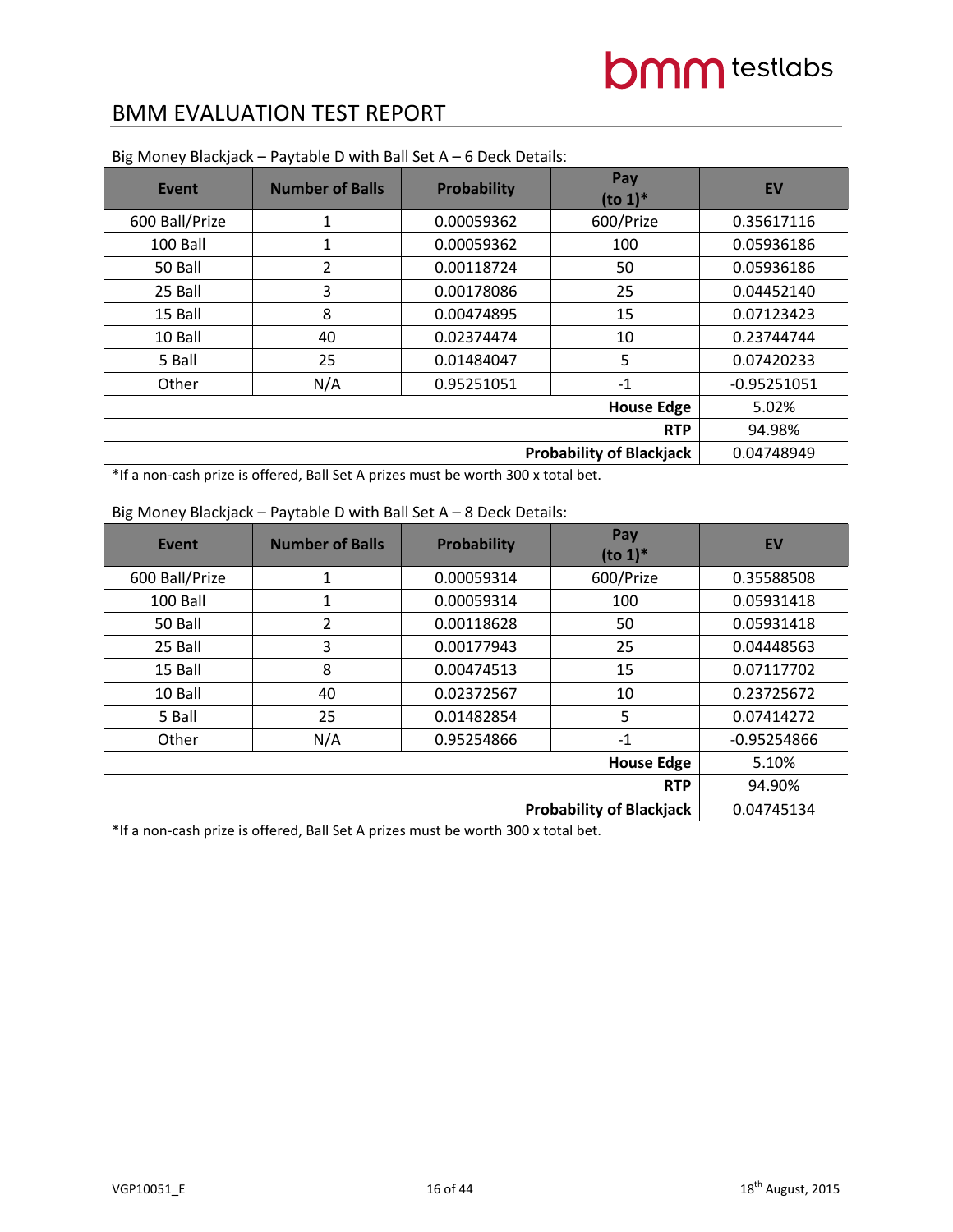| Event                           | <b>Number of Balls</b> | <b>Probability</b> | Pay<br>$(to 1)*$ | <b>EV</b>     |
|---------------------------------|------------------------|--------------------|------------------|---------------|
| 400 Ball/Prize                  | 1                      | 0.00060332         | 400/Prize        | 0.24132730    |
| 100 Ball                        | 1                      | 0.00060332         | 100              | 0.06033183    |
| 50 Ball                         | 3                      | 0.00180995         | 50               | 0.09049774    |
| 25 Ball                         | 4                      | 0.00241327         | 25               | 0.06033183    |
| 15 Ball                         | 10                     | 0.00603318         | 15               | 0.09049774    |
| 10 Ball                         | 40                     | 0.02413273         | 10               | 0.24132730    |
| 5 Ball                          | 21                     | 0.01266968         | 5                | 0.06334842    |
| Other                           | N/A                    | 0.95173454         | $-1$             | $-0.95173454$ |
|                                 | 10.41%                 |                    |                  |               |
|                                 | 89.59%                 |                    |                  |               |
| <b>Probability of Blackjack</b> |                        |                    |                  | 0.04826546    |

Big Money Blackjack – Paytable A with Ball Set B – 1 Deck Details:

\*If a non-cash prize is offered, Ball Set B prizes must be worth 200 x total bet.

### Big Money Blackjack – Paytable A with Ball Set B – 2 Deck Details:

| Event          | <b>Number of Balls</b> | <b>Probability</b> | Pay<br>$(to 1)*$ | <b>EV</b>     |
|----------------|------------------------|--------------------|------------------|---------------|
| 400 Ball/Prize | 1                      | 0.00059746         | 400/Prize        | 0.23898432    |
| 100 Ball       | 1                      | 0.00059746         | 100              | 0.05974608    |
| 50 Ball        | 3                      | 0.00179238         | 50               | 0.08961912    |
| 25 Ball        | 4                      | 0.00238984         | 25               | 0.05974608    |
| 15 Ball        | 10                     | 0.00597461         | 15               | 0.08961912    |
| 10 Ball        | 40                     | 0.02389843         | 10               | 0.23898432    |
| 5 Ball         | 21                     | 0.01254668         | 5                | 0.06273338    |
| Other          | N/A                    | 0.95220314         | $-1$             | $-0.95220314$ |
|                | 11.28%                 |                    |                  |               |
|                | 88.72%                 |                    |                  |               |
|                | 0.04779686             |                    |                  |               |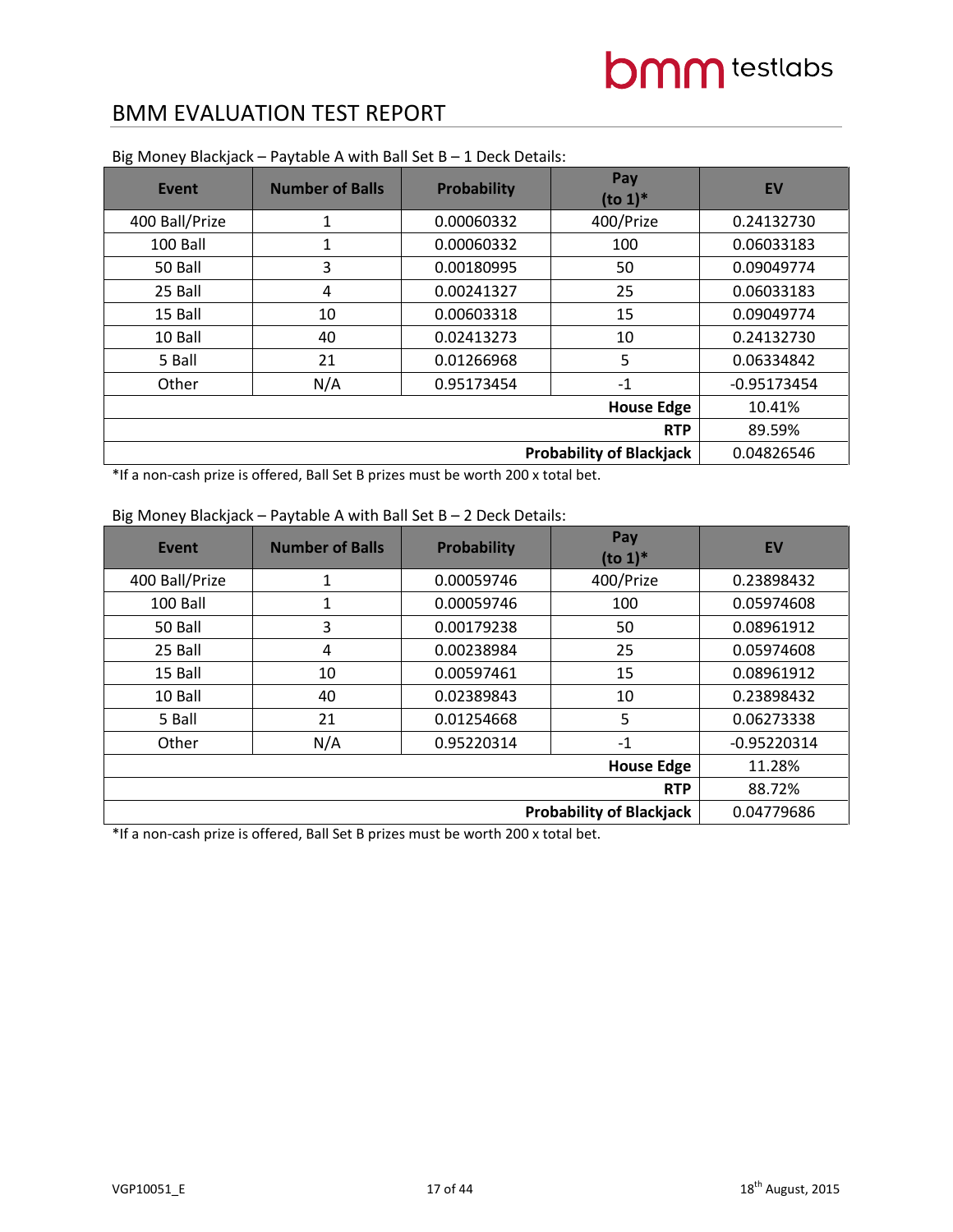| Event                           | <b>Number of Balls</b> | <b>Probability</b> | Pay<br>$(to 1)*$ | <b>EV</b>     |
|---------------------------------|------------------------|--------------------|------------------|---------------|
| 400 Ball/Prize                  | 1                      | 0.00059457         | 400/Prize        | 0.23782980    |
| 100 Ball                        | 1                      | 0.00059457         | 100              | 0.05945745    |
| 50 Ball                         | 3                      | 0.00178372         | 50               | 0.08918618    |
| 25 Ball                         | 4                      | 0.00237830         | 25               | 0.05945745    |
| 15 Ball                         | 10                     | 0.00594575         | 15               | 0.08918618    |
| 10 Ball                         | 40                     | 0.02378298         | 10               | 0.23782980    |
| 5 Ball                          | 21                     | 0.01248606         | 5                | 0.06243032    |
| Other                           | N/A                    | 0.95243404         | $-1$             | $-0.95243404$ |
|                                 | 11.71%                 |                    |                  |               |
|                                 | 88.29%                 |                    |                  |               |
| <b>Probability of Blackjack</b> |                        |                    |                  | 0.04756596    |

Big Money Blackjack – Paytable A with Ball Set B – 4 Deck Details:

\*If a non-cash prize is offered, Ball Set B prizes must be worth 200 x total bet.

### Big Money Blackjack – Paytable A with Ball Set B – 5 Deck Details:

| Event          | <b>Number of Balls</b> | <b>Probability</b> | Pay<br>$(to 1)*$ | <b>EV</b>     |
|----------------|------------------------|--------------------|------------------|---------------|
| 400 Ball/Prize | 1                      | 0.00059400         | 400/Prize        | 0.23760024    |
| 100 Ball       | 1                      | 0.00059400         | 100              | 0.05940006    |
| 50 Ball        | 3                      | 0.00178200         | 50               | 0.08910009    |
| 25 Ball        | 4                      | 0.00237600         | 25               | 0.05940006    |
| 15 Ball        | 10                     | 0.00594001         | 15               | 0.08910009    |
| 10 Ball        | 40                     | 0.02376002         | 10               | 0.23760024    |
| 5 Ball         | 21                     | 0.01247401         | 5                | 0.06237006    |
| Other          | N/A                    | 0.95247995         | $-1$             | $-0.95247995$ |
|                | 11.79%                 |                    |                  |               |
|                | 88.21%                 |                    |                  |               |
|                | 0.04752005             |                    |                  |               |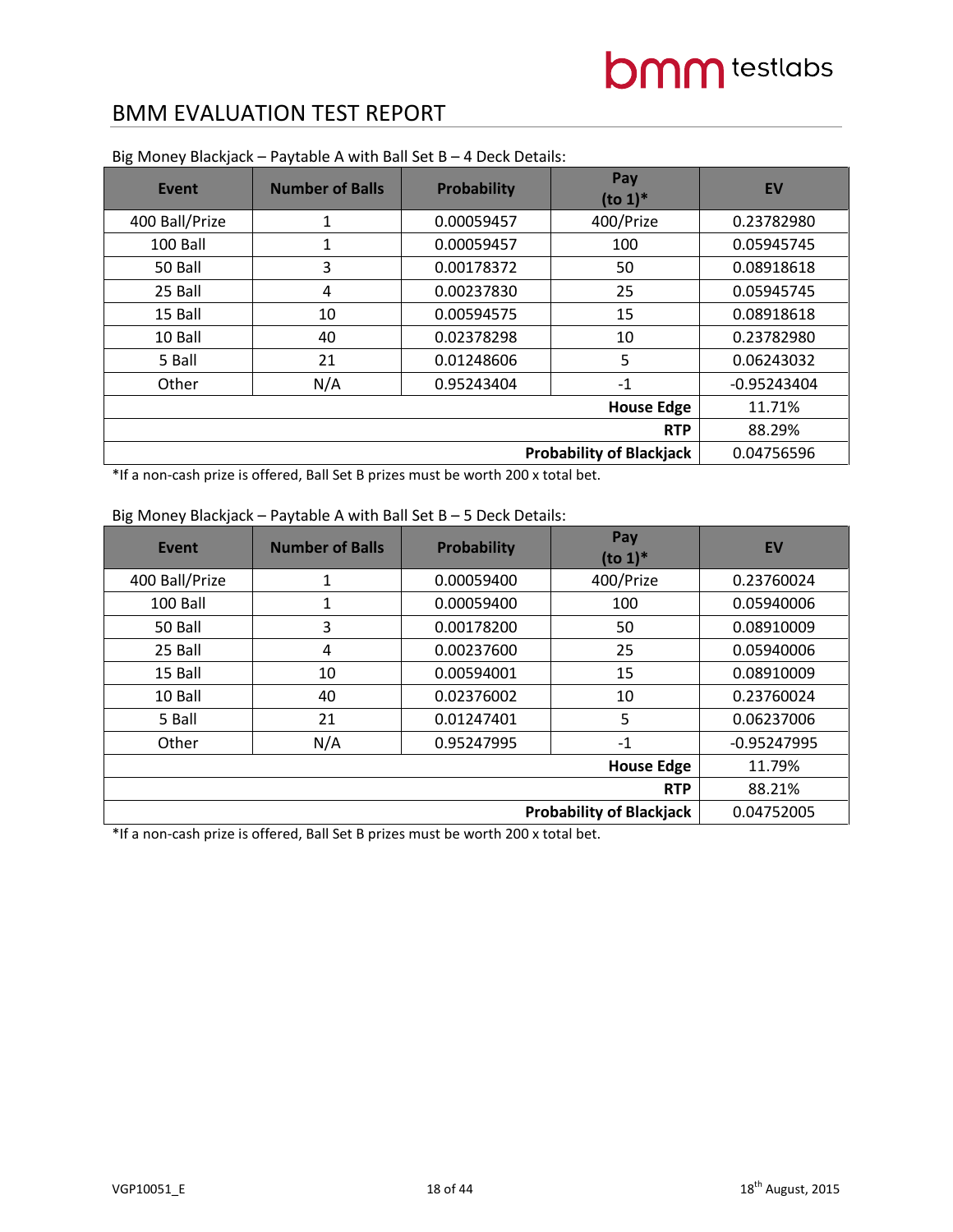| Event          | <b>Number of Balls</b> | <b>Probability</b> | Pay<br>$(to 1)*$                | <b>EV</b>     |
|----------------|------------------------|--------------------|---------------------------------|---------------|
| 400 Ball/Prize | 1                      | 0.00059362         | 400/Prize                       | 0.23744744    |
| 100 Ball       | 1                      | 0.00059362         | 100                             | 0.05936186    |
| 50 Ball        | 3                      | 0.00178086         | 50                              | 0.08904279    |
| 25 Ball        | 4                      | 0.00237447         | 25                              | 0.05936186    |
| 15 Ball        | 10                     | 0.00593619         | 15                              | 0.08904279    |
| 10 Ball        | 40                     | 0.02374474         | 10                              | 0.23744744    |
| 5 Ball         | 21                     | 0.01246599         | 5                               | 0.06232995    |
| Other          | N/A                    | 0.95251051         | $-1$                            | $-0.95251051$ |
|                | 11.85%                 |                    |                                 |               |
|                | 88.15%                 |                    |                                 |               |
|                |                        |                    | <b>Probability of Blackjack</b> | 0.04748949    |

Big Money Blackjack – Paytable A with Ball Set B – 6 Deck Details:

\*If a non-cash prize is offered, Ball Set B prizes must be worth 200 x total bet.

### Big Money Blackjack – Paytable A with Ball Set B – 8 Deck Details:

| Event                           | <b>Number of Balls</b> | <b>Probability</b> | Pay<br>$($ to 1 $)$ <sup>*</sup> | <b>EV</b>     |
|---------------------------------|------------------------|--------------------|----------------------------------|---------------|
| 400 Ball/Prize                  | 1                      | 0.00059314         | 400/Prize                        | 0.23725672    |
| 100 Ball                        | 1                      | 0.00059314         | 100                              | 0.05931418    |
| 50 Ball                         | 3                      | 0.00177943         | 50                               | 0.08897127    |
| 25 Ball                         | 4                      | 0.00237257         | 25                               | 0.05931418    |
| 15 Ball                         | 10                     | 0.00593142         | 15                               | 0.08897127    |
| 10 Ball                         | 40                     | 0.02372567         | 10                               | 0.23725672    |
| 5 Ball                          | 21                     | 0.01245598         | 5                                | 0.06227989    |
| Other                           | N/A                    | 0.95254866         | $-1$                             | $-0.95254866$ |
|                                 | 11.92%                 |                    |                                  |               |
|                                 | 88.08%                 |                    |                                  |               |
| <b>Probability of Blackjack</b> |                        |                    |                                  | 0.04745134    |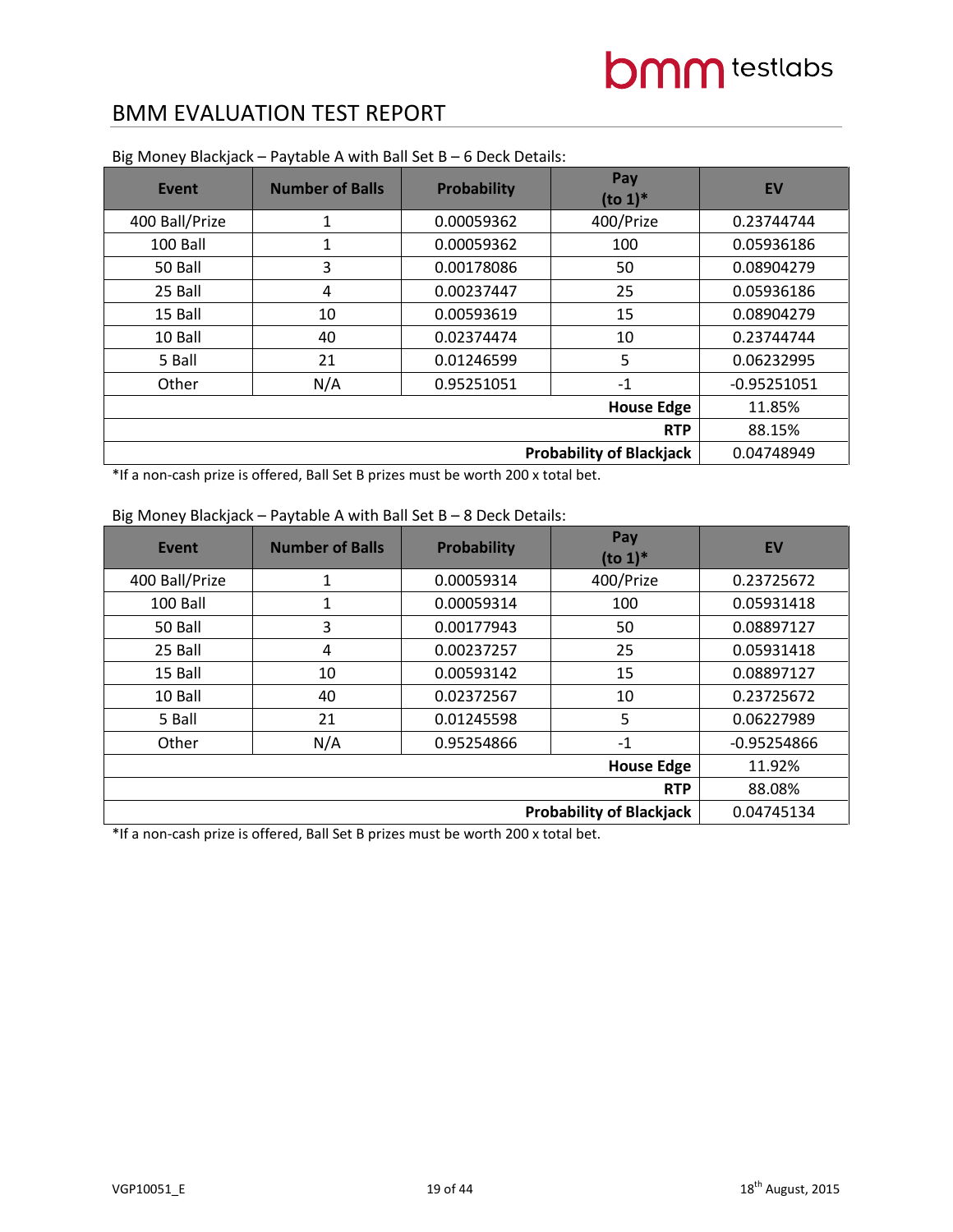| Event                           | <b>Number of Balls</b> | <b>Probability</b> | Pay<br>$(to 1)*$ | <b>EV</b>     |
|---------------------------------|------------------------|--------------------|------------------|---------------|
| 300 Ball/Prize                  | 1                      | 0.00060332         | 300/Prize        | 0.18099548    |
| 100 Ball                        | 1                      | 0.00060332         | 100              | 0.06033183    |
| 50 Ball                         | 3                      | 0.00180995         | 50               | 0.09049774    |
| 25 Ball                         | 4                      | 0.00241327         | 25               | 0.06033183    |
| 15 Ball                         | 10                     | 0.00603318         | 15               | 0.09049774    |
| 10 Ball                         | 40                     | 0.02413273         | 10               | 0.24132730    |
| 5 Ball                          | 21                     | 0.01266968         | 5                | 0.06334842    |
| Other                           | N/A                    | 0.95173454         | $-1$             | $-0.95173454$ |
|                                 | 16.44%                 |                    |                  |               |
|                                 | 83.56%                 |                    |                  |               |
| <b>Probability of Blackjack</b> |                        |                    |                  | 0.04826546    |

Big Money Blackjack – Paytable B with Ball Set B – 1 Deck Details:

\*If a non-cash prize is offered, Ball Set B prizes must be worth 200 x total bet.

### Big Money Blackjack – Paytable B with Ball Set B – 2 Deck Details:

| Event          | <b>Number of Balls</b>          | <b>Probability</b> | Pay<br>$($ to 1 $)$ <sup>*</sup> | EV            |  |
|----------------|---------------------------------|--------------------|----------------------------------|---------------|--|
| 300 Ball/Prize | $\mathbf 1$                     | 0.00059746         | 300/Prize                        | 0.17923824    |  |
| 100 Ball       | 1                               | 0.00059746         | 100                              | 0.05974608    |  |
| 50 Ball        | 3                               | 0.00179238         | 50                               | 0.08961912    |  |
| 25 Ball        | 4                               | 0.00238984         | 25                               | 0.05974608    |  |
| 15 Ball        | 10                              | 0.00597461         | 15                               | 0.08961912    |  |
| 10 Ball        | 40                              | 0.02389843         | 10                               | 0.23898432    |  |
| 5 Ball         | 21                              | 0.01254668         | 5                                | 0.06273338    |  |
| Other          | N/A                             | 0.95220314         | $-1$                             | $-0.95220314$ |  |
|                | 17.25%                          |                    |                                  |               |  |
|                | <b>RTP</b>                      |                    |                                  |               |  |
|                | <b>Probability of Blackjack</b> |                    |                                  |               |  |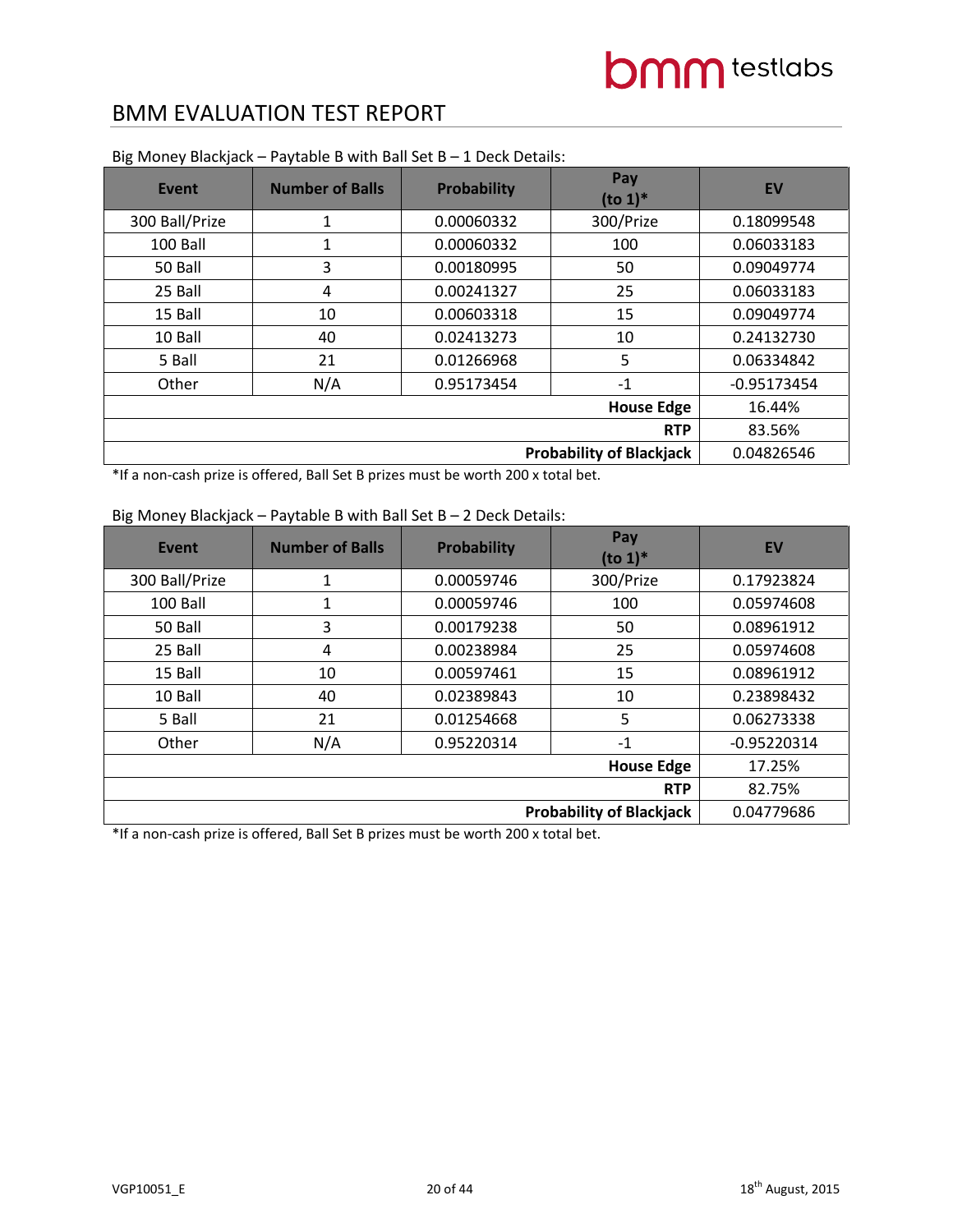| Event                           | <b>Number of Balls</b> | <b>Probability</b> | Pay<br>$(to 1)*$ | <b>EV</b>     |
|---------------------------------|------------------------|--------------------|------------------|---------------|
| 300 Ball/Prize                  | 1                      | 0.00059457         | 300/Prize        | 0.17837235    |
| 100 Ball                        | 1                      | 0.00059457         | 100              | 0.05945745    |
| 50 Ball                         | 3                      | 0.00178372         | 50               | 0.08918618    |
| 25 Ball                         | 4                      | 0.00237830         | 25               | 0.05945745    |
| 15 Ball                         | 10                     | 0.00594575         | 15               | 0.08918618    |
| 10 Ball                         | 40                     | 0.02378298         | 10               | 0.23782980    |
| 5 Ball                          | 21                     | 0.01248606         | 5                | 0.06243032    |
| Other                           | N/A                    | 0.95243404         | $-1$             | $-0.95243404$ |
|                                 | 17.65%                 |                    |                  |               |
|                                 | 82.35%                 |                    |                  |               |
| <b>Probability of Blackjack</b> |                        |                    |                  | 0.04756596    |

Big Money Blackjack – Paytable B with Ball Set B – 4 Deck Details:

\*If a non-cash prize is offered, Ball Set B prizes must be worth 200 x total bet.

### Big Money Blackjack – Paytable B with Ball Set B – 5 Deck Details:

| Event          | <b>Number of Balls</b>          | Probability | Pay<br>$(to 1)*$ | <b>EV</b>     |  |
|----------------|---------------------------------|-------------|------------------|---------------|--|
| 300 Ball/Prize | 1                               | 0.00059400  | 300/Prize        | 0.17820018    |  |
| 100 Ball       | 1                               | 0.00059400  | 100              | 0.05940006    |  |
| 50 Ball        | 3                               | 0.00178200  | 50               | 0.08910009    |  |
| 25 Ball        | 4                               | 0.00237600  | 25               | 0.05940006    |  |
| 15 Ball        | 10                              | 0.00594001  | 15               | 0.08910009    |  |
| 10 Ball        | 40                              | 0.02376002  | 10               | 0.23760024    |  |
| 5 Ball         | 21                              | 0.01247401  | 5                | 0.06237006    |  |
| Other          | N/A                             | 0.95247995  | $-1$             | $-0.95247995$ |  |
|                | 17.73%                          |             |                  |               |  |
|                | <b>RTP</b>                      |             |                  |               |  |
|                | <b>Probability of Blackjack</b> |             |                  |               |  |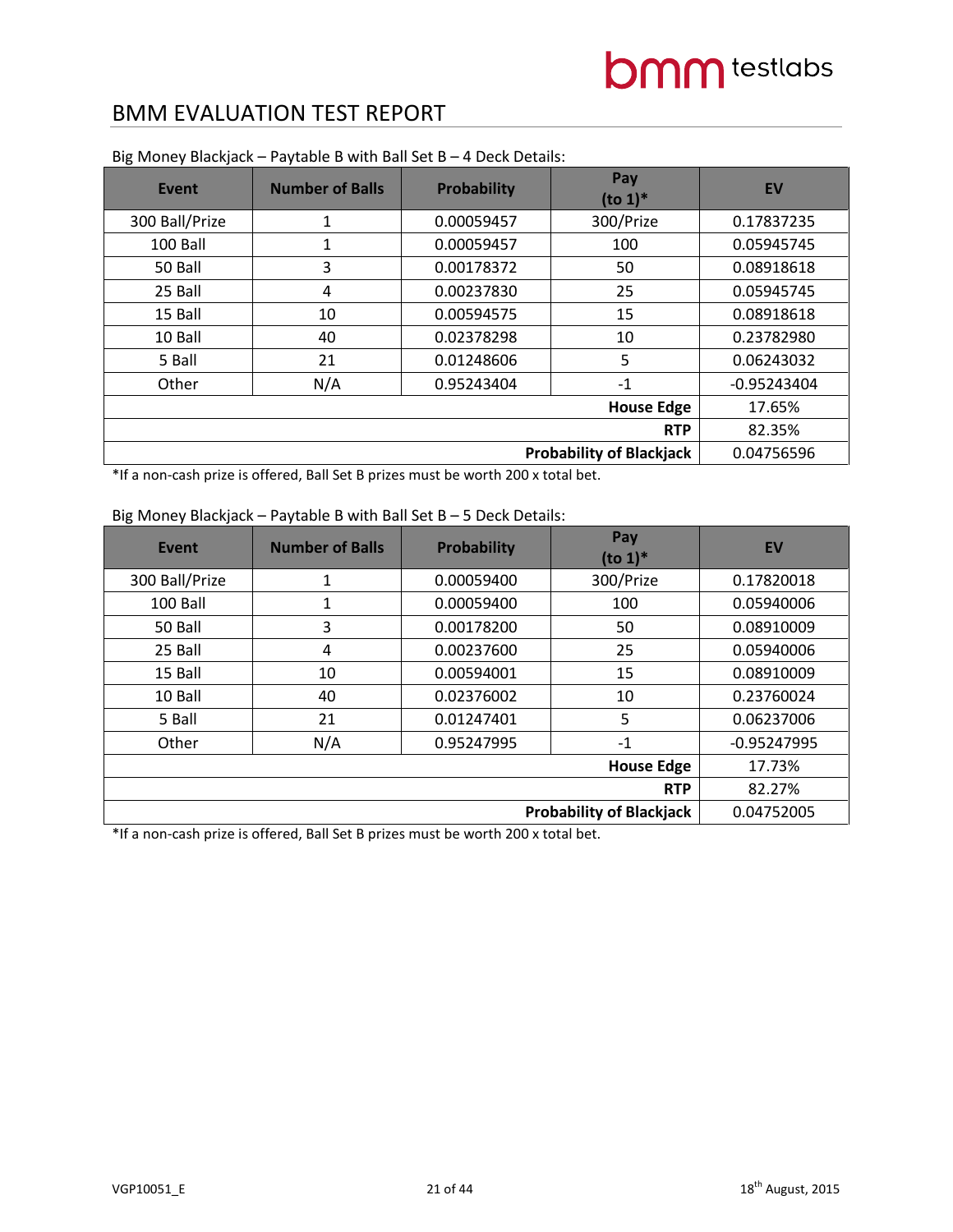| Event                           | <b>Number of Balls</b> | <b>Probability</b> | Pay<br>$(to 1)*$ | <b>EV</b>     |
|---------------------------------|------------------------|--------------------|------------------|---------------|
| 300 Ball/Prize                  | 1                      | 0.00059362         | 300/Prize        | 0.17808558    |
| 100 Ball                        | 1                      | 0.00059362         | 100              | 0.05936186    |
| 50 Ball                         | 3                      | 0.00178086         | 50               | 0.08904279    |
| 25 Ball                         | 4                      | 0.00237447         | 25               | 0.05936186    |
| 15 Ball                         | 10                     | 0.00593619         | 15               | 0.08904279    |
| 10 Ball                         | 40                     | 0.02374474         | 10               | 0.23744744    |
| 5 Ball                          | 21                     | 0.01246599         | 5                | 0.06232995    |
| Other                           | N/A                    | 0.95251051         | $-1$             | $-0.95251051$ |
|                                 | 17.78%                 |                    |                  |               |
|                                 | 82.22%                 |                    |                  |               |
| <b>Probability of Blackjack</b> |                        |                    |                  | 0.04748949    |

Big Money Blackjack – Paytable B with Ball Set B – 6 Deck Details:

\*If a non-cash prize is offered, Ball Set B prizes must be worth 200 x total bet.

### Big Money Blackjack – Paytable B with Ball Set B – 8 Deck Details:

| Event          | <b>Number of Balls</b>          | Probability | Pay<br>$($ to 1 $)$ <sup>*</sup> | <b>EV</b>     |  |
|----------------|---------------------------------|-------------|----------------------------------|---------------|--|
| 300 Ball/Prize | 1                               | 0.00059314  | 300/Prize                        | 0.17794254    |  |
| 100 Ball       | 1                               | 0.00059314  | 100                              | 0.05931418    |  |
| 50 Ball        | 3                               | 0.00177943  | 50                               | 0.08897127    |  |
| 25 Ball        | 4                               | 0.00237257  | 25                               | 0.05931418    |  |
| 15 Ball        | 10                              | 0.00593142  | 15                               | 0.08897127    |  |
| 10 Ball        | 40                              | 0.02372567  | 10                               | 0.23725672    |  |
| 5 Ball         | 21                              | 0.01245598  | 5                                | 0.06227989    |  |
| Other          | N/A                             | 0.95254866  | $-1$                             | $-0.95254866$ |  |
|                | 17.85%                          |             |                                  |               |  |
|                | <b>RTP</b>                      |             |                                  |               |  |
|                | <b>Probability of Blackjack</b> |             |                                  |               |  |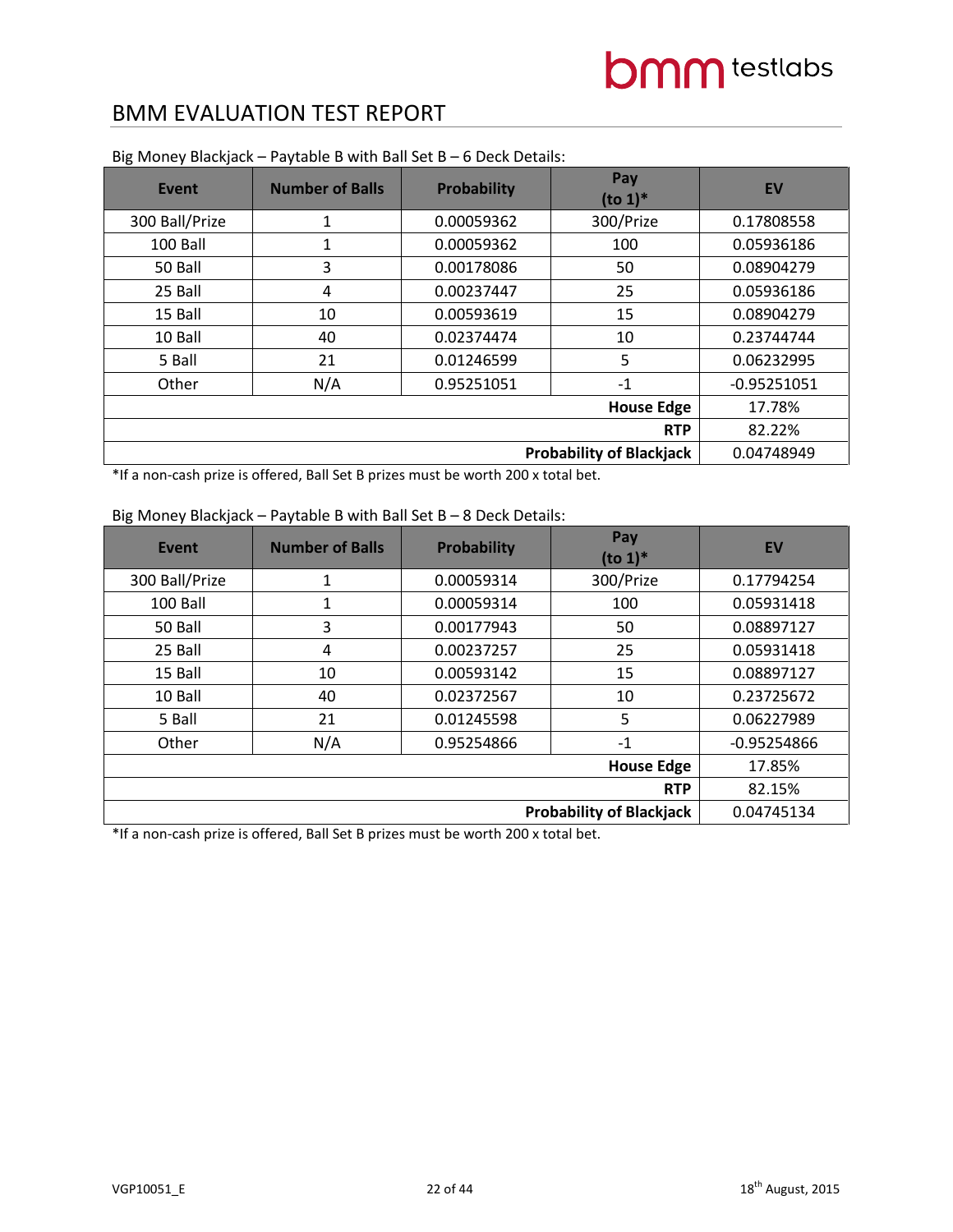| Event                           | <b>Number of Balls</b> | <b>Probability</b> | Pay<br>$(to 1)*$ | <b>EV</b>     |
|---------------------------------|------------------------|--------------------|------------------|---------------|
| 500 Ball/Prize                  | 1                      | 0.00060332         | 500/Prize        | 0.30165913    |
| 100 Ball                        | 1                      | 0.00060332         | 100              | 0.06033183    |
| 50 Ball                         | 3                      | 0.00180995         | 50               | 0.09049774    |
| 25 Ball                         | 4                      | 0.00241327         | 25               | 0.06033183    |
| 15 Ball                         | 10                     | 0.00603318         | 15               | 0.09049774    |
| 10 Ball                         | 40                     | 0.02413273         | 10               | 0.24132730    |
| 5 Ball                          | 21                     | 0.01266968         | 5                | 0.06334842    |
| Other                           | N/A                    | 0.95173454         | $-1$             | $-0.95173454$ |
|                                 | 4.37%                  |                    |                  |               |
|                                 | 95.63%                 |                    |                  |               |
| <b>Probability of Blackjack</b> |                        |                    |                  | 0.04826546    |

Big Money Blackjack – Paytable C with Ball Set B – 1 Deck Details:

\*If a non-cash prize is offered, Ball Set B prizes must be worth 200 x total bet.

### Big Money Blackjack – Paytable C with Ball Set B – 2 Deck Details:

| Event          | <b>Number of Balls</b>          | Probability | Pay<br>$($ to 1 $)$ <sup>*</sup> | <b>EV</b>     |  |
|----------------|---------------------------------|-------------|----------------------------------|---------------|--|
| 500 Ball/Prize | 1                               | 0.00059746  | 500/Prize                        | 0.29873040    |  |
| 100 Ball       | 1                               | 0.00059746  | 100                              | 0.05974608    |  |
| 50 Ball        | 3                               | 0.00179238  | 50                               | 0.08961912    |  |
| 25 Ball        | 4                               | 0.00238984  | 25                               | 0.05974608    |  |
| 15 Ball        | 10                              | 0.00597461  | 15                               | 0.08961912    |  |
| 10 Ball        | 40                              | 0.02389843  | 10                               | 0.23898432    |  |
| 5 Ball         | 21                              | 0.01254668  | 5                                | 0.06273338    |  |
| Other          | N/A                             | 0.95220314  | $-1$                             | $-0.95220314$ |  |
|                | 5.30%                           |             |                                  |               |  |
|                | <b>RTP</b>                      |             |                                  |               |  |
|                | <b>Probability of Blackjack</b> |             |                                  |               |  |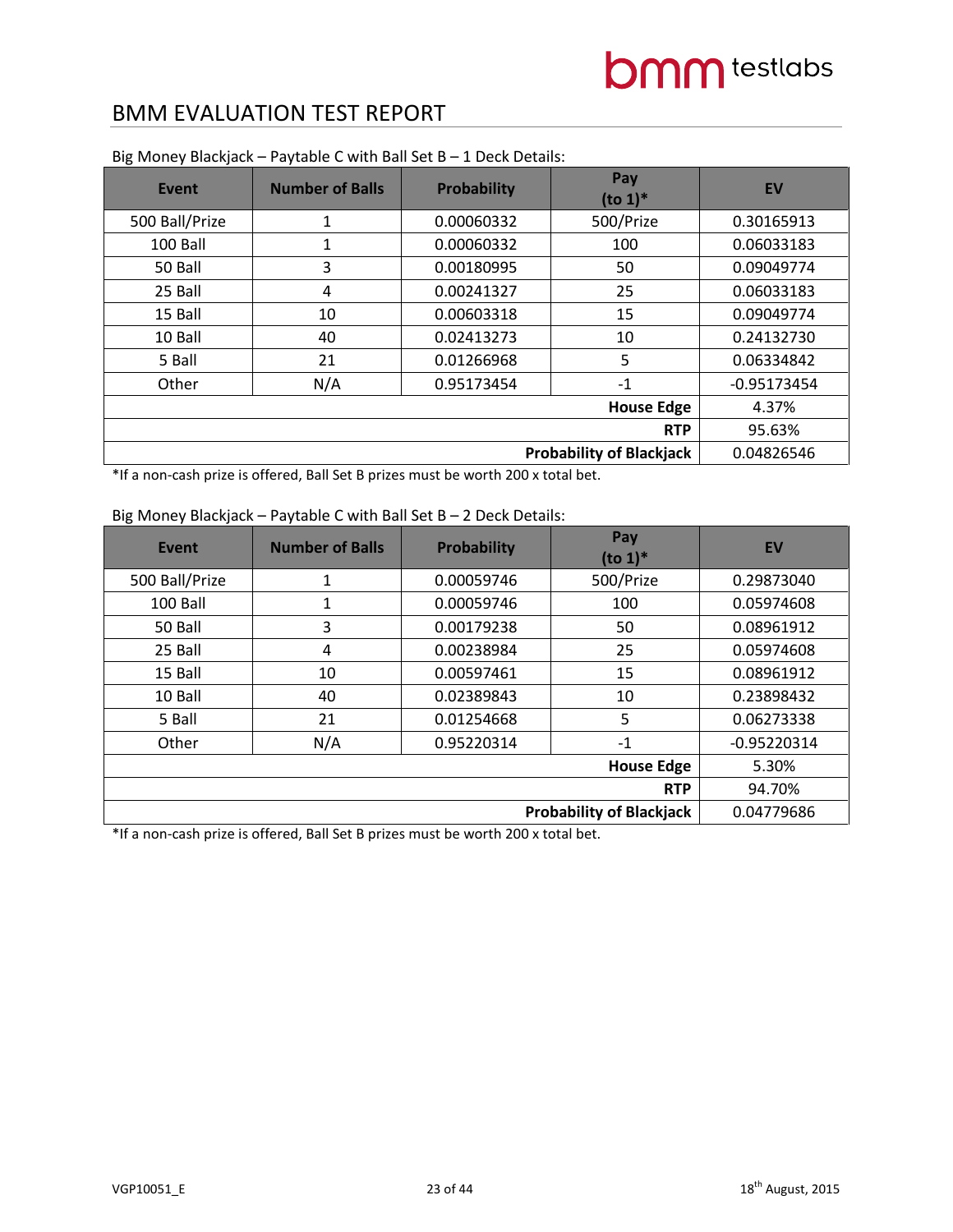| Event                           | <b>Number of Balls</b> | <b>Probability</b> | Pay<br>$(to 1)*$ | <b>EV</b>     |
|---------------------------------|------------------------|--------------------|------------------|---------------|
| 500 Ball/Prize                  | 1                      | 0.00059457         | 500/Prize        | 0.29728725    |
| 100 Ball                        | 1                      | 0.00059457         | 100              | 0.05945745    |
| 50 Ball                         | 3                      | 0.00178372         | 50               | 0.08918618    |
| 25 Ball                         | 4                      | 0.00237830         | 25               | 0.05945745    |
| 15 Ball                         | 10                     | 0.00594575         | 15               | 0.08918618    |
| 10 Ball                         | 40                     | 0.02378298         | 10               | 0.23782980    |
| 5 Ball                          | 21                     | 0.01248606         | 5                | 0.06243032    |
| Other                           | N/A                    | 0.95243404         | $-1$             | $-0.95243404$ |
|                                 | 5.76%                  |                    |                  |               |
|                                 | 94.24%                 |                    |                  |               |
| <b>Probability of Blackjack</b> |                        |                    |                  | 0.04756596    |

Big Money Blackjack – Paytable C with Ball Set B – 4 Deck Details:

\*If a non-cash prize is offered, Ball Set B prizes must be worth 200 x total bet.

### Big Money Blackjack – Paytable C with Ball Set B – 5 Deck Details:

| Event          | <b>Number of Balls</b>          | Probability | Pay<br>$(to 1)*$ | <b>EV</b>     |  |
|----------------|---------------------------------|-------------|------------------|---------------|--|
| 500 Ball/Prize | 1                               | 0.00059400  | 500/Prize        | 0.29700030    |  |
| 100 Ball       | 1                               | 0.00059400  | 100              | 0.05940006    |  |
| 50 Ball        | 3                               | 0.00178200  | 50               | 0.08910009    |  |
| 25 Ball        | 4                               | 0.00237600  | 25               | 0.05940006    |  |
| 15 Ball        | 10                              | 0.00594001  | 15               | 0.08910009    |  |
| 10 Ball        | 40                              | 0.02376002  | 10               | 0.23760024    |  |
| 5 Ball         | 21                              | 0.01247401  | 5                | 0.06237006    |  |
| Other          | N/A                             | 0.95247995  | $-1$             | $-0.95247995$ |  |
|                | 5.85%                           |             |                  |               |  |
|                | <b>RTP</b>                      |             |                  |               |  |
|                | <b>Probability of Blackjack</b> |             |                  |               |  |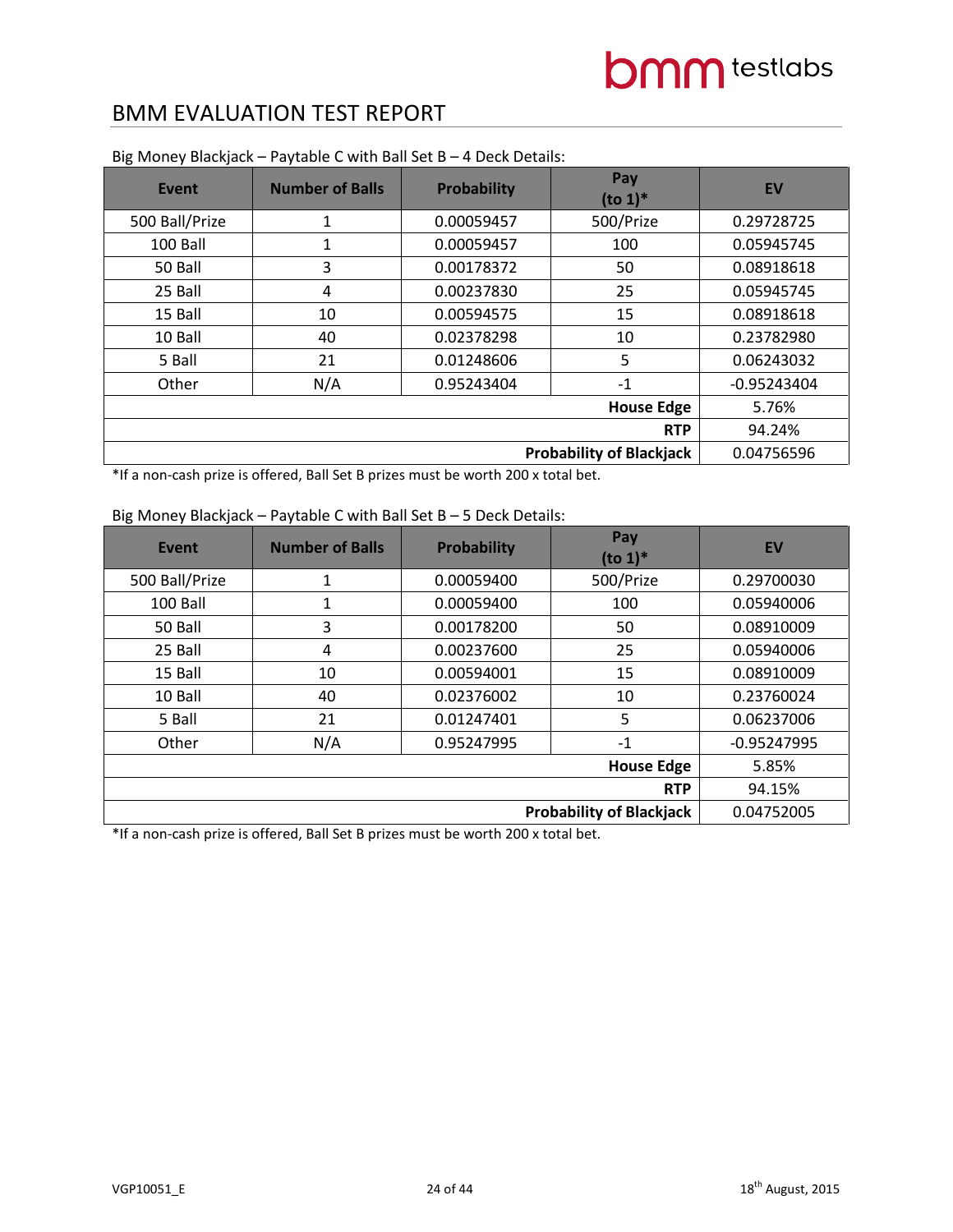| Event                           | <b>Number of Balls</b> | <b>Probability</b> | Pay<br>$(to 1)*$ | <b>EV</b>     |
|---------------------------------|------------------------|--------------------|------------------|---------------|
| 500 Ball/Prize                  | 1                      | 0.00059362         | 500/Prize        | 0.29680930    |
| 100 Ball                        | 1                      | 0.00059362         | 100              | 0.05936186    |
| 50 Ball                         | 3                      | 0.00178086         | 50               | 0.08904279    |
| 25 Ball                         | 4                      | 0.00237447         | 25               | 0.05936186    |
| 15 Ball                         | 10                     | 0.00593619         | 15               | 0.08904279    |
| 10 Ball                         | 40                     | 0.02374474         | 10               | 0.23744744    |
| 5 Ball                          | 21                     | 0.01246599         | 5                | 0.06232995    |
| Other                           | N/A                    | 0.95251051         | $-1$             | $-0.95251051$ |
|                                 | 5.91%                  |                    |                  |               |
|                                 | 94.09%                 |                    |                  |               |
| <b>Probability of Blackjack</b> |                        |                    |                  | 0.04748949    |

Big Money Blackjack – Paytable C with Ball Set B – 6 Deck Details:

\*If a non-cash prize is offered, Ball Set B prizes must be worth 200 x total bet.

### Big Money Blackjack – Paytable C with Ball Set B – 8 Deck Details:

| Event          | <b>Number of Balls</b>          | Probability | Pay<br>$($ to 1 $)$ <sup>*</sup> | <b>EV</b>     |  |
|----------------|---------------------------------|-------------|----------------------------------|---------------|--|
| 500 Ball/Prize | 1                               | 0.00059314  | 500/Prize                        | 0.29657090    |  |
| 100 Ball       | 1                               | 0.00059314  | 100                              | 0.05931418    |  |
| 50 Ball        | 3                               | 0.00177943  | 50                               | 0.08897127    |  |
| 25 Ball        | 4                               | 0.00237257  | 25                               | 0.05931418    |  |
| 15 Ball        | 10                              | 0.00593142  | 15                               | 0.08897127    |  |
| 10 Ball        | 40                              | 0.02372567  | 10                               | 0.23725672    |  |
| 5 Ball         | 21                              | 0.01245598  | 5                                | 0.06227989    |  |
| Other          | N/A                             | 0.95254866  | $-1$                             | $-0.95254866$ |  |
|                | 5.99%                           |             |                                  |               |  |
|                | <b>RTP</b>                      |             |                                  |               |  |
|                | <b>Probability of Blackjack</b> |             |                                  |               |  |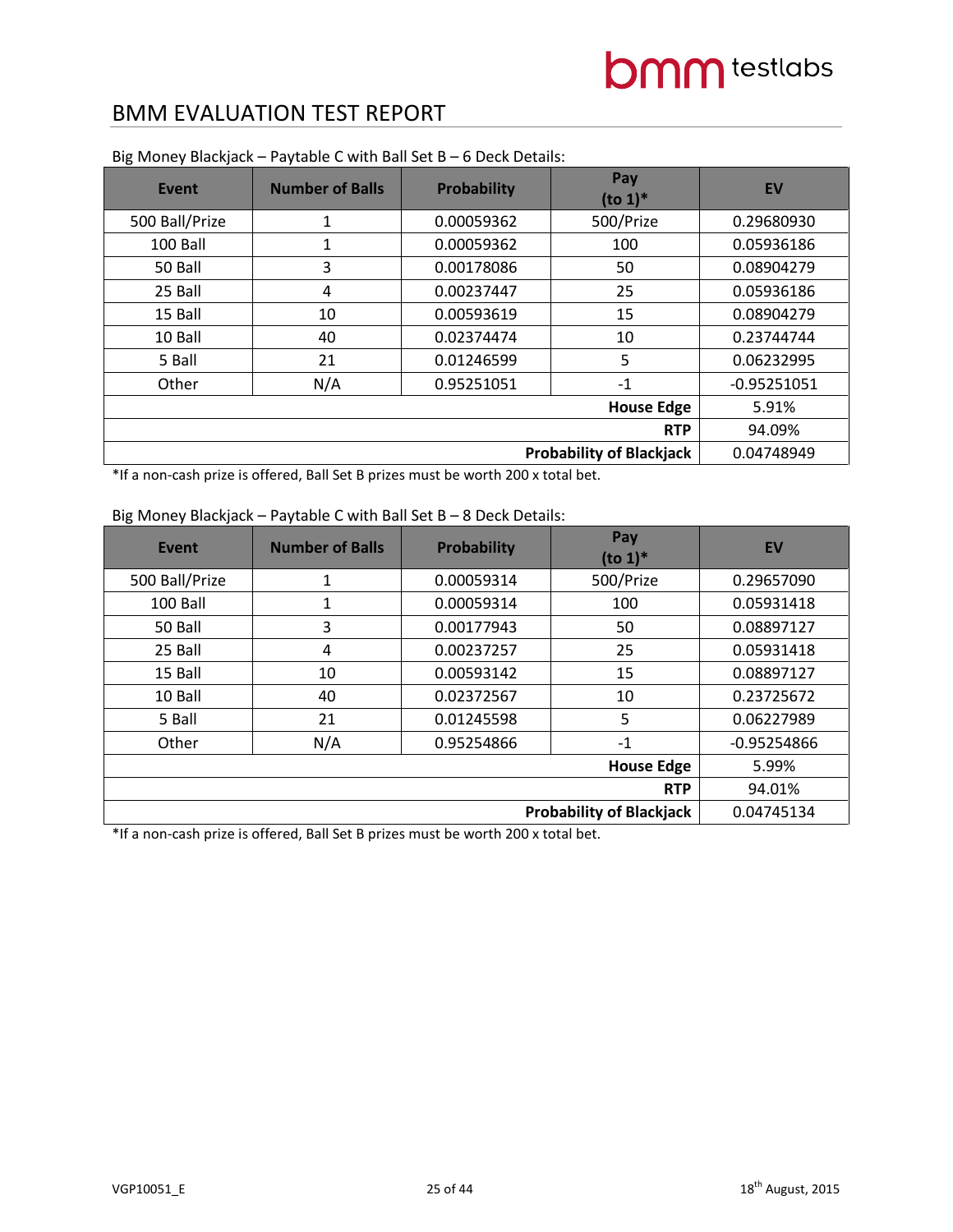| <b>Event</b>                    | <b>Number of Balls</b> | Probability | Pay<br>$(to 1)*$ | <b>EV</b>     |
|---------------------------------|------------------------|-------------|------------------|---------------|
| 200 Ball/Prize                  | 1                      | 0.00060332  | 200/Prize        | 0.12066365    |
| 100 Ball                        | 1                      | 0.00060332  | 100              | 0.06033183    |
| 50 Ball                         | 3                      | 0.00180995  | 50               | 0.09049774    |
| 25 Ball                         | 4                      | 0.00241327  | 25               | 0.06033183    |
| 15 Ball                         | 10                     | 0.00603318  | 15               | 0.09049774    |
| 10 Ball                         | 40                     | 0.02413273  | 10               | 0.24132730    |
| 5 Ball                          | 21                     | 0.01266968  | 5                | 0.06334842    |
| Other                           | N/A                    | 0.95173454  | $-1$             | $-0.95173454$ |
|                                 | 22.47%                 |             |                  |               |
|                                 | 77.53%                 |             |                  |               |
| <b>Probability of Blackjack</b> |                        |             |                  | 0.04826546    |

Big Money Blackjack – Paytable F with Ball Set B – 1 Deck Details:

\*If a non-cash prize is offered, Ball Set B prizes must be worth 200 x total bet.

| Event                           | <b>Number of Balls</b> | Probability | Pay<br>$(to 1)*$ | <b>EV</b>     |
|---------------------------------|------------------------|-------------|------------------|---------------|
| 200 Ball/Prize                  | 1                      | 0.00059746  | 200/Prize        | 0.11949216    |
| 100 Ball                        | 1                      | 0.00059746  | 100              | 0.05974608    |
| 50 Ball                         | 3                      | 0.00179238  | 50               | 0.08961912    |
| 25 Ball                         | 4                      | 0.00238984  | 25               | 0.05974608    |
| 15 Ball                         | 10                     | 0.00597461  | 15               | 0.08961912    |
| 10 Ball                         | 40                     | 0.02389843  | 10               | 0.23898432    |
| 5 Ball                          | 21                     | 0.01254668  | 5                | 0.06273338    |
| Other                           | N/A                    | 0.95220314  | $-1$             | $-0.95220314$ |
|                                 | 23.23%                 |             |                  |               |
|                                 | 76.77%                 |             |                  |               |
| <b>Probability of Blackjack</b> |                        |             |                  | 0.04779686    |

#### Big Money Blackjack – Paytable F with Ball Set B – 2 Deck Details: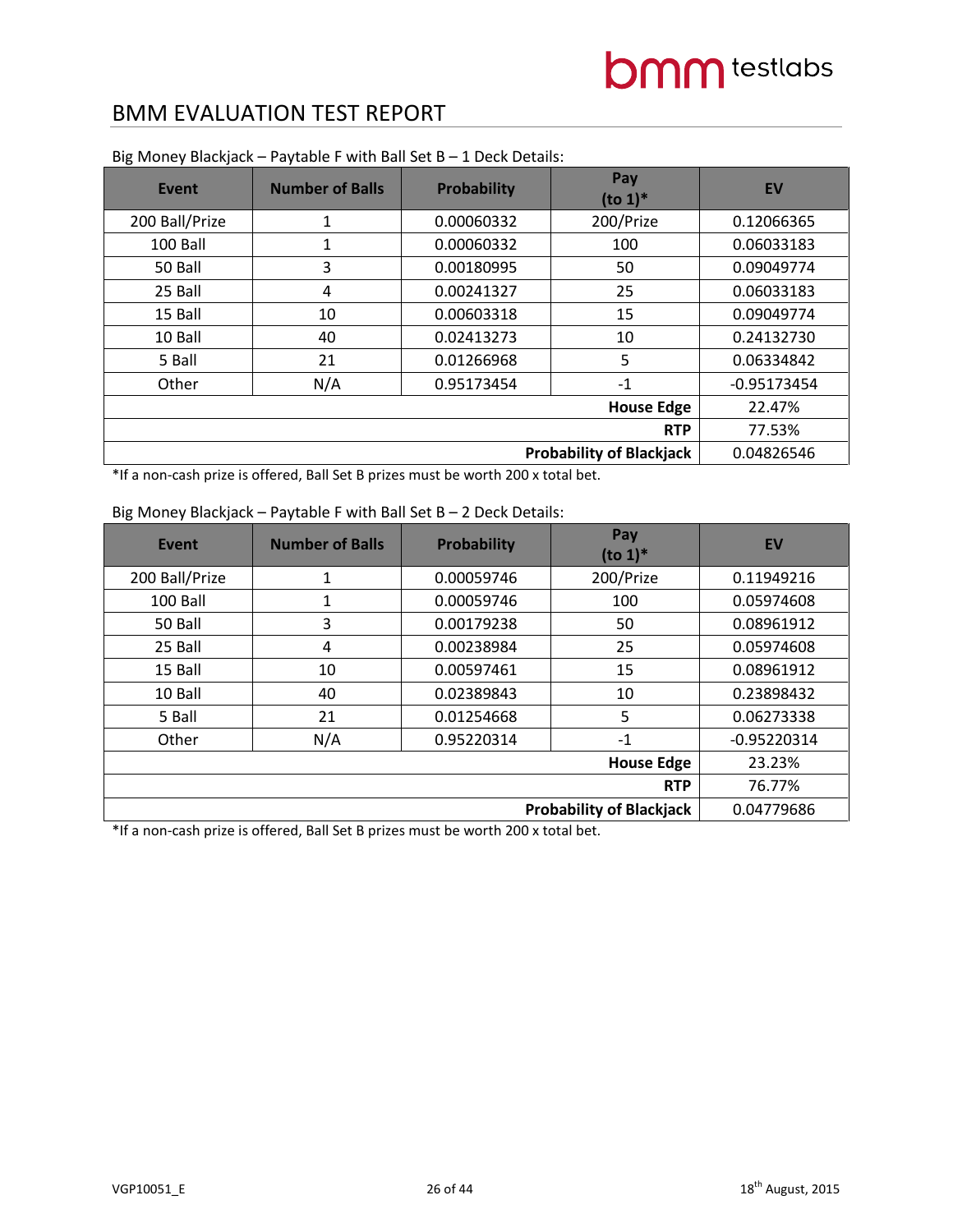| <b>Event</b>                    | <b>Number of Balls</b> | <b>Probability</b> | Pay<br>$(to 1)*$ | <b>EV</b>     |
|---------------------------------|------------------------|--------------------|------------------|---------------|
| 200 Ball/Prize                  | $\mathbf{1}$           | 0.00059457         | 200/Prize        | 0.11891490    |
| 100 Ball                        | 1                      | 0.00059457         | 100              | 0.05945745    |
| 50 Ball                         | 3                      | 0.00178372         | 50               | 0.08918618    |
| 25 Ball                         | 4                      | 0.00237830         | 25               | 0.05945745    |
| 15 Ball                         | 10                     | 0.00594575         | 15               | 0.08918618    |
| 10 Ball                         | 40                     | 0.02378298         | 10               | 0.23782980    |
| 5 Ball                          | 21                     | 0.01248606         | 5                | 0.06243032    |
| Other                           | N/A                    | 0.95243404         | $-1$             | $-0.95243404$ |
|                                 | 23.60%                 |                    |                  |               |
|                                 | 76.40%                 |                    |                  |               |
| <b>Probability of Blackjack</b> |                        |                    |                  | 0.04756596    |

Big Money Blackjack – Paytable F with Ball Set B – 4 Deck Details:

\*If a non-cash prize is offered, Ball Set B prizes must be worth 200 x total bet.

| Event                           | <b>Number of Balls</b> | <b>Probability</b> | Pay<br>$(to 1)*$ | EV            |
|---------------------------------|------------------------|--------------------|------------------|---------------|
| 200 Ball/Prize                  | 1                      | 0.00059400         | 200/Prize        | 0.11880012    |
| 100 Ball                        | 1                      | 0.00059400         | 100              | 0.05940006    |
| 50 Ball                         | 3                      | 0.00178200         | 50               | 0.08910009    |
| 25 Ball                         | 4                      | 0.00237600         | 25               | 0.05940006    |
| 15 Ball                         | 10                     | 0.00594001         | 15               | 0.08910009    |
| 10 Ball                         | 40                     | 0.02376002         | 10               | 0.23760024    |
| 5 Ball                          | 21                     | 0.01247401         | 5                | 0.06237006    |
| Other                           | N/A                    | 0.95247995         | $-1$             | $-0.95247995$ |
|                                 | 23.67%                 |                    |                  |               |
|                                 | 76.33%                 |                    |                  |               |
| <b>Probability of Blackjack</b> |                        |                    |                  | 0.04752005    |

#### Big Money Blackjack – Paytable F with Ball Set B – 5 Deck Details: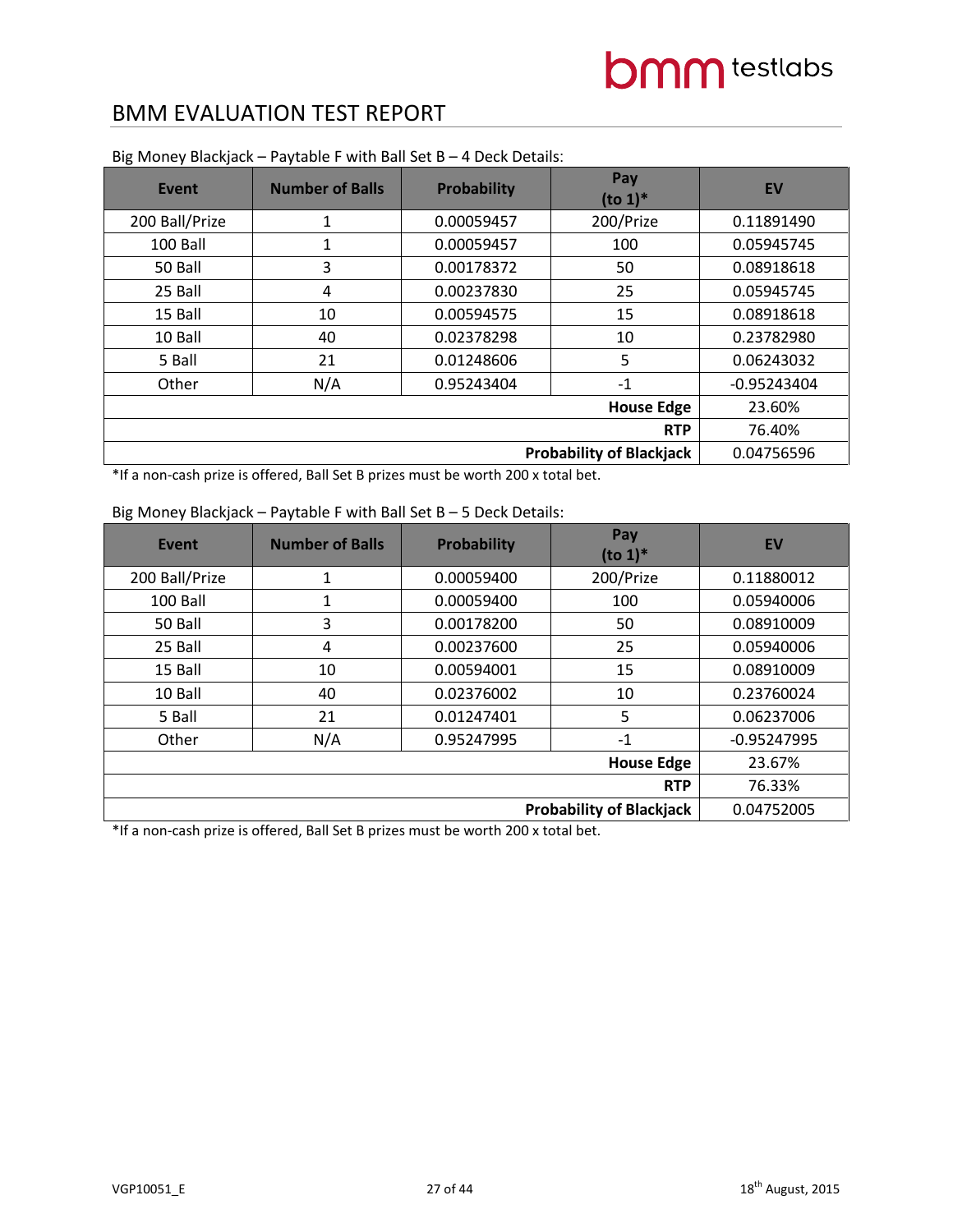| <b>Event</b>                    | <b>Number of Balls</b> | <b>Probability</b> | Pay<br>$(to 1)*$ | <b>EV</b>     |
|---------------------------------|------------------------|--------------------|------------------|---------------|
| 200 Ball/Prize                  | $\mathbf{1}$           | 0.00059362         | 200/Prize        | 0.11872372    |
| 100 Ball                        | 1                      | 0.00059362         | 100              | 0.05936186    |
| 50 Ball                         | 3                      | 0.00178086         | 50               | 0.08904279    |
| 25 Ball                         | 4                      | 0.00237447         | 25               | 0.05936186    |
| 15 Ball                         | 10                     | 0.00593619         | 15               | 0.08904279    |
| 10 Ball                         | 40                     | 0.02374474         | 10               | 0.23744744    |
| 5 Ball                          | 21                     | 0.01246599         | 5                | 0.06232995    |
| Other                           | N/A                    | 0.95251051         | $-1$             | $-0.95251051$ |
|                                 | 23.72%                 |                    |                  |               |
|                                 | 76.28%                 |                    |                  |               |
| <b>Probability of Blackjack</b> |                        |                    |                  | 0.04748949    |

Big Money Blackjack – Paytable F with Ball Set B – 6 Deck Details:

\*If a non-cash prize is offered, Ball Set B prizes must be worth 200 x total bet.

| <b>Event</b>                    | <b>Number of Balls</b> | Probability | Pay<br>$(to 1)*$ | <b>EV</b>     |
|---------------------------------|------------------------|-------------|------------------|---------------|
| 200 Ball/Prize                  | 1                      | 0.00059314  | 200/Prize        | 0.11862836    |
| 100 Ball                        | 1                      | 0.00059314  | 100              | 0.05931418    |
| 50 Ball                         | 3                      | 0.00177943  | 50               | 0.08897127    |
| 25 Ball                         | 4                      | 0.00237257  | 25               | 0.05931418    |
| 15 Ball                         | 10                     | 0.00593142  | 15               | 0.08897127    |
| 10 Ball                         | 40                     | 0.02372567  | 10               | 0.23725672    |
| 5 Ball                          | 21                     | 0.01245598  | 5                | 0.06227989    |
| Other                           | N/A                    | 0.95254866  | $-1$             | $-0.95254866$ |
|                                 | 23.78%                 |             |                  |               |
|                                 | 76.22%                 |             |                  |               |
| <b>Probability of Blackjack</b> |                        |             |                  | 0.04745134    |

#### Big Money Blackjack – Paytable F with Ball Set B – 8 Deck Details: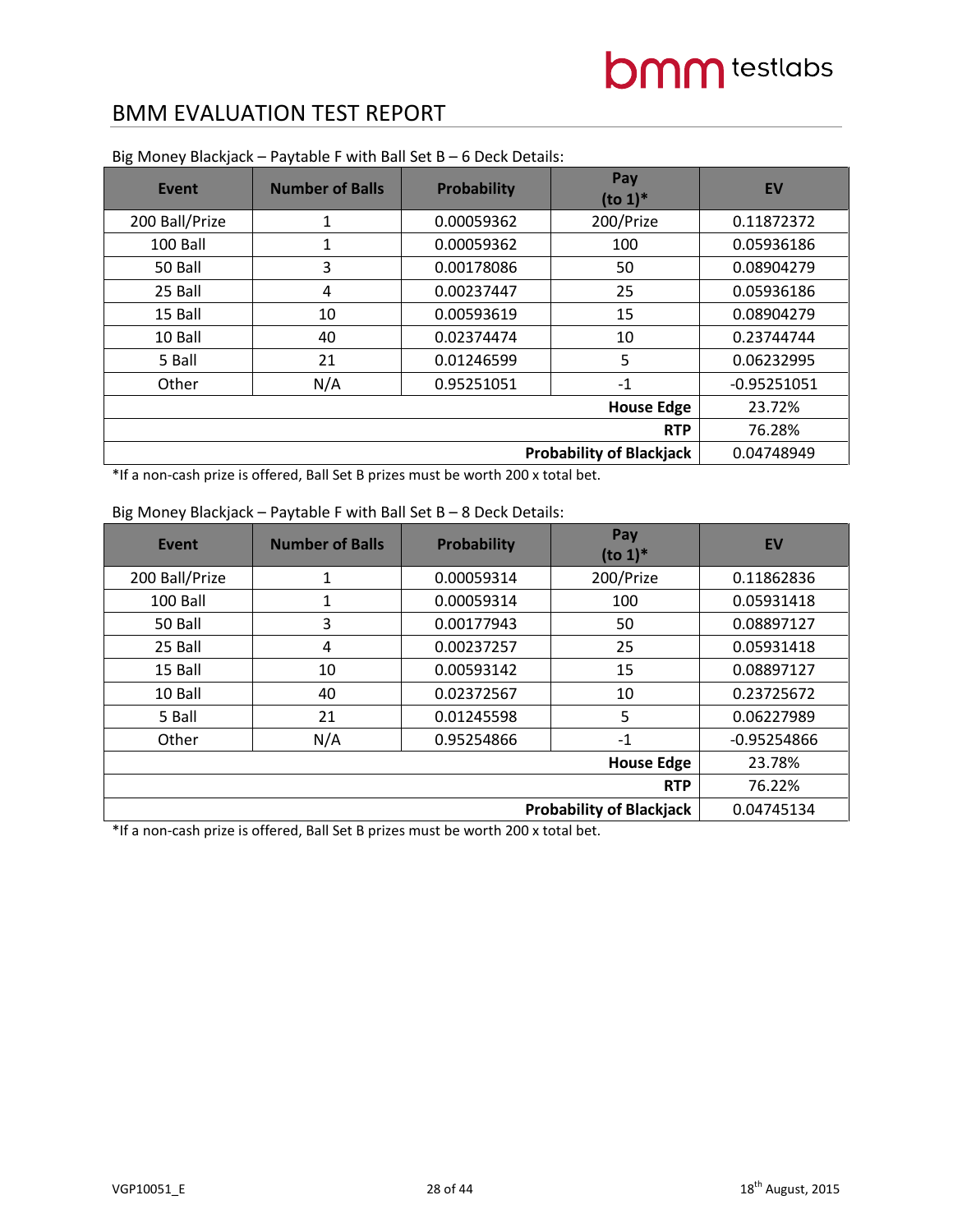| Event                           | <b>Number of Balls</b> | Probability | Pay<br>$($ to 1 $)$ <sup>*</sup> | <b>EV</b>     |
|---------------------------------|------------------------|-------------|----------------------------------|---------------|
| 400 Ball/Prize                  | 1                      | 0.00060332  | 400/Prize                        | 0.24132730    |
| 100 Ball                        | 1                      | 0.00060332  | 100                              | 0.06033183    |
| 50 Ball                         | 2                      | 0.00120664  | 50                               | 0.06033183    |
| 25 Ball                         | 3                      | 0.00180995  | 25                               | 0.04524887    |
| 15 Ball                         | 6                      | 0.00361991  | 15                               | 0.05429864    |
| 10 Ball                         | 22                     | 0.01327300  | 10                               | 0.13273002    |
| 5 Ball                          | 45                     | 0.02714932  | 5                                | 0.13574661    |
| Other                           | N/A                    | 0.95173454  | $-1$                             | $-0.95173454$ |
|                                 | 22.17%                 |             |                                  |               |
|                                 | 77.83%                 |             |                                  |               |
| <b>Probability of Blackjack</b> |                        |             |                                  | 0.04826546    |

Big Money Blackjack – Paytable A with Ball Set C – 1 Deck Details:

\*If a non-cash prize is offered, Ball Set C prizes must be worth 400 x total bet.

### Big Money Blackjack – Paytable A with Ball Set C – 2 Deck Details:

| Event          | <b>Number of Balls</b> | Probability | Pay<br>$(to 1)*$ | <b>EV</b>     |
|----------------|------------------------|-------------|------------------|---------------|
| 400 Ball/Prize | 1                      | 0.00059746  | 400/Prize        | 0.23898432    |
| 100 Ball       | 1                      | 0.00059746  | 100              | 0.05974608    |
| 50 Ball        | 2                      | 0.00119492  | 50               | 0.05974608    |
| 25 Ball        | 3                      | 0.00179238  | 25               | 0.04480956    |
| 15 Ball        | 6                      | 0.00358476  | 15               | 0.05377147    |
| 10 Ball        | 22                     | 0.01314414  | 10               | 0.13144137    |
| 5 Ball         | 45                     | 0.02688574  | 5                | 0.13442868    |
| Other          | N/A                    | 0.95220314  | $-1$             | $-0.95220314$ |
|                | 22.93%                 |             |                  |               |
|                | 77.07%                 |             |                  |               |
|                | 0.04779686             |             |                  |               |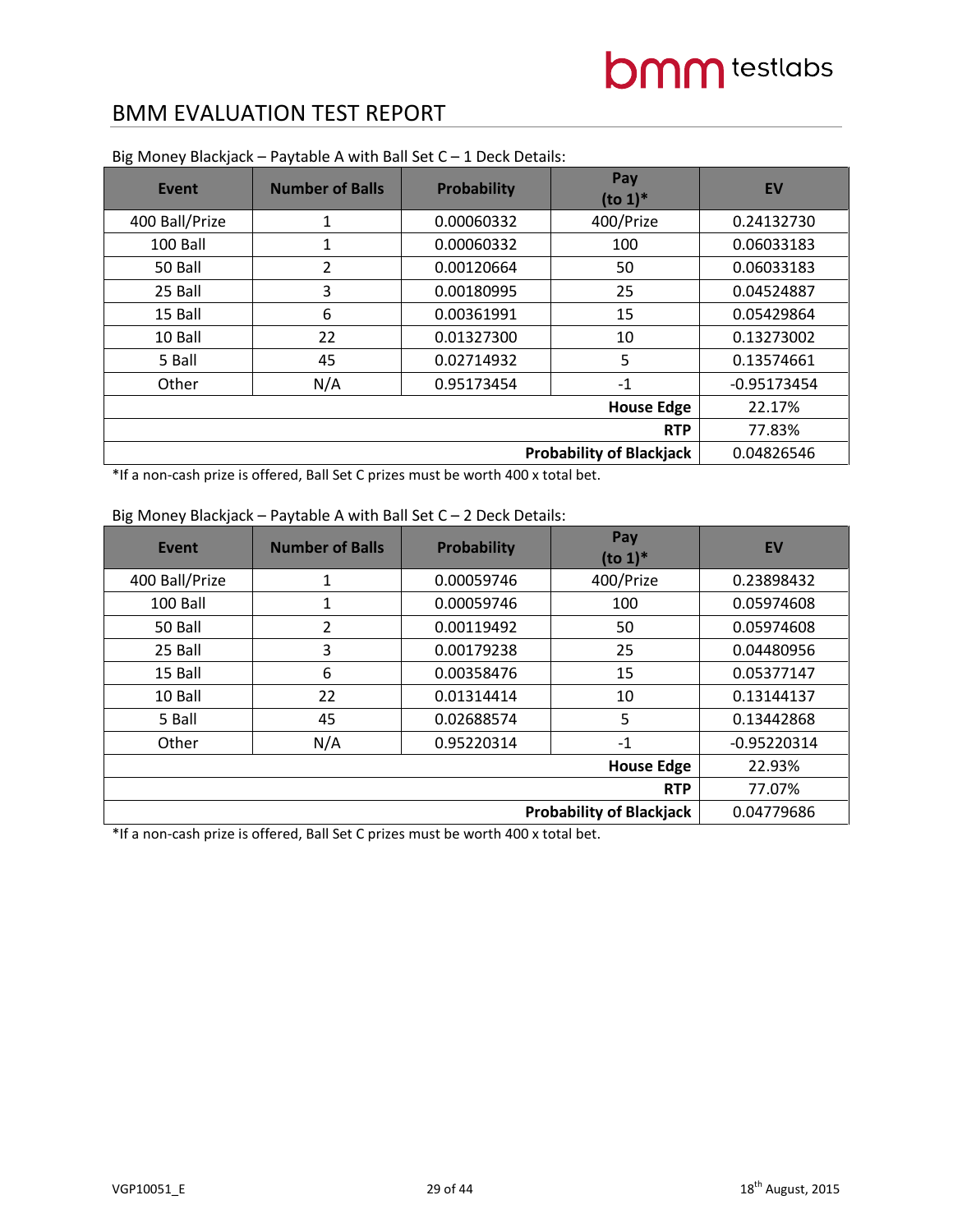| Event                           | <b>Number of Balls</b> | Probability | Pay<br>$(to 1)*$ | <b>EV</b>     |
|---------------------------------|------------------------|-------------|------------------|---------------|
| 400 Ball/Prize                  | 1                      | 0.00059457  | 400/Prize        | 0.23782980    |
| 100 Ball                        | 1                      | 0.00059457  | 100              | 0.05945745    |
| 50 Ball                         | 2                      | 0.00118915  | 50               | 0.05945745    |
| 25 Ball                         | 3                      | 0.00178372  | 25               | 0.04459309    |
| 15 Ball                         | 6                      | 0.00356745  | 15               | 0.05351171    |
| 10 Ball                         | 22                     | 0.01308064  | 10               | 0.13080639    |
| 5 Ball                          | 45                     | 0.02675585  | 5                | 0.13377926    |
| Other                           | N/A                    | 0.95243404  | $-1$             | $-0.95243404$ |
|                                 | 23.30%                 |             |                  |               |
|                                 | 76.70%                 |             |                  |               |
| <b>Probability of Blackjack</b> |                        |             |                  | 0.04756596    |

Big Money Blackjack – Paytable A with Ball Set C – 4 Deck Details:

\*If a non-cash prize is offered, Ball Set C prizes must be worth 400 x total bet.

### Big Money Blackjack – Paytable A with Ball Set C – 5 Deck Details:

| Event                           | <b>Number of Balls</b> | Probability | Pay<br>$(to 1)*$ | <b>EV</b>     |  |
|---------------------------------|------------------------|-------------|------------------|---------------|--|
| 400 Ball/Prize                  | 1                      | 0.00059400  | 400/Prize        | 0.23760024    |  |
| 100 Ball                        | 1                      | 0.00059400  | 100              | 0.05940006    |  |
| 50 Ball                         | 2                      | 0.00118800  | 50               | 0.05940006    |  |
| 25 Ball                         | 3                      | 0.00178200  | 25               | 0.04455004    |  |
| 15 Ball                         | 6                      | 0.00356400  | 15               | 0.05346005    |  |
| 10 Ball                         | 22                     | 0.01306801  | 10               | 0.13068013    |  |
| 5 Ball                          | 45                     | 0.02673003  | 5                | 0.13365013    |  |
| Other                           | N/A                    | 0.95247995  | $-1$             | $-0.95247995$ |  |
|                                 | 23.37%                 |             |                  |               |  |
|                                 | <b>RTP</b>             |             |                  |               |  |
| <b>Probability of Blackjack</b> |                        |             |                  | 0.04752005    |  |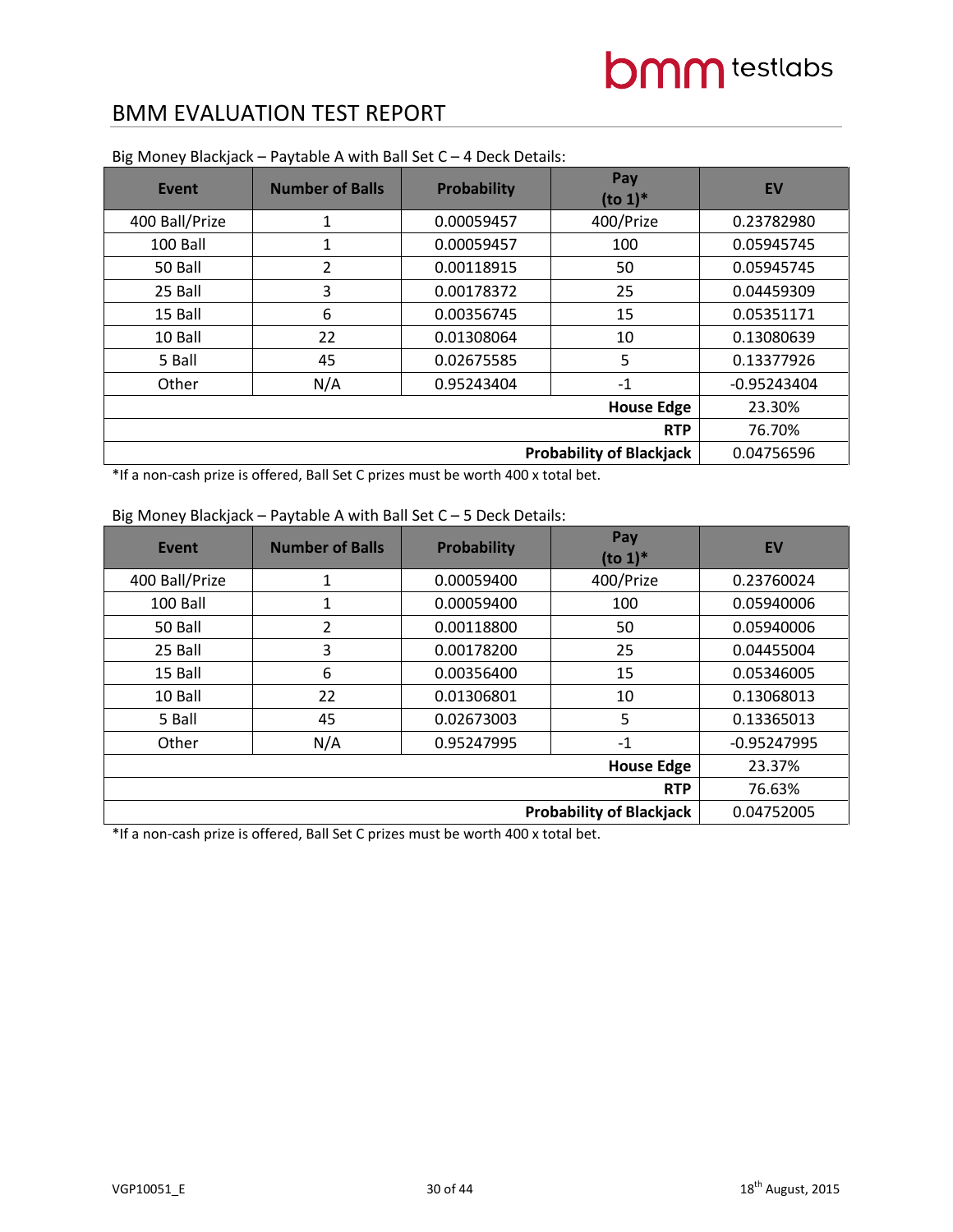| Event                           | <b>Number of Balls</b> | Probability | Pay<br>$(to 1)*$ | <b>EV</b>     |
|---------------------------------|------------------------|-------------|------------------|---------------|
| 400 Ball/Prize                  | 1                      | 0.00059362  | 400/Prize        | 0.23744744    |
| 100 Ball                        | 1                      | 0.00059362  | 100              | 0.05936186    |
| 50 Ball                         | 2                      | 0.00118724  | 50               | 0.05936186    |
| 25 Ball                         | 3                      | 0.00178086  | 25               | 0.04452140    |
| 15 Ball                         | 6                      | 0.00356171  | 15               | 0.05342567    |
| 10 Ball                         | 22                     | 0.01305961  | 10               | 0.13059609    |
| 5 Ball                          | 45                     | 0.02671284  | 5                | 0.13356419    |
| Other                           | N/A                    | 0.95251051  | $-1$             | $-0.95251051$ |
|                                 | 23.42%                 |             |                  |               |
|                                 | 76.58%                 |             |                  |               |
| <b>Probability of Blackjack</b> |                        |             |                  | 0.04748949    |

Big Money Blackjack – Paytable A with Ball Set C – 6 Deck Details:

\*If a non-cash prize is offered, Ball Set C prizes must be worth 400 x total bet.

### Big Money Blackjack – Paytable A with Ball Set C – 8 Deck Details:

| Event                           | <b>Number of Balls</b> | Probability | Pay<br>$($ to 1 $)$ <sup>*</sup> | <b>EV</b>     |
|---------------------------------|------------------------|-------------|----------------------------------|---------------|
| 400 Ball/Prize                  | 1                      | 0.00059314  | 400/Prize                        | 0.23725672    |
| 100 Ball                        | 1                      | 0.00059314  | 100                              | 0.05931418    |
| 50 Ball                         | 2                      | 0.00118628  | 50                               | 0.05931418    |
| 25 Ball                         | 3                      | 0.00177943  | 25                               | 0.04448563    |
| 15 Ball                         | 6                      | 0.00355885  | 15                               | 0.05338276    |
| 10 Ball                         | 22                     | 0.01304912  | 10                               | 0.13049120    |
| 5 Ball                          | 45                     | 0.02669138  | 5                                | 0.13345690    |
| Other                           | N/A                    | 0.95254866  | $-1$                             | $-0.95254866$ |
|                                 | 23.48%                 |             |                                  |               |
|                                 | 76.52%                 |             |                                  |               |
| <b>Probability of Blackjack</b> |                        |             |                                  | 0.04745134    |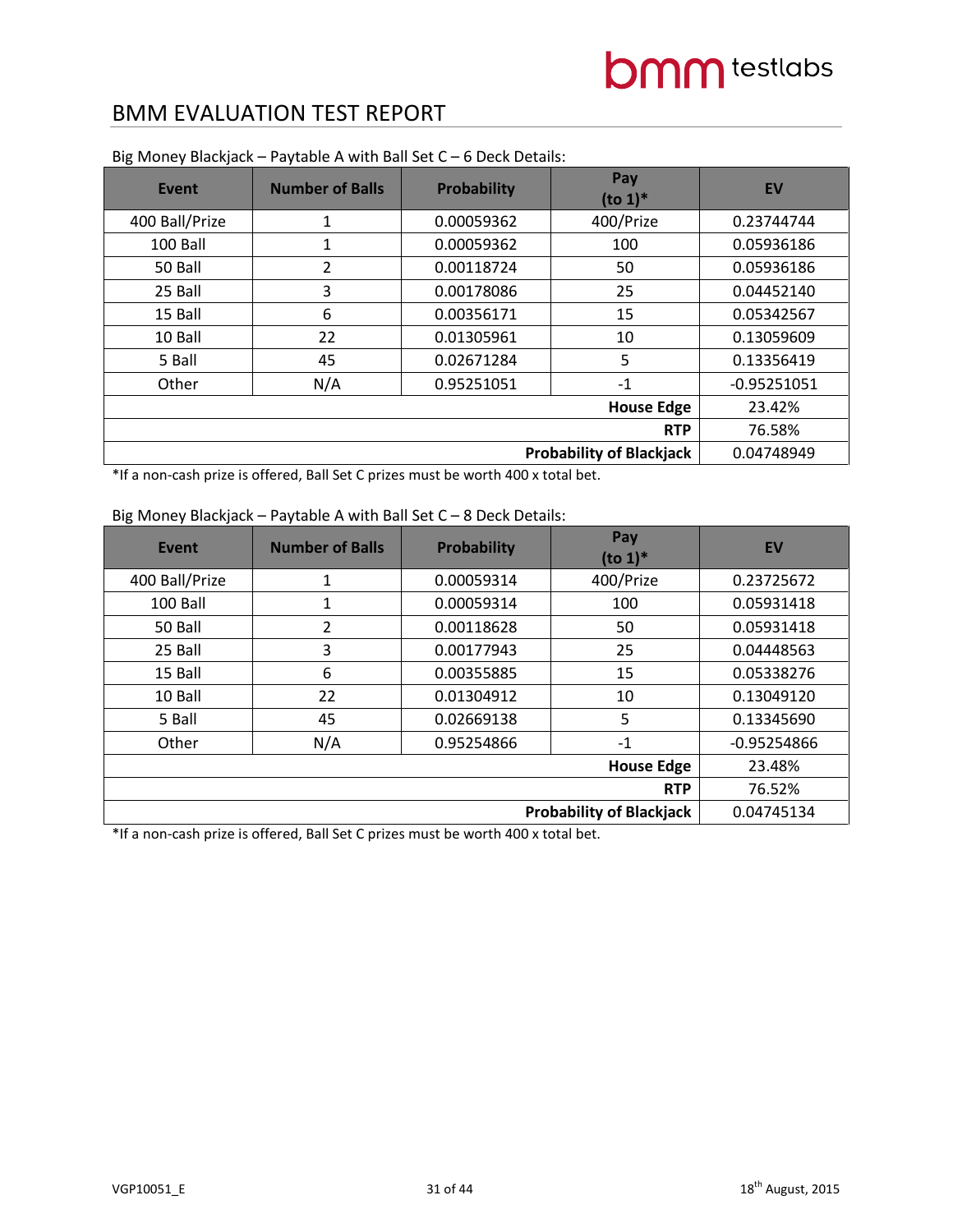| Event                           | <b>Number of Balls</b> | Probability | Pay<br>$(to 1)*$ | <b>EV</b>     |
|---------------------------------|------------------------|-------------|------------------|---------------|
| 500 Ball/Prize                  | 1                      | 0.00060332  | 500/Prize        | 0.30165913    |
| 100 Ball                        | 1                      | 0.00060332  | 100              | 0.06033183    |
| 50 Ball                         | 2                      | 0.00120664  | 50               | 0.06033183    |
| 25 Ball                         | 3                      | 0.00180995  | 25               | 0.04524887    |
| 15 Ball                         | 6                      | 0.00361991  | 15               | 0.05429864    |
| 10 Ball                         | 22                     | 0.01327300  | 10               | 0.13273002    |
| 5 Ball                          | 45                     | 0.02714932  | 5                | 0.13574661    |
| Other                           | N/A                    | 0.95173454  | $-1$             | $-0.95173454$ |
|                                 | 16.14%                 |             |                  |               |
|                                 | 83.86%                 |             |                  |               |
| <b>Probability of Blackjack</b> |                        |             |                  | 0.04826546    |

Big Money Blackjack – Paytable C with Ball Set C – 1 Deck Details:

\*If a non-cash prize is offered, Ball Set C prizes must be worth 400 x total bet.

### Big Money Blackjack – Paytable C with Ball Set C – 2 Deck Details:

| Event          | <b>Number of Balls</b>          | <b>Probability</b> | Pay<br>$($ to 1 $)$ <sup>*</sup> | EV            |  |
|----------------|---------------------------------|--------------------|----------------------------------|---------------|--|
| 500 Ball/Prize | $\mathbf 1$                     | 0.00059746         | 500/Prize                        | 0.29873040    |  |
| 100 Ball       | 1                               | 0.00059746         | 100                              | 0.05974608    |  |
| 50 Ball        | 2                               | 0.00119492         | 50                               | 0.05974608    |  |
| 25 Ball        | 3                               | 0.00179238         | 25                               | 0.04480956    |  |
| 15 Ball        | 6                               | 0.00358476         | 15                               | 0.05377147    |  |
| 10 Ball        | 22                              | 0.01314414         | 10                               | 0.13144137    |  |
| 5 Ball         | 45                              | 0.02688574         | 5                                | 0.13442868    |  |
| Other          | N/A                             | 0.95220314         | $-1$                             | $-0.95220314$ |  |
|                | 16.95%                          |                    |                                  |               |  |
|                | <b>RTP</b>                      |                    |                                  |               |  |
|                | <b>Probability of Blackjack</b> |                    |                                  |               |  |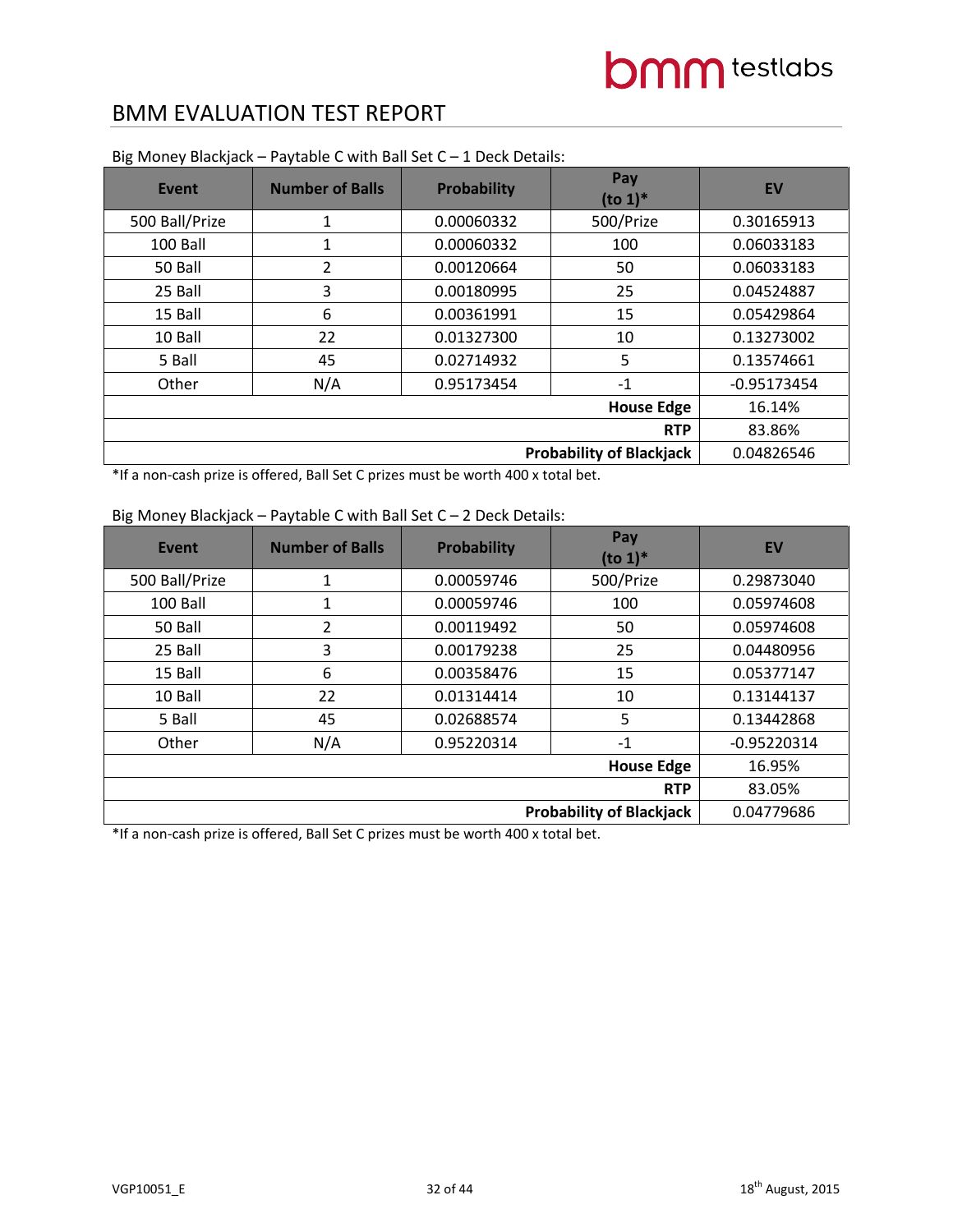| Event                           | <b>Number of Balls</b> | Probability | Pay<br>$(to 1)*$ | <b>EV</b>     |
|---------------------------------|------------------------|-------------|------------------|---------------|
| 500 Ball/Prize                  | 1                      | 0.00059457  | 500/Prize        | 0.29728725    |
| 100 Ball                        | 1                      | 0.00059457  | 100              | 0.05945745    |
| 50 Ball                         | 2                      | 0.00118915  | 50               | 0.05945745    |
| 25 Ball                         | 3                      | 0.00178372  | 25               | 0.04459309    |
| 15 Ball                         | 6                      | 0.00356745  | 15               | 0.05351171    |
| 10 Ball                         | 22                     | 0.01308064  | 10               | 0.13080639    |
| 5 Ball                          | 45                     | 0.02675585  | 5                | 0.13377926    |
| Other                           | N/A                    | 0.95243404  | $-1$             | $-0.95243404$ |
|                                 | 17.35%                 |             |                  |               |
|                                 | 82.65%                 |             |                  |               |
| <b>Probability of Blackjack</b> |                        |             |                  | 0.04756596    |

Big Money Blackjack – Paytable C with Ball Set C – 4 Deck Details:

\*If a non-cash prize is offered, Ball Set C prizes must be worth 400 x total bet.

### Big Money Blackjack – Paytable C with Ball Set C – 5 Deck Details:

| Event          | <b>Number of Balls</b>          | Probability | Pay<br>$(to 1)*$ | <b>EV</b>     |  |
|----------------|---------------------------------|-------------|------------------|---------------|--|
| 500 Ball/Prize | 1                               | 0.00059400  | 500/Prize        | 0.29700030    |  |
| 100 Ball       | 1                               | 0.00059400  | 100              | 0.05940006    |  |
| 50 Ball        | 2                               | 0.00118800  | 50               | 0.05940006    |  |
| 25 Ball        | 3                               | 0.00178200  | 25               | 0.04455004    |  |
| 15 Ball        | 6                               | 0.00356400  | 15               | 0.05346005    |  |
| 10 Ball        | 22                              | 0.01306801  | 10               | 0.13068013    |  |
| 5 Ball         | 45                              | 0.02673003  | 5                | 0.13365013    |  |
| Other          | N/A                             | 0.95247995  | $-1$             | $-0.95247995$ |  |
|                | 17.43%                          |             |                  |               |  |
|                | <b>RTP</b>                      |             |                  |               |  |
|                | <b>Probability of Blackjack</b> |             |                  |               |  |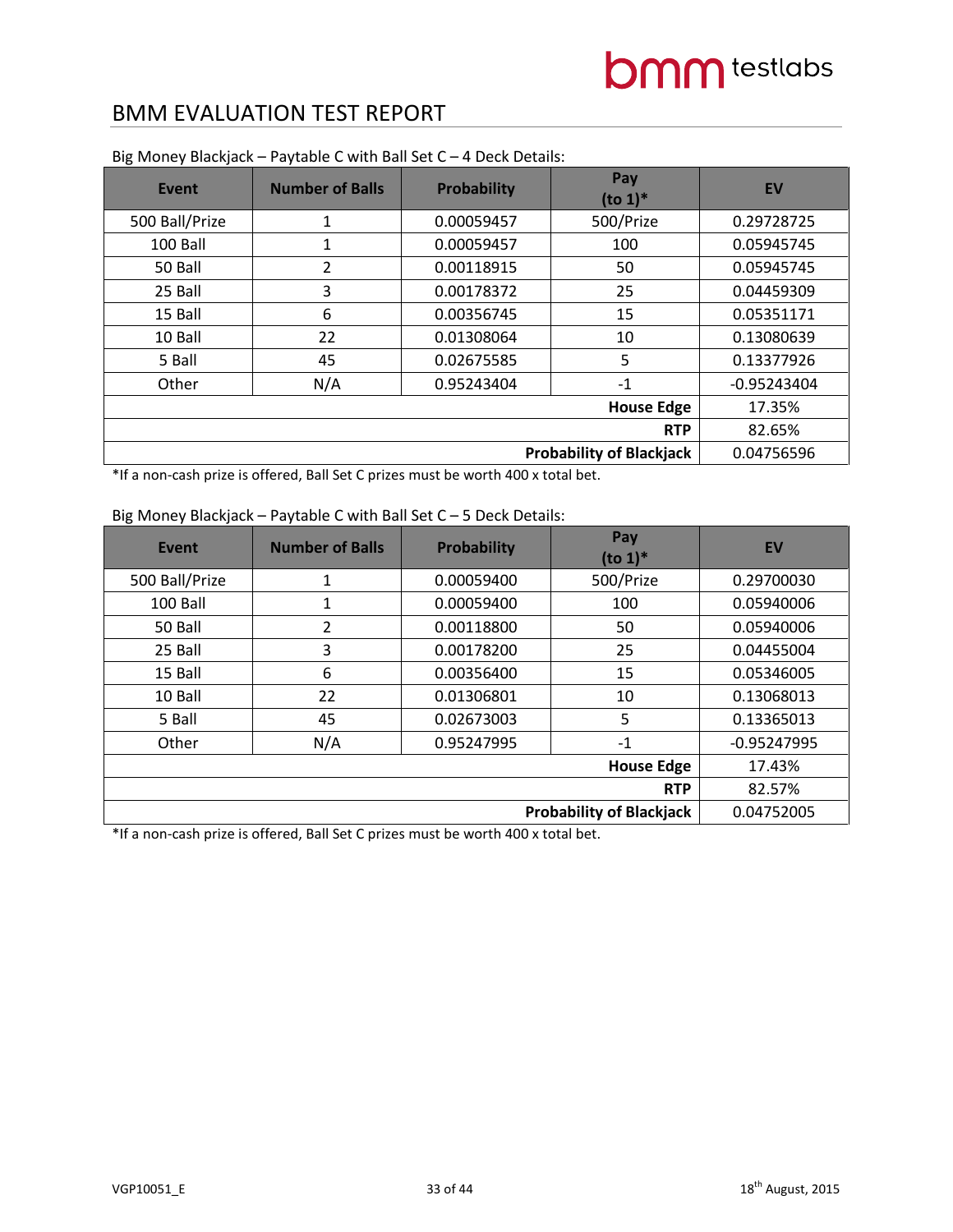| <b>Event</b>                    | <b>Number of Balls</b> | <b>Probability</b> | Pay<br>$(to 1)*$ | <b>EV</b>     |
|---------------------------------|------------------------|--------------------|------------------|---------------|
| 500 Ball/Prize                  | 1                      | 0.00059362         | 500/Prize        | 0.29680930    |
| 100 Ball                        | 1                      | 0.00059362         | 100              | 0.05936186    |
| 50 Ball                         | 2                      | 0.00118724         | 50               | 0.05936186    |
| 25 Ball                         | 3                      | 0.00178086         | 25               | 0.04452140    |
| 15 Ball                         | 6                      | 0.00356171         | 15               | 0.05342567    |
| 10 Ball                         | 22                     | 0.01305961         | 10               | 0.13059609    |
| 5 Ball                          | 45                     | 0.02671284         | 5                | 0.13356419    |
| Other                           | N/A                    | 0.95251051         | $-1$             | $-0.95251051$ |
|                                 | 17.49%                 |                    |                  |               |
|                                 | 82.51%                 |                    |                  |               |
| <b>Probability of Blackjack</b> |                        |                    |                  | 0.04748949    |

Big Money Blackjack – Paytable C with Ball Set C – 6 Deck Details:

\*If a non-cash prize is offered, Ball Set C prizes must be worth 400 x total bet.

### Big Money Blackjack – Paytable C with Ball Set C – 8 Deck Details:

| Event          | <b>Number of Balls</b>          | <b>Probability</b> | Pay<br>$($ to 1 $)$ <sup>*</sup> | EV            |  |
|----------------|---------------------------------|--------------------|----------------------------------|---------------|--|
| 500 Ball/Prize | 1                               | 0.00059314         | 500/Prize                        | 0.29657090    |  |
| 100 Ball       | 1                               | 0.00059314         | 100                              | 0.05931418    |  |
| 50 Ball        | 2                               | 0.00118628         | 50                               | 0.05931418    |  |
| 25 Ball        | 3                               | 0.00177943         | 25                               | 0.04448563    |  |
| 15 Ball        | 6                               | 0.00355885         | 15                               | 0.05338276    |  |
| 10 Ball        | 22                              | 0.01304912         | 10                               | 0.13049120    |  |
| 5 Ball         | 45                              | 0.02669138         | 5                                | 0.13345690    |  |
| Other          | N/A                             | 0.95254866         | $-1$                             | $-0.95254866$ |  |
|                | 17.55%                          |                    |                                  |               |  |
|                | 82.45%                          |                    |                                  |               |  |
|                | <b>Probability of Blackjack</b> |                    |                                  |               |  |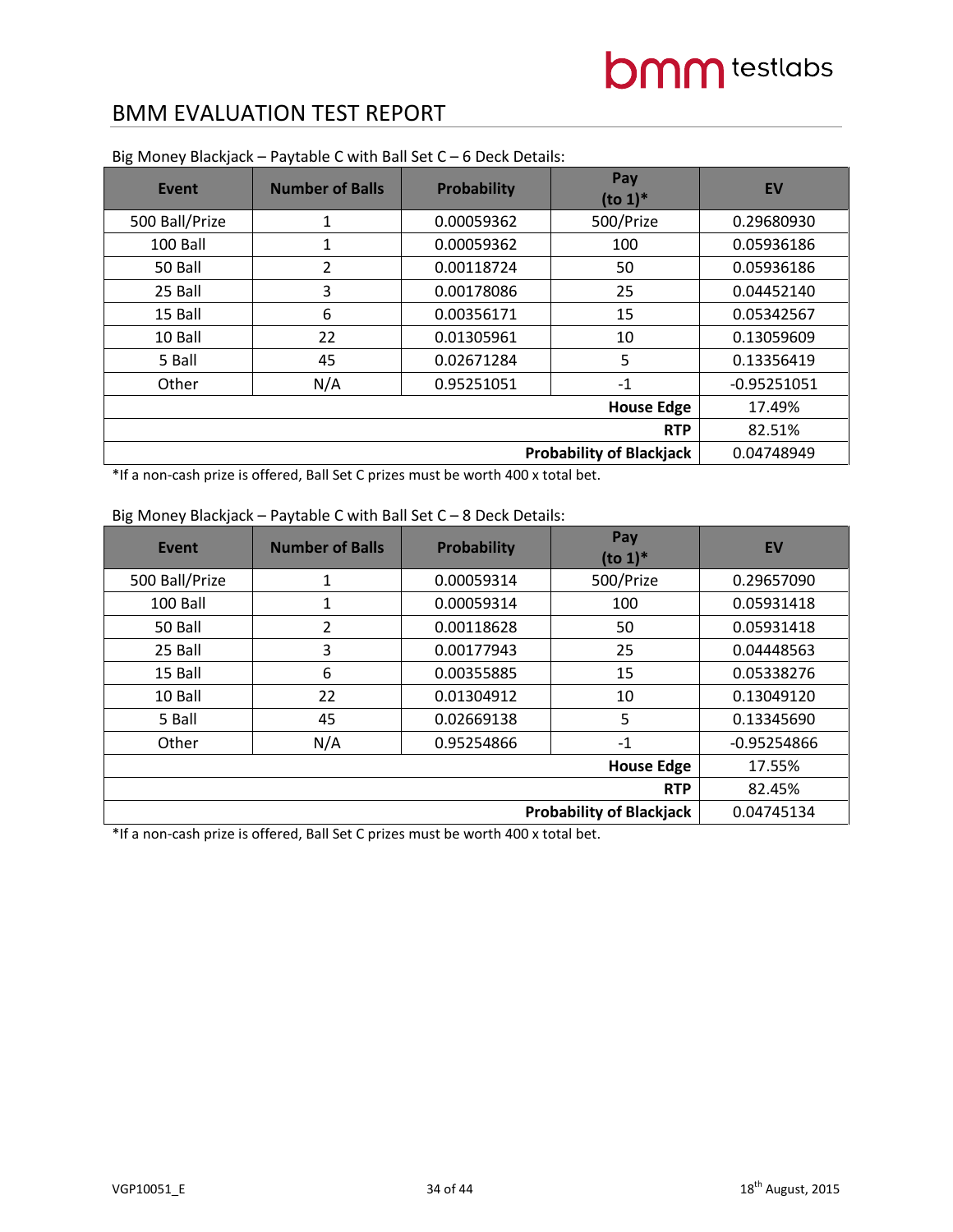| Event                           | <b>Number of Balls</b> | Probability | Pay<br>$(to 1)*$ | <b>EV</b>     |
|---------------------------------|------------------------|-------------|------------------|---------------|
| 600 Ball/Prize                  | 1                      | 0.00060332  | 600/Prize        | 0.36199095    |
| 100 Ball                        | 1                      | 0.00060332  | 100              | 0.06033183    |
| 50 Ball                         | 2                      | 0.00120664  | 50               | 0.06033183    |
| 25 Ball                         | 3                      | 0.00180995  | 25               | 0.04524887    |
| 15 Ball                         | 6                      | 0.00361991  | 15               | 0.05429864    |
| 10 Ball                         | 22                     | 0.01327300  | 10               | 0.13273002    |
| 5 Ball                          | 45                     | 0.02714932  | 5                | 0.13574661    |
| Other                           | N/A                    | 0.95173454  | $-1$             | $-0.95173454$ |
|                                 | 10.11%                 |             |                  |               |
|                                 | 89.89%                 |             |                  |               |
| <b>Probability of Blackjack</b> |                        |             |                  | 0.04826546    |

Big Money Blackjack – Paytable D with Ball Set C – 1 Deck Details:

\*If a non-cash prize is offered, Ball Set C prizes must be worth 400 x total bet.

### Big Money Blackjack – Paytable D with Ball Set C – 2 Deck Details:

| Event          | <b>Number of Balls</b>          | Probability | Pay<br>$(to 1)*$ | <b>EV</b>     |  |
|----------------|---------------------------------|-------------|------------------|---------------|--|
| 600 Ball/Prize | 1                               | 0.00059746  | 600/Prize        | 0.35847647    |  |
| 100 Ball       | 1                               | 0.00059746  | 100              | 0.05974608    |  |
| 50 Ball        | 2                               | 0.00119492  | 50               | 0.05974608    |  |
| 25 Ball        | 3                               | 0.00179238  | 25               | 0.04480956    |  |
| 15 Ball        | 6                               | 0.00358476  | 15               | 0.05377147    |  |
| 10 Ball        | 22                              | 0.01314414  | 10               | 0.13144137    |  |
| 5 Ball         | 45                              | 0.02688574  | 5                | 0.13442868    |  |
| Other          | N/A                             | 0.95220314  | $-1$             | $-0.95220314$ |  |
|                | 10.98%                          |             |                  |               |  |
|                | <b>RTP</b>                      |             |                  |               |  |
|                | <b>Probability of Blackjack</b> |             |                  |               |  |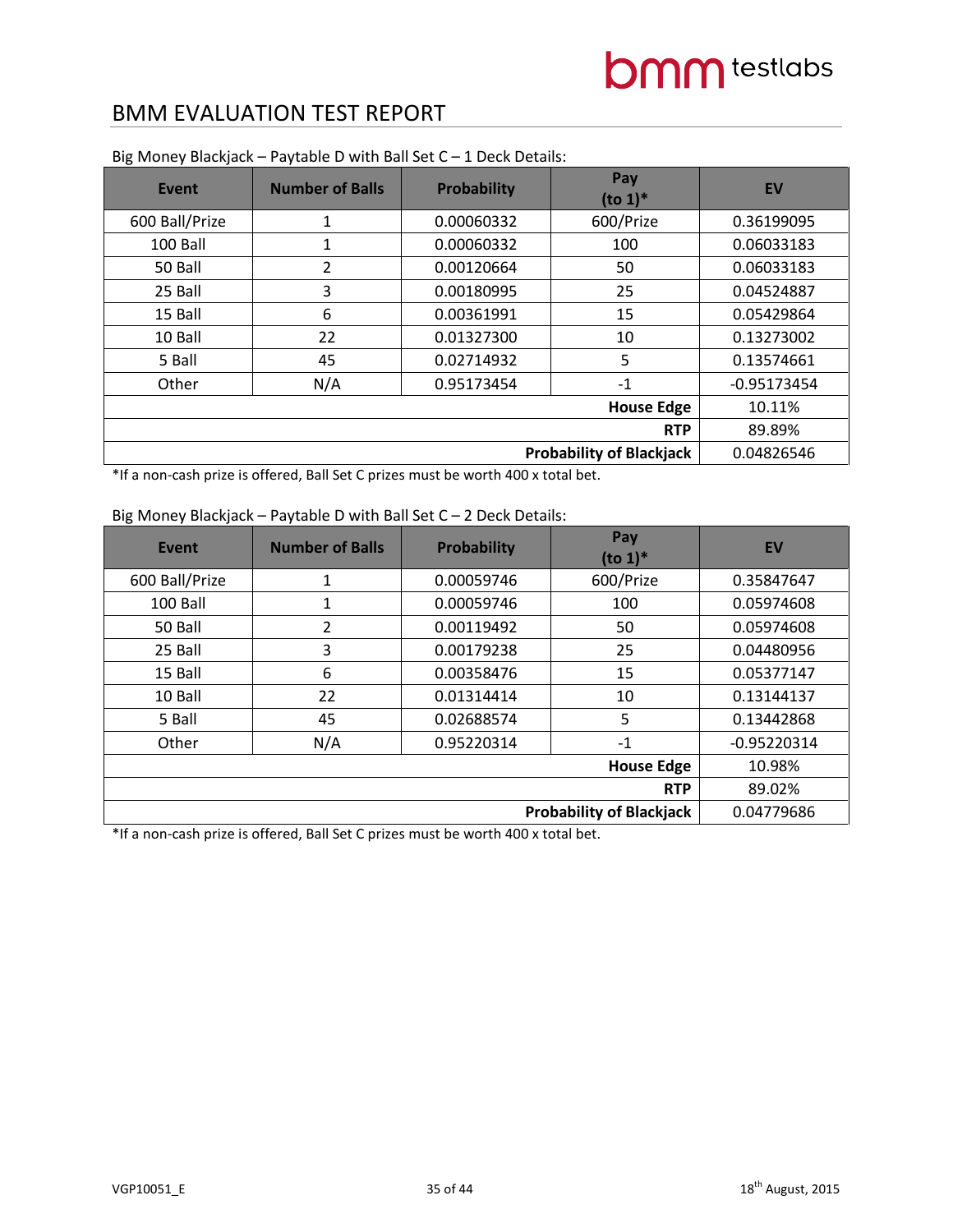| <b>Event</b>                    | <b>Number of Balls</b> | Probability | Pay<br>$($ to 1 $)$ <sup>*</sup> | <b>EV</b>     |
|---------------------------------|------------------------|-------------|----------------------------------|---------------|
| 600 Ball/Prize                  | 1                      | 0.00059457  | 600/Prize                        | 0.35674470    |
| 100 Ball                        | 1                      | 0.00059457  | 100                              | 0.05945745    |
| 50 Ball                         | 2                      | 0.00118915  | 50                               | 0.05945745    |
| 25 Ball                         | 3                      | 0.00178372  | 25                               | 0.04459309    |
| 15 Ball                         | 6                      | 0.00356745  | 15                               | 0.05351171    |
| 10 Ball                         | 22                     | 0.01308064  | 10                               | 0.13080639    |
| 5 Ball                          | 45                     | 0.02675585  | 5                                | 0.13377926    |
| Other                           | N/A                    | 0.95243404  | $-1$                             | $-0.95243404$ |
|                                 | 11.41%                 |             |                                  |               |
|                                 | 88.59%                 |             |                                  |               |
| <b>Probability of Blackjack</b> |                        |             |                                  | 0.04756596    |

Big Money Blackjack – Paytable D with Ball Set C – 4 Deck Details:

\*If a non-cash prize is offered, Ball Set C prizes must be worth 400 x total bet.

### Big Money Blackjack – Paytable D with Ball Set C – 5 Deck Details:

| Event          | <b>Number of Balls</b>          | Probability | Pay<br>$(to 1)*$ | <b>EV</b>     |  |
|----------------|---------------------------------|-------------|------------------|---------------|--|
| 600 Ball/Prize | 1                               | 0.00059400  | 600/Prize        | 0.35640036    |  |
| 100 Ball       | 1                               | 0.00059400  | 100              | 0.05940006    |  |
| 50 Ball        | $\overline{2}$                  | 0.00118800  | 50               | 0.05940006    |  |
| 25 Ball        | 3                               | 0.00178200  | 25               | 0.04455004    |  |
| 15 Ball        | 6                               | 0.00356400  | 15               | 0.05346005    |  |
| 10 Ball        | 22                              | 0.01306801  | 10               | 0.13068013    |  |
| 5 Ball         | 45                              | 0.02673003  | 5                | 0.13365013    |  |
| Other          | N/A                             | 0.95247995  | $-1$             | $-0.95247995$ |  |
|                | 11.49%                          |             |                  |               |  |
|                | 88.51%                          |             |                  |               |  |
|                | <b>Probability of Blackjack</b> |             |                  |               |  |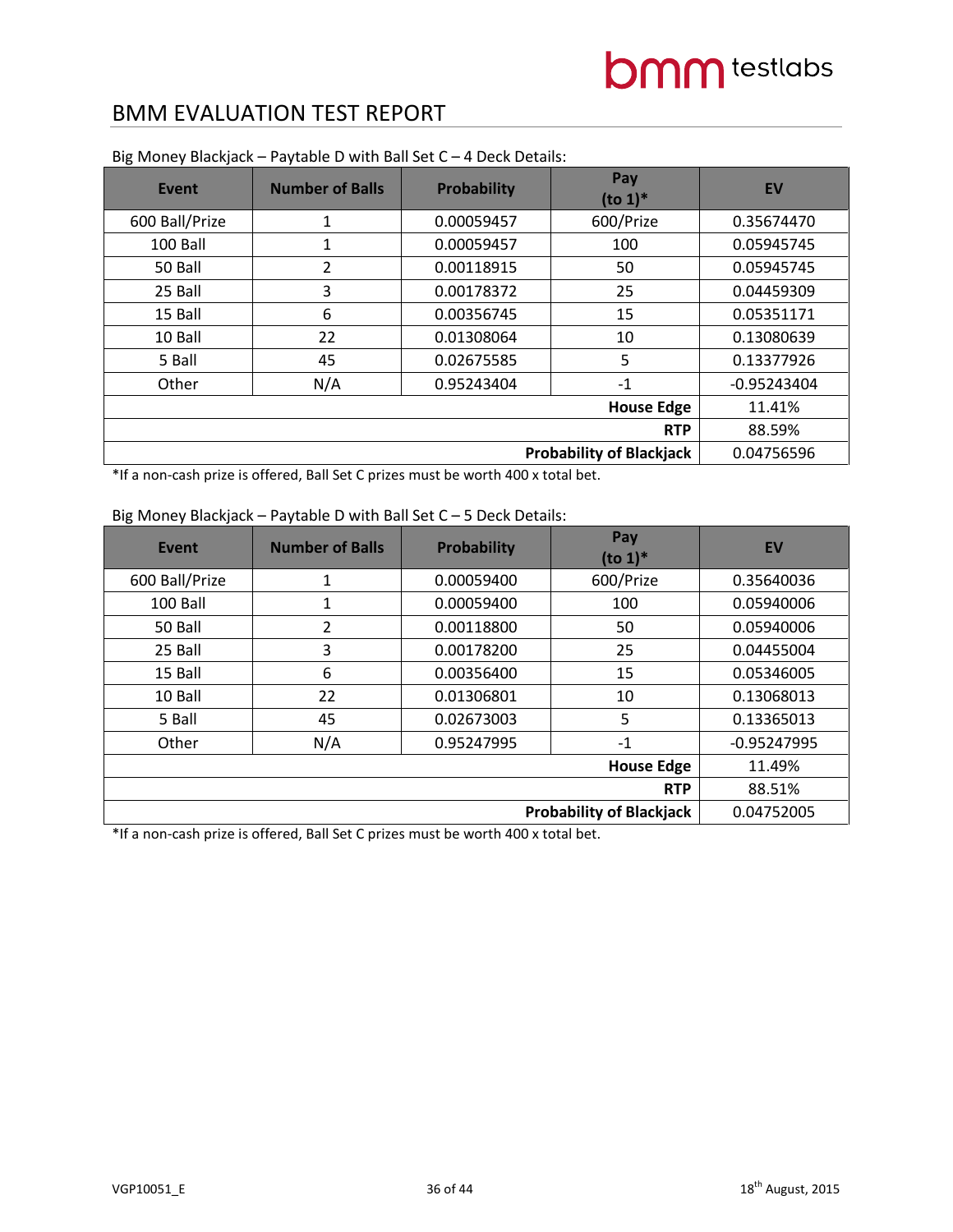| <b>Event</b>                    | <b>Number of Balls</b> | <b>Probability</b> | Pay<br>$(to 1)*$ | <b>EV</b>     |
|---------------------------------|------------------------|--------------------|------------------|---------------|
| 600 Ball/Prize                  | $\mathbf{1}$           | 0.00059362         | 600/Prize        | 0.35617116    |
| 100 Ball                        | 1                      | 0.00059362         | 100              | 0.05936186    |
| 50 Ball                         | 2                      | 0.00118724         | 50               | 0.05936186    |
| 25 Ball                         | 3                      | 0.00178086         | 25               | 0.04452140    |
| 15 Ball                         | 6                      | 0.00356171         | 15               | 0.05342567    |
| 10 Ball                         | 22                     | 0.01305961         | 10               | 0.13059609    |
| 5 Ball                          | 45                     | 0.02671284         | 5                | 0.13356419    |
| Other                           | N/A                    | 0.95251051         | $-1$             | $-0.95251051$ |
|                                 | 11.55%                 |                    |                  |               |
|                                 | 88.45%                 |                    |                  |               |
| <b>Probability of Blackjack</b> |                        |                    |                  | 0.04748949    |

Big Money Blackjack – Paytable D with Ball Set C – 6 Deck Details:

\*If a non-cash prize is offered, Ball Set C prizes must be worth 400 x total bet.

### Big Money Blackjack – Paytable D with Ball Set C – 8 Deck Details:

| Event          | <b>Number of Balls</b>          | Probability | Pay<br>$(to 1)*$ | <b>EV</b>     |  |
|----------------|---------------------------------|-------------|------------------|---------------|--|
| 600 Ball/Prize | 1                               | 0.00059314  | 600/Prize        | 0.35588508    |  |
| 100 Ball       | 1                               | 0.00059314  | 100              | 0.05931418    |  |
| 50 Ball        | 2                               | 0.00118628  | 50               | 0.05931418    |  |
| 25 Ball        | 3                               | 0.00177943  | 25               | 0.04448563    |  |
| 15 Ball        | 6                               | 0.00355885  | 15               | 0.05338276    |  |
| 10 Ball        | 22                              | 0.01304912  | 10               | 0.13049120    |  |
| 5 Ball         | 45                              | 0.02669138  | 5                | 0.13345690    |  |
| Other          | N/A                             | 0.95254866  | $-1$             | $-0.95254866$ |  |
|                | 11.62%                          |             |                  |               |  |
|                | 88.38%                          |             |                  |               |  |
|                | <b>Probability of Blackjack</b> |             |                  |               |  |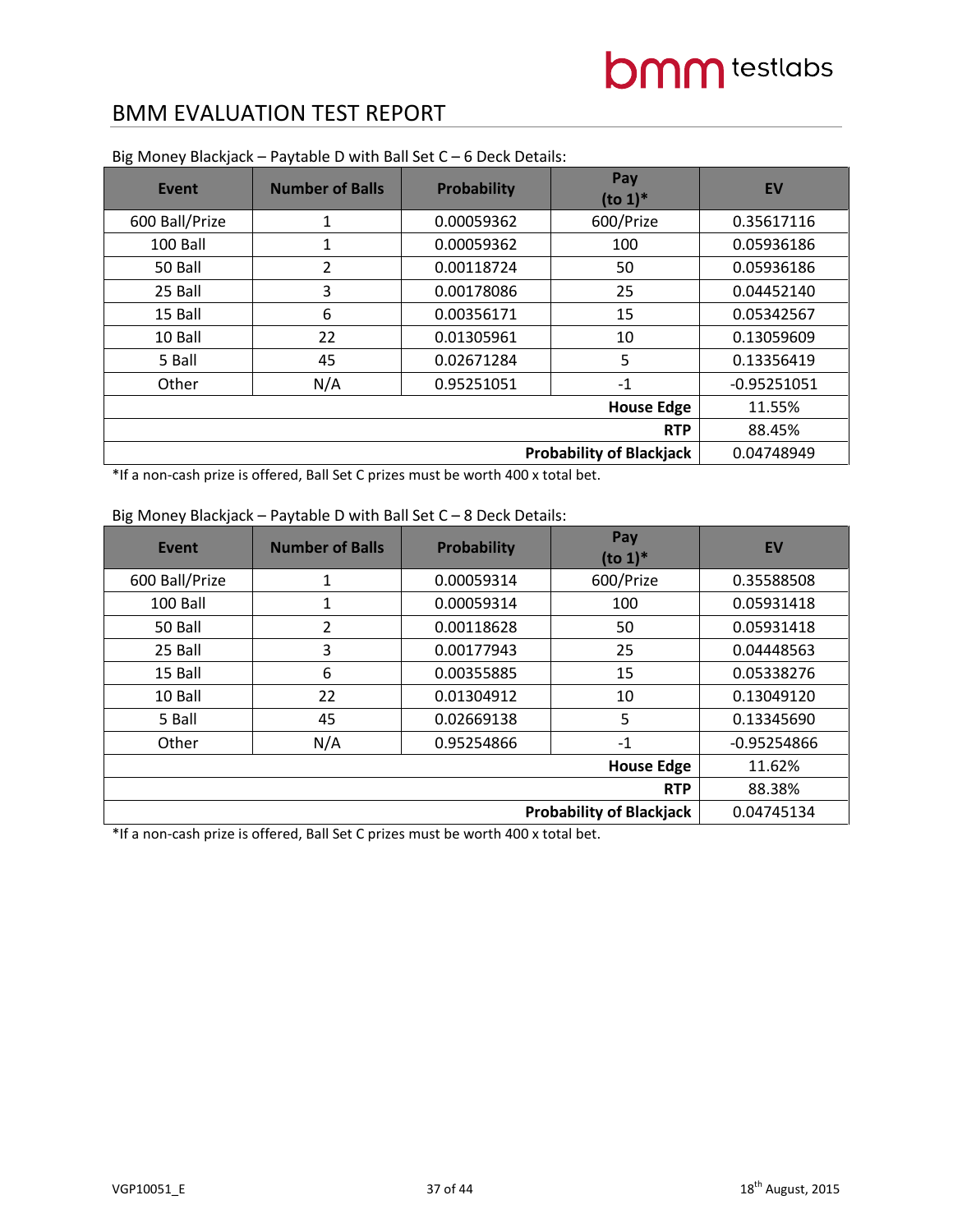| <b>Event</b>   | <b>Number of Balls</b> | <b>Probability</b> | Pay<br>$(to 1)*$                | <b>EV</b>     |
|----------------|------------------------|--------------------|---------------------------------|---------------|
| 700 Ball/Prize | 1                      | 0.00060332         | 700/Prize                       | 0.42232278    |
| 100 Ball       | 1                      | 0.00060332         | 100                             | 0.06033183    |
| 50 Ball        | 2                      | 0.00120664         | 50                              | 0.06033183    |
| 25 Ball        | 3                      | 0.00180995         | 25                              | 0.04524887    |
| 15 Ball        | 6                      | 0.00361991         | 15                              | 0.05429864    |
| 10 Ball        | 22                     | 0.01327300         | 10                              | 0.13273002    |
| 5 Ball         | 45                     | 0.02714932         | 5                               | 0.13574661    |
| Other          | N/A                    | 0.95173454         | $-1$                            | $-0.95173454$ |
|                |                        |                    | <b>House Edge</b>               | 4.07%         |
|                |                        |                    | <b>RTP</b>                      | 95.93%        |
|                |                        |                    | <b>Probability of Blackjack</b> | 0.04826546    |

Big Money Blackjack – Paytable E with Ball Set C – 1 Deck Details:

\*If a non-cash prize is offered, Ball Set C prizes must be worth 400 x total bet.

### Big Money Blackjack – Paytable E with Ball Set C – 2 Deck Details:

| Event          | <b>Number of Balls</b> | Probability | Pay<br>$(to 1)*$                | <b>EV</b>     |
|----------------|------------------------|-------------|---------------------------------|---------------|
| 700 Ball/Prize | 1                      | 0.00059746  | 700/Prize                       | 0.41822255    |
| 100 Ball       | 1                      | 0.00059746  | 100                             | 0.05974608    |
| 50 Ball        | 2                      | 0.00119492  | 50                              | 0.05974608    |
| 25 Ball        | 3                      | 0.00179238  | 25                              | 0.04480956    |
| 15 Ball        | 6                      | 0.00358476  | 15                              | 0.05377147    |
| 10 Ball        | 22                     | 0.01314414  | 10                              | 0.13144137    |
| 5 Ball         | 45                     | 0.02688574  | 5                               | 0.13442868    |
| Other          | N/A                    | 0.95220314  | $-1$                            | $-0.95220314$ |
|                |                        |             | <b>House Edge</b>               | 5.00%         |
|                |                        |             | <b>RTP</b>                      | 95.00%        |
|                |                        |             | <b>Probability of Blackjack</b> | 0.04779686    |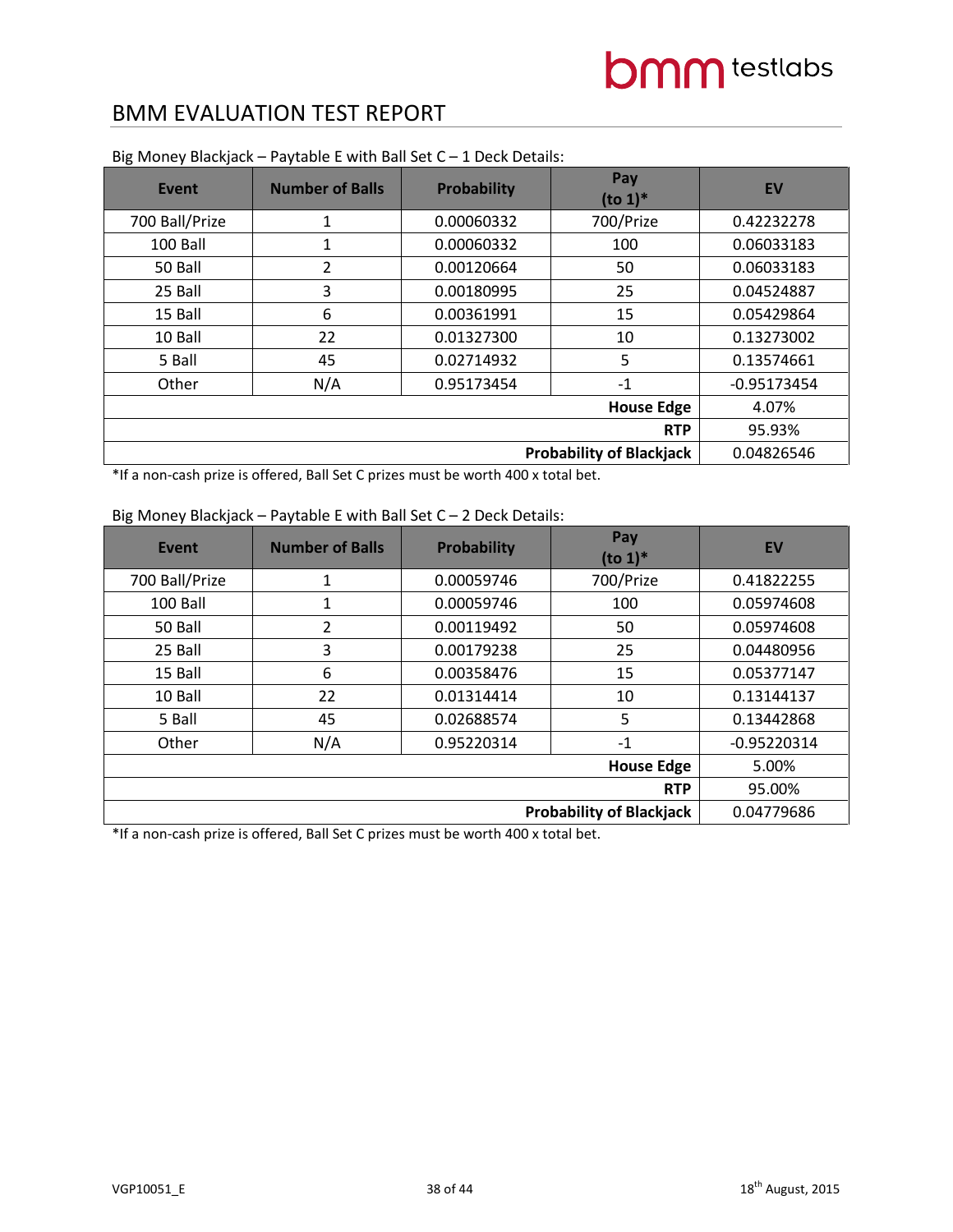| Event          | <b>Number of Balls</b> | Probability | Pay<br>$(to 1)*$                | <b>EV</b>     |
|----------------|------------------------|-------------|---------------------------------|---------------|
| 700 Ball/Prize | 1                      | 0.00059457  | 700/Prize                       | 0.41620216    |
| 100 Ball       | 1                      | 0.00059457  | 100                             | 0.05945745    |
| 50 Ball        | 2                      | 0.00118915  | 50                              | 0.05945745    |
| 25 Ball        | 3                      | 0.00178372  | 25                              | 0.04459309    |
| 15 Ball        | 6                      | 0.00356745  | 15                              | 0.05351171    |
| 10 Ball        | 22                     | 0.01308064  | 10                              | 0.13080639    |
| 5 Ball         | 45                     | 0.02675585  | 5                               | 0.13377926    |
| Other          | N/A                    | 0.95243404  | $-1$                            | $-0.95243404$ |
|                |                        |             | <b>House Edge</b>               | 5.46%         |
|                |                        |             | <b>RTP</b>                      | 94.54%        |
|                |                        |             | <b>Probability of Blackjack</b> | 0.04756596    |

Big Money Blackjack – Paytable E with Ball Set C – 4 Deck Details:

\*If a non-cash prize is offered, Ball Set C prizes must be worth 400 x total bet.

### Big Money Blackjack – Paytable E with Ball Set C – 5 Deck Details:

| Event          | <b>Number of Balls</b> | Probability | Pay<br>$(to 1)*$                | <b>EV</b>     |
|----------------|------------------------|-------------|---------------------------------|---------------|
| 700 Ball/Prize | 1                      | 0.00059400  | 700/Prize                       | 0.41580042    |
| 100 Ball       | 1                      | 0.00059400  | 100                             | 0.05940006    |
| 50 Ball        | 2                      | 0.00118800  | 50                              | 0.05940006    |
| 25 Ball        | 3                      | 0.00178200  | 25                              | 0.04455004    |
| 15 Ball        | 6                      | 0.00356400  | 15                              | 0.05346005    |
| 10 Ball        | 22                     | 0.01306801  | 10                              | 0.13068013    |
| 5 Ball         | 45                     | 0.02673003  | 5                               | 0.13365013    |
| Other          | N/A                    | 0.95247995  | $-1$                            | $-0.95247995$ |
|                |                        |             | <b>House Edge</b>               | 5.55%         |
|                |                        |             | <b>RTP</b>                      | 94.45%        |
|                |                        |             | <b>Probability of Blackjack</b> | 0.04752005    |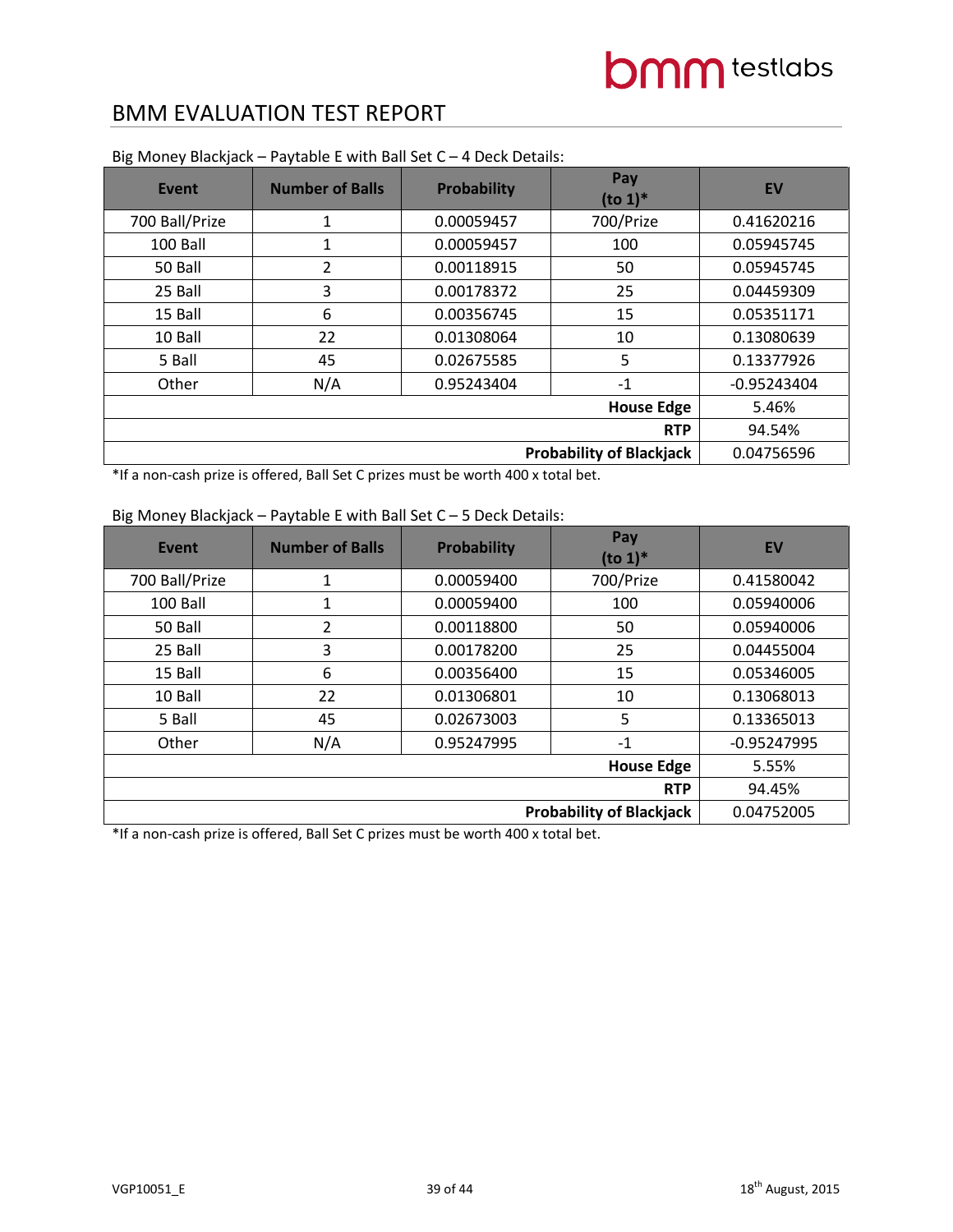| Event          | <b>Number of Balls</b> | Probability | Pay<br>$(to 1)*$                | <b>EV</b>     |
|----------------|------------------------|-------------|---------------------------------|---------------|
| 700 Ball/Prize | 1                      | 0.00059362  | 700/Prize                       | 0.41553302    |
| 100 Ball       | 1                      | 0.00059362  | 100                             | 0.05936186    |
| 50 Ball        | 2                      | 0.00118724  | 50                              | 0.05936186    |
| 25 Ball        | 3                      | 0.00178086  | 25                              | 0.04452140    |
| 15 Ball        | 6                      | 0.00356171  | 15                              | 0.05342567    |
| 10 Ball        | 22                     | 0.01305961  | 10                              | 0.13059609    |
| 5 Ball         | 45                     | 0.02671284  | 5                               | 0.13356419    |
| Other          | N/A                    | 0.95251051  | $-1$                            | $-0.95251051$ |
|                |                        |             | <b>House Edge</b>               | 5.61%         |
|                |                        |             | <b>RTP</b>                      | 94.39%        |
|                |                        |             | <b>Probability of Blackjack</b> | 0.04748949    |

Big Money Blackjack – Paytable E with Ball Set C – 6 Deck Details:

\*If a non-cash prize is offered, Ball Set C prizes must be worth 400 x total bet.

### Big Money Blackjack – Paytable E with Ball Set C – 8 Deck Details:

| <b>Event</b>   | <b>Number of Balls</b> | <b>Probability</b> | Pay<br>$($ to 1 $)$ <sup>*</sup> | EV            |
|----------------|------------------------|--------------------|----------------------------------|---------------|
| 700 Ball/Prize | 1                      | 0.00059314         | 700/Prize                        | 0.41519926    |
| 100 Ball       | 1                      | 0.00059314         | 100                              | 0.05931418    |
| 50 Ball        | 2                      | 0.00118628         | 50                               | 0.05931418    |
| 25 Ball        | 3                      | 0.00177943         | 25                               | 0.04448563    |
| 15 Ball        | 6                      | 0.00355885         | 15                               | 0.05338276    |
| 10 Ball        | 22                     | 0.01304912         | 10                               | 0.13049120    |
| 5 Ball         | 45                     | 0.02669138         | 5                                | 0.13345690    |
| Other          | N/A                    | 0.95254866         | $-1$                             | $-0.95254866$ |
|                |                        |                    | <b>House Edge</b>                | 5.69%         |
|                |                        |                    | <b>RTP</b>                       | 94.31%        |
|                |                        |                    | <b>Probability of Blackjack</b>  | 0.04745134    |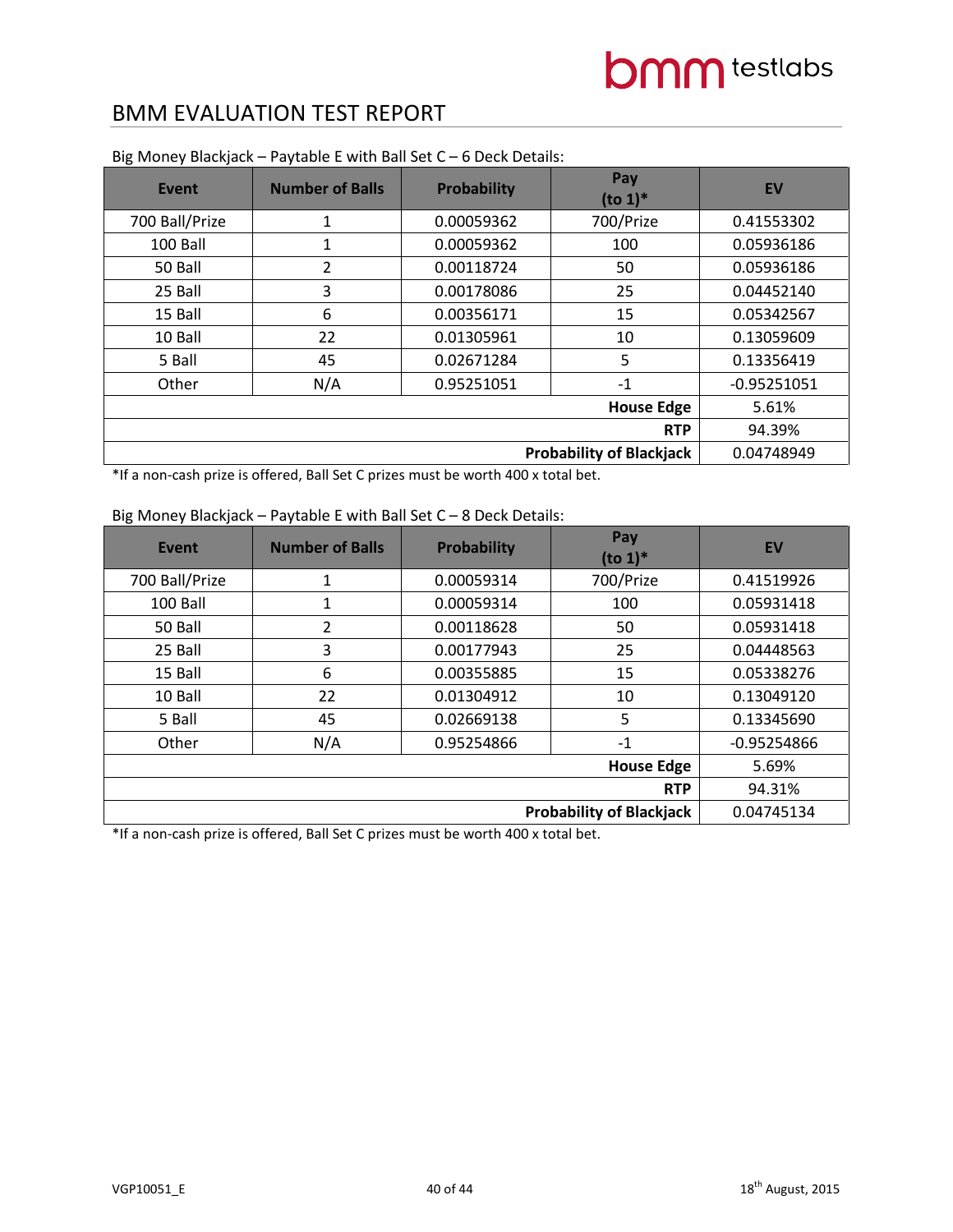| <b>Decks</b> | <b>Top Award</b><br>$(to 1)*$ | <b>Top Award Odds</b> | <b>Top Award Description</b> |
|--------------|-------------------------------|-----------------------|------------------------------|
|              | 400/Prize                     | 1 in 1,658            | 400/Prize Ball               |
|              | 400/Prize                     | 1 in 1,674            | 400/Prize Ball               |
| 4            | 400/Prize                     | 1 in 1,682            | 400/Prize Ball               |
| 5            | 400/Prize                     | 1 in 1,684            | 400/Prize Ball               |
| 6            | 400/Prize                     | 1 in 1,685            | 400/Prize Ball               |
| 8            | 400/Prize                     | 1 in 1,686            | 400/Prize Ball               |

#### Top Award Details for Big Money Blackjack – Paytable A All Ball Sets (A, B, C)

\*The Top Award is either a bet multiplier or a non-cash prize.

#### Top Award Details for Big Money Blackjack – Paytable B All Ball Sets (A, B, C)

| <b>Decks</b> | <b>Top Award</b><br>$($ to 1 $)$ <sup>*</sup> | <b>Top Award Odds</b> | <b>Top Award Description</b> |
|--------------|-----------------------------------------------|-----------------------|------------------------------|
|              | 300/Prize                                     | 1 in 1,658            | 300/Prize Ball               |
| 2            | 300/Prize                                     | 1 in 1,674            | 300/Prize Ball               |
| 4            | 300/Prize                                     | 1 in 1,682            | 300/Prize Ball               |
| 5            | 300/Prize                                     | 1 in 1,684            | 300/Prize Ball               |
| 6            | 300/Prize                                     | 1 in 1,685            | 300/Prize Ball               |
| 8            | 300/Prize                                     | 1 in 1,686            | 300/Prize Ball               |

\*The Top Award is either a bet multiplier or a non-cash prize.

#### Top Award Details for Big Money Blackjack – Paytable C All Ball Sets (A, B, C)

| <b>Decks</b> | <b>Top Award</b><br>$(to 1)*$ | <b>Top Award Odds</b> | <b>Top Award Description</b> |
|--------------|-------------------------------|-----------------------|------------------------------|
|              | 500/Prize                     | 1 in 1,658            | 500/Prize Ball               |
|              | 500/Prize                     | 1 in 1,674            | 500/Prize Ball               |
| 4            | 500/Prize                     | 1 in 1,682            | 500/Prize Ball               |
| 5            | 500/Prize                     | 1 in 1,684            | 500/Prize Ball               |
| 6            | 500/Prize                     | 1 in 1,685            | 500/Prize Ball               |
| 8            | 500/Prize                     | 1 in 1,686            | 500/Prize Ball               |

\*The Top Award is either a bet multiplier or a non-cash prize.

#### Top Award Details for Big Money Blackjack – Paytable D All Ball Sets (A, B, C)

| <b>Decks</b> | <b>Top Award</b><br>$(to 1)*$ | <b>Top Award Odds</b> | <b>Top Award Description</b> |
|--------------|-------------------------------|-----------------------|------------------------------|
|              | 600/Prize                     | 1 in 1,658            | 600/Prize Ball               |
|              | 600/Prize                     | 1 in 1,674            | 600/Prize Ball               |
| 4            | 600/Prize                     | 1 in 1,682            | 600/Prize Ball               |
| 5            | 600/Prize                     | 1 in 1,684            | 600/Prize Ball               |
| 6            | 600/Prize                     | 1 in 1,685            | 600/Prize Ball               |
| 8            | 600/Prize                     | 1 in 1,686            | 600/Prize Ball               |

\*The Top Award is either a bet multiplier or a non-cash prize.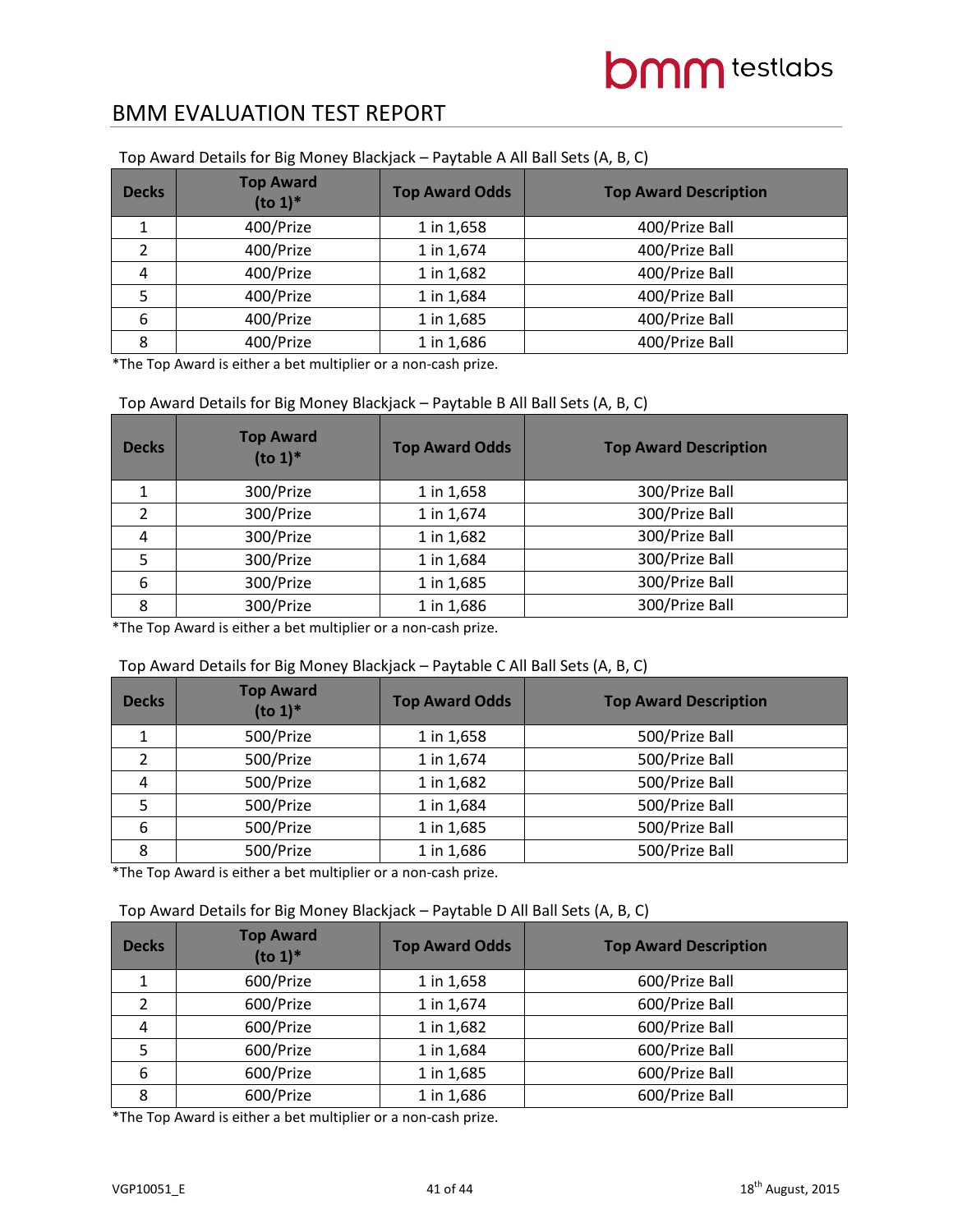| <b>Decks</b> | <b>Top Award</b><br>$(to 1)*$ | <b>Top Award Odds</b> | <b>Top Award Description</b> |
|--------------|-------------------------------|-----------------------|------------------------------|
| 1            | 700/Prize                     | 1 in 1,658            | 700/Prize Ball               |
|              | 700/Prize                     | 1 in 1,674            | 700/Prize Ball               |
| 4            | 700/Prize                     | 1 in 1,682            | 700/Prize Ball               |
| 5            | 700/Prize                     | 1 in 1,684            | 700/Prize Ball               |
| 6            | 700/Prize                     | 1 in 1,685            | 700/Prize Ball               |
| 8            | 700/Prize                     | 1 in 1,686            | 700/Prize Ball               |

#### Top Award Details for Big Money Blackjack – Paytable E All Ball Sets (A, B, C)

\*The Top Award is either a bet multiplier or a non-cash prize.

| <b>Decks</b> | <b>Top Award</b><br>$($ to 1 $)$ <sup>*</sup> | <b>Top Award Odds</b> | <b>Top Award Description</b> |
|--------------|-----------------------------------------------|-----------------------|------------------------------|
| ┻            | 200/Prize                                     | 1 in 1,658            | 200/Prize Ball               |
|              | 200/Prize                                     | 1 in 1,674            | 200/Prize Ball               |
| 4            | 200/Prize                                     | 1 in 1,682            | 200/Prize Ball               |
| 5            | 200/Prize                                     | 1 in 1,684            | 200/Prize Ball               |
| 6            | 200/Prize                                     | 1 in 1,685            | 200/Prize Ball               |
| 8            | 200/Prize                                     | 1 in 1,686            | 200/Prize Ball               |

\*The Top Award is either a bet multiplier or a non-cash prize.

#### **4. MODIFICATIONS**

Big Money Blackjack is MODIFYING the previously approved Big Money Blackjack (Nevada Gaming Control Board Case #2002-0352, dated April 27, 2015). The modifications are listed below:

- For Ball Set A / Paytable A, the 400 multiplier ball will have its label changed to include or renamed to "PRIZE" as well.
- For Ball Set B / Paytable B, the 300 multiplier ball will have its label changed to include or renamed "PRIZE" as well".
- For Ball Set C / Paytable C, the 500 multiplier ball will have its label changed to include or renamed "PRIZE" as well".
- **Paytables B, C, and D have been added to Ball Set A**
- Paytables A, C, and F have been added to Ball Set B
- Paytables A, D, and E have been added to Ball Set C.

#### **5. ADDITIONAL NOTES**

Please note that this evaluation is for an additional option for the aforementioned paytables and is not a REPLACEMENT. The previously approved multiplier ball labels would still be optional.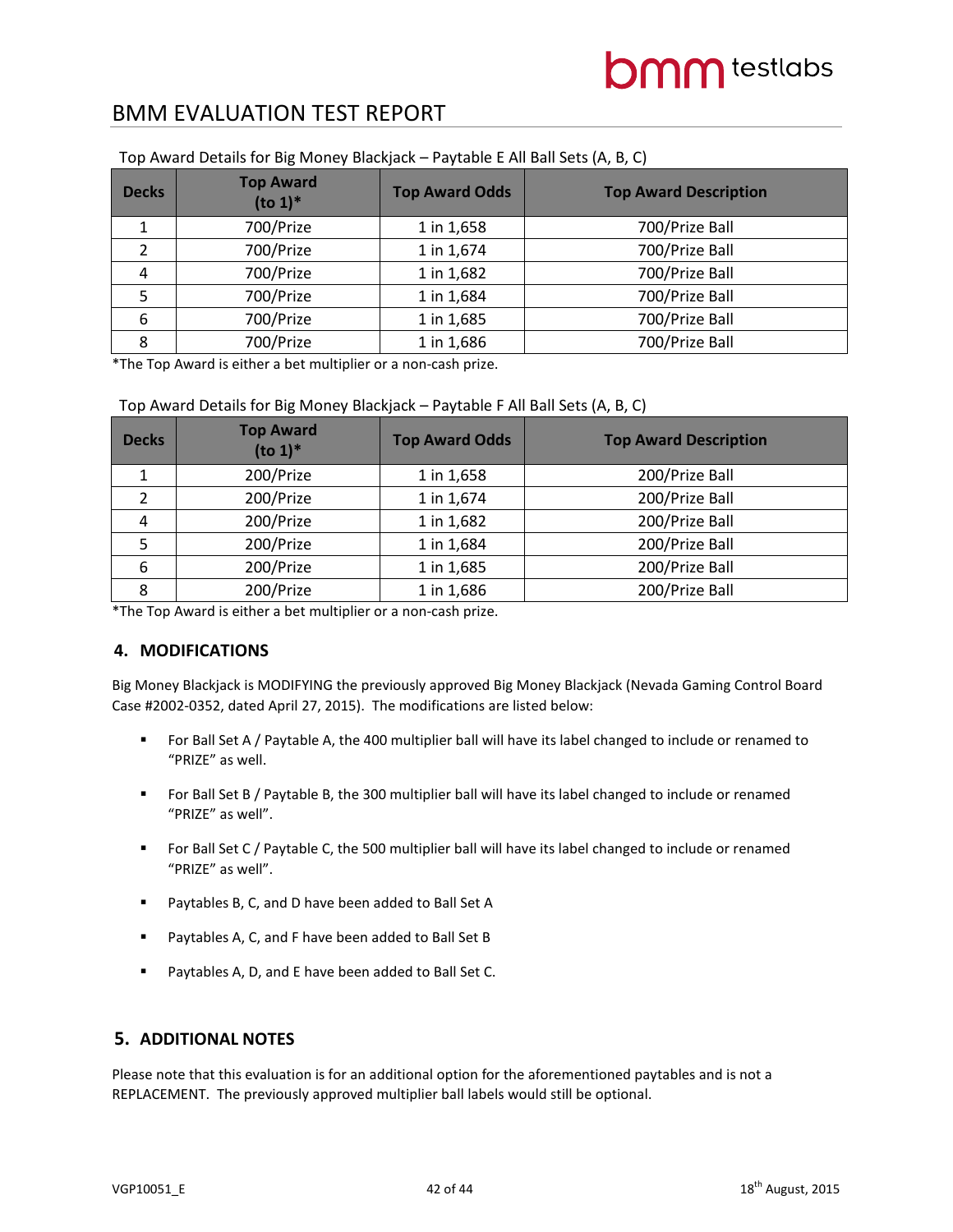### **6. CHECKLISTS USED**

The following table details the testing checklists used:

| <b>Checklist</b><br><b>Number</b> | <b>Version</b> | <b>Checklist Description</b>          |
|-----------------------------------|----------------|---------------------------------------|
| AMS-NAM-CH-<br>259                | v1.5           | <b>Game Math Checklist</b>            |
| C9-382                            | v1.3           | <b>Math Evaluation Test Checklist</b> |
| C9-382M                           | v1.3           | <b>Math Evaluation Method</b>         |

#### **7. PROJECT HISTORY**

The following table details milestone dates of the project:

| <b>Date</b>                  | <b>Description</b>             |
|------------------------------|--------------------------------|
| $16^{th}$ July, 2015         | <b>Original Submitted Date</b> |
| $16^{th}$ July, 2015         | <b>Testing Start Date</b>      |
| 6 <sup>th</sup> August, 2015 | <b>Testing Completion Date</b> |